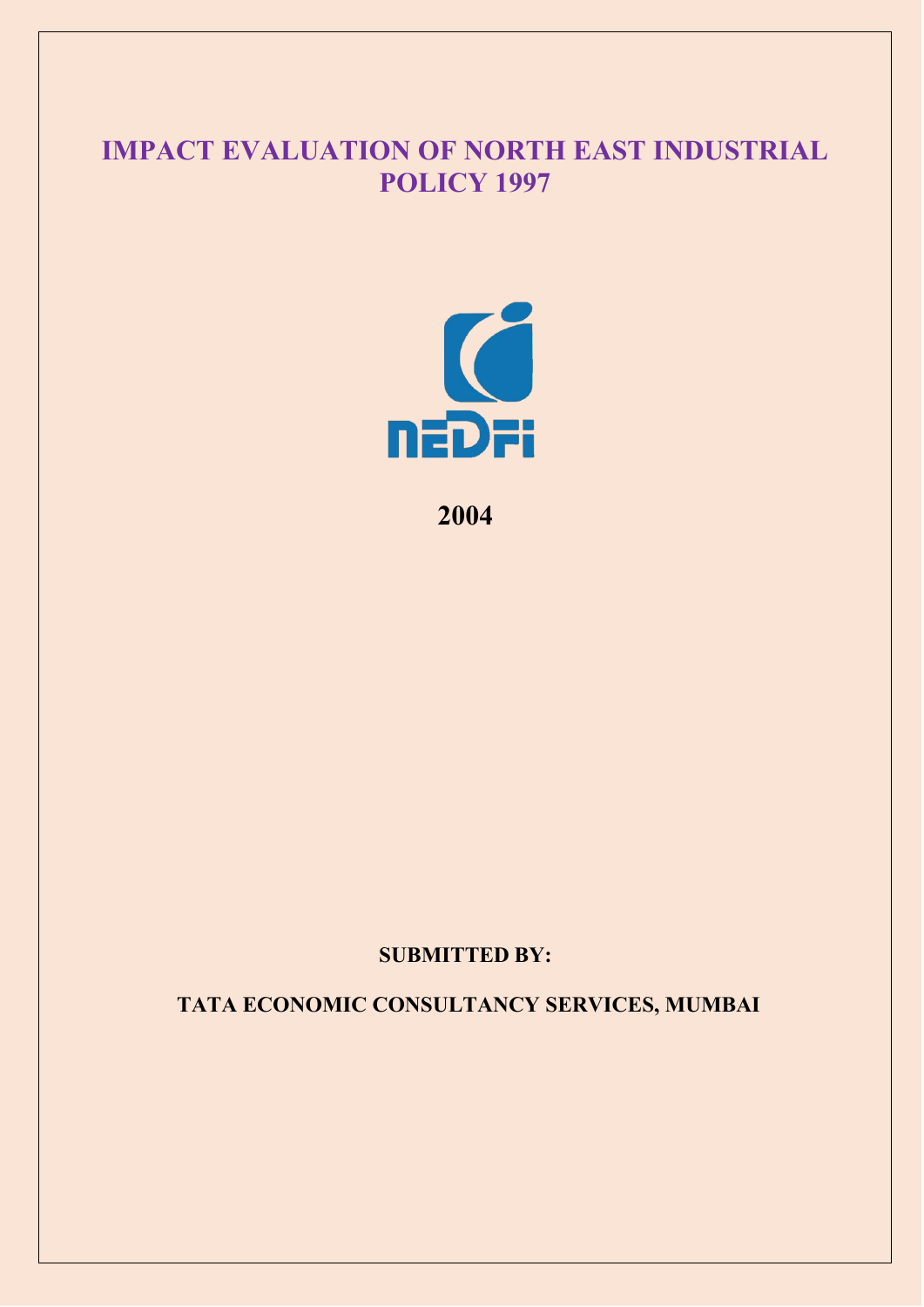## **TITLE OF THE STUDY**

## IMPACT EVALUATION OF NORTH EAST INDUSTRIAL POLICY 1997

## **CONTEXT:**

## **EXECUTIVE SUMMERY**

- The North Eastern Region (NER) consisting of the Seven Sister States, represents one of the least developed regions in the country – economically and industrially. Considering the severity and magnitude of the socio-economic problems faced by the region, the need was felt for evolving a broader development perspective involving active Central Government Intervention, for the economic uplift of the Region. The Government of India, Ministry of Commerce and Industry, Department of Industrial Policy and Promotion (DIPP), sought to address the developmewntal concern the developmental task. The DIPP accordingly announced the "North East Industrial Policy 1997" [referred to as NEIP 1997] vide its Notification dated December 24, 1997, aimed at stepping up the industrial activity in the Region.
- The NEIP 1997 seeks to address the concerns of the Region, based on a two-pronged approach, viz. (i) development of industrial infrastructure, and (ii) provision of fiscal subsidis & 3incentives, and encouragement to resource-based and employment intensive industrial investments. The NEIP 1997 will be in operation for a period of 10 years, from December 24, 1997 to December 23, 2007.
- The NEIP 1997, having been in operation for more than 6 years, now, the DIPP has sought to evaluate its impact to the NER. The North Eastern Development Finance Corporation (NEDFi), Guwahati, the nodal agency for overseeing the proper implementation of the Policy, have accordingly mandated Tata Economic Consultancy Services (TECS), to carry out the impact evaluation exercise.
- TECS has carried out the impact evaluation exercise in close coordination with NEDFi, and the report formulated. What follows is the Executive Digest of the Report.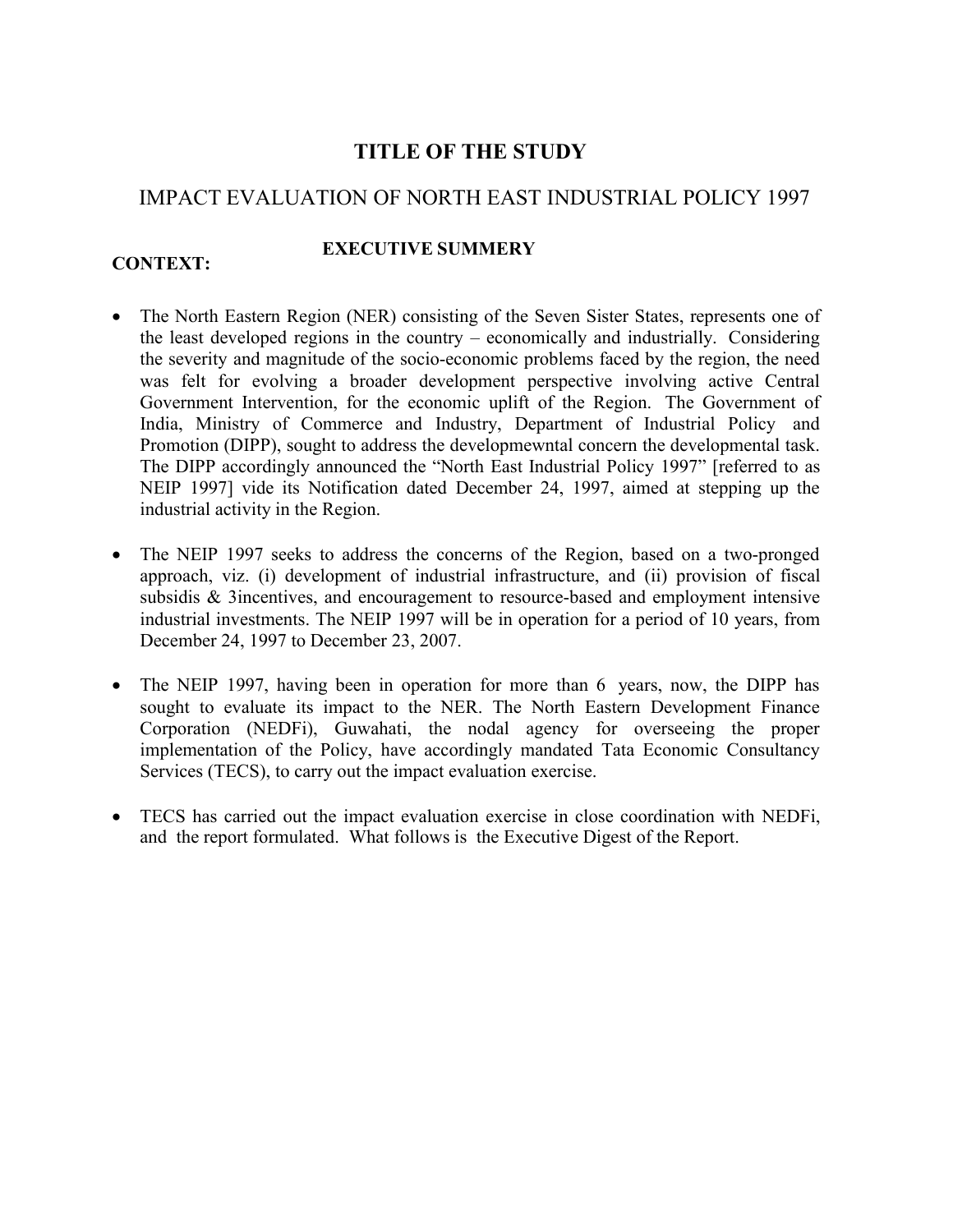### **SECTION I :: PREAMBLE : & A BACKGROUNDER**

#### **A] THE NER : PHYSICAL & GEOGRAPHICAL FEATURES**

#### **1.1 Location / Topography**



NER accounts for an area of 2.55 lakh sq. km. (or 7.8% of the area of the country) and a population of 38.5 million (or 3.75% of the country"s population)

Almost 98% of NER is bound by International Borders – 4500 KM. The region shares just  $2\%$  of its border with Mainland India – a 21 km width corridor in Northern Bengal, known as "Siliguri Neck" or "Chicken"s Neck" About 70% of the Region is Hilly. Hills cover most of Arunachal Pradesh, Mizoram, Nagaland and Meghalaya, and about half of Tripura, one-fifth of Assam and nine-tenths of Manipur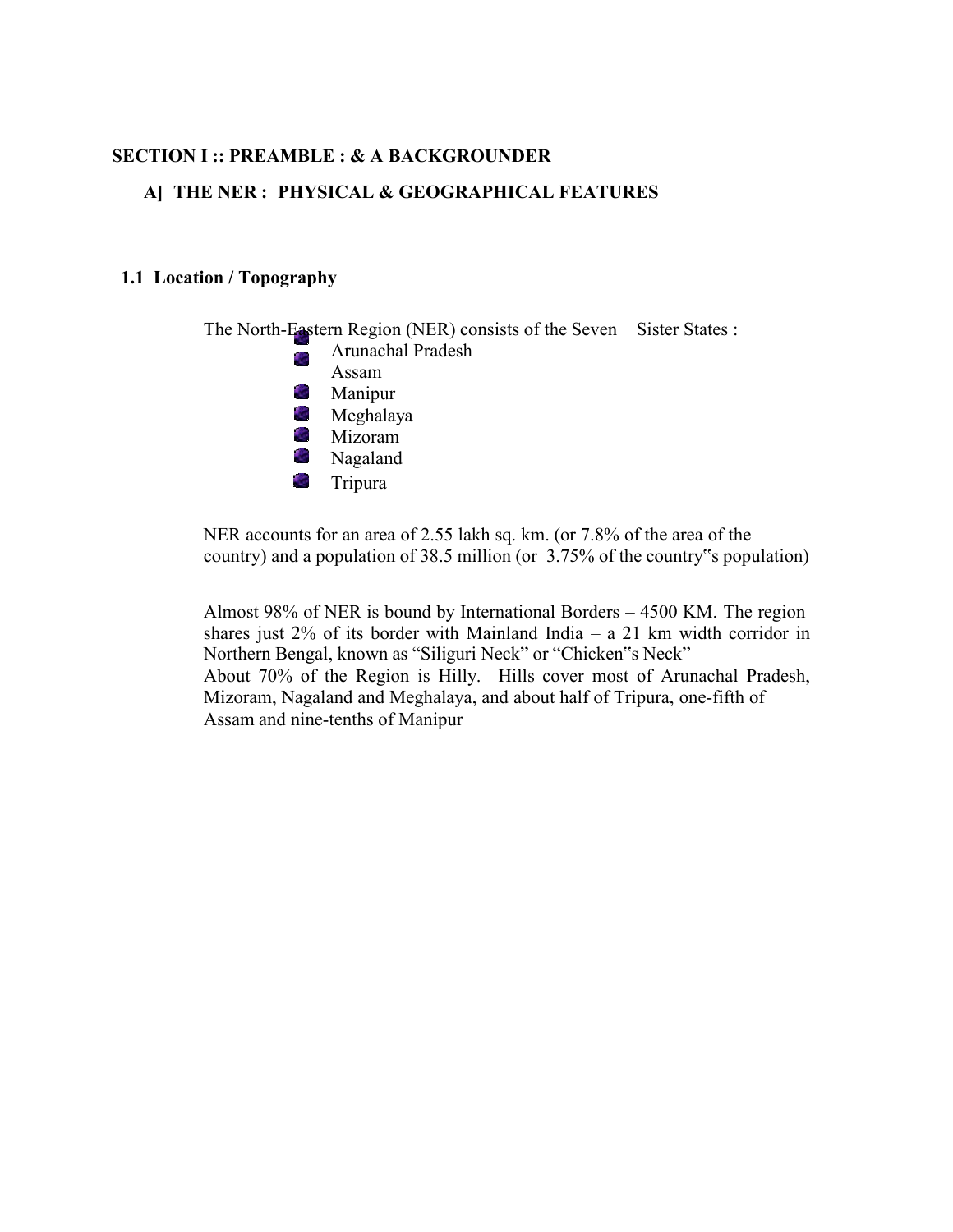#### **1.2 Natural Resources**

NER is endowed with rich natural resources:

- $\Box$  Agro-Forestry  $\rightarrow$  Accounts for 26 % of the Forest cover of India > Largest producer of bamboo ▶ World"s Single largest Tea growing region (16% share). ▶ Largest producer (share of 55%) and Exporter of Tea in India ▶ Producer of premium quality Jute and silk > Horticulture and herbal resources
- $\Box$  Minerals  $\rightarrow$ India"s oldest & major Petroleum and Natural Gas Source, with shares of 16% and 8% respectively of total production.
	- ⮞ Other major Mineral Resources include: Coal, Limestone, Dolomite.
- $\Box$  Hydel Power > The region is assessed to have the largest hydel power generation potential in the country (60,000 MW)
- $\Box$  River/ Waterways > The river network provides cost effective transport for movement of goods, notably to neighbouring countries and to Indian ports like Kolkata, & Haldia.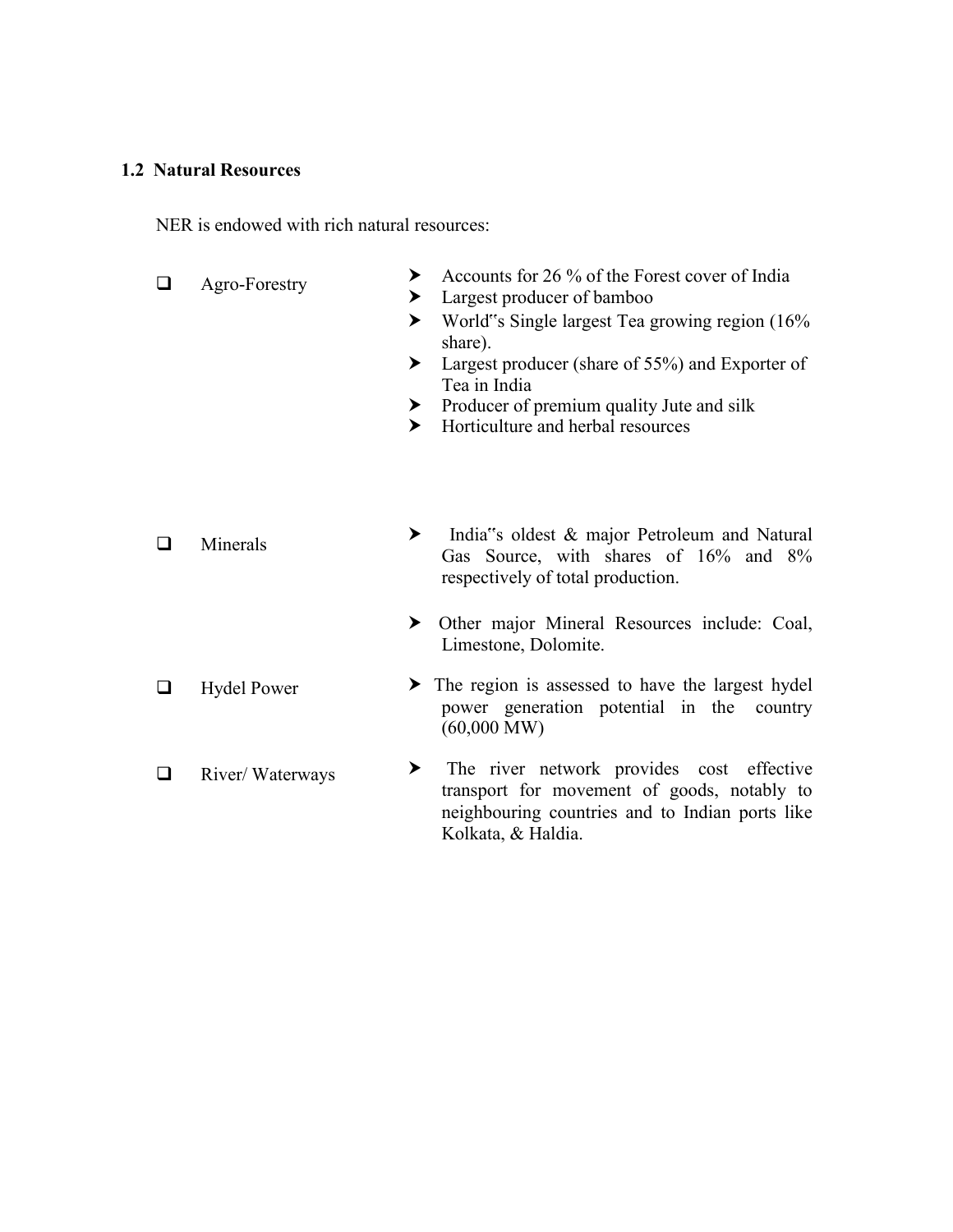## **1.3 Human Resources Profile**

- > The region boasts of a high literacy rate among the population in general, and among the female population in particular, vis-à-vis the national average (Exhibit 1).
- > The number of students in primary and secondary schools per thousand population in the NER is amongst the highest in the country
- ⮞ The region has a large number of English speaking / understanding population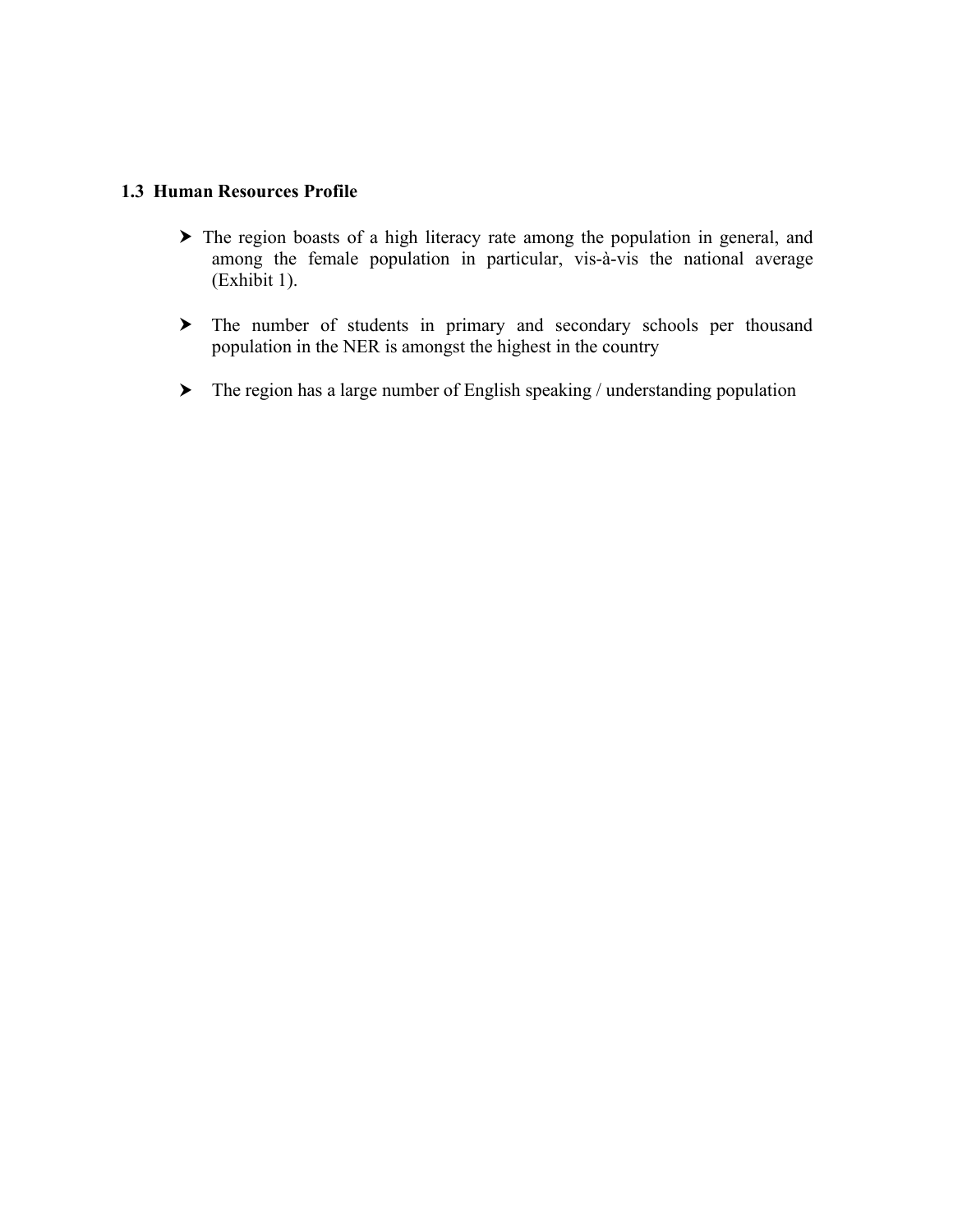## **B] DEMOGRAPHIC & ECONOMIC DEVELOPMENT PROFILE**

#### **1.4 SELECT ECONOMIC INDICATORS**

The natural resource endowments and education levels of the population notwithstanding, the NER represents one of the least developed – economically and industrially – regions of the country.

This fact is clearly brought out by the following economic and demographic features of NER, as compared with that of the country, [For select economic indicators of NER, please refer Exhibit -  $1$ ]

| Per Capita Income                        | $\triangleright$ NER as a whole is placed amongst the poorest<br>regions in the country. The per capita income<br>at Rs. 12407 is less than The national average<br>of Rs. 17978/- (2001-02).                 |
|------------------------------------------|---------------------------------------------------------------------------------------------------------------------------------------------------------------------------------------------------------------|
| Sectoral Share of GDP                    | The share of the Secondary sector in the GDP at<br>15%, is much lower than the national average of<br>23.7% [1999-2000].                                                                                      |
| Population below<br>Poverty Line         | $\triangleright$ All the states in NER has much higher levels of<br>population below poverty line [35.13%] as<br>compared to the national average $(26.1\%)$<br>$[2000-01]$ .                                 |
| % of Urban Population                    | > The share of urban population to total in the<br>NER is 14.6%. The national average in this<br>regard is $27.8\%$ [2001 Census].                                                                            |
| Unemployment Rate (as a %<br>of workers) | $\blacktriangleright$ The region represents one of the highest rates of<br>unemployment in the country, with<br>an<br>unemployment rate close to $12\%$ , against the<br>national average of 7.7%. [1999-00]. |
| Gross Per capita industrial<br>output    | $\triangleright$ The region has one of the lowest gross per<br>capita industrial output. at around Rs. 3313, (in<br>Assam) which is much below the national<br>average of Rs. 9111 [2000-01].                 |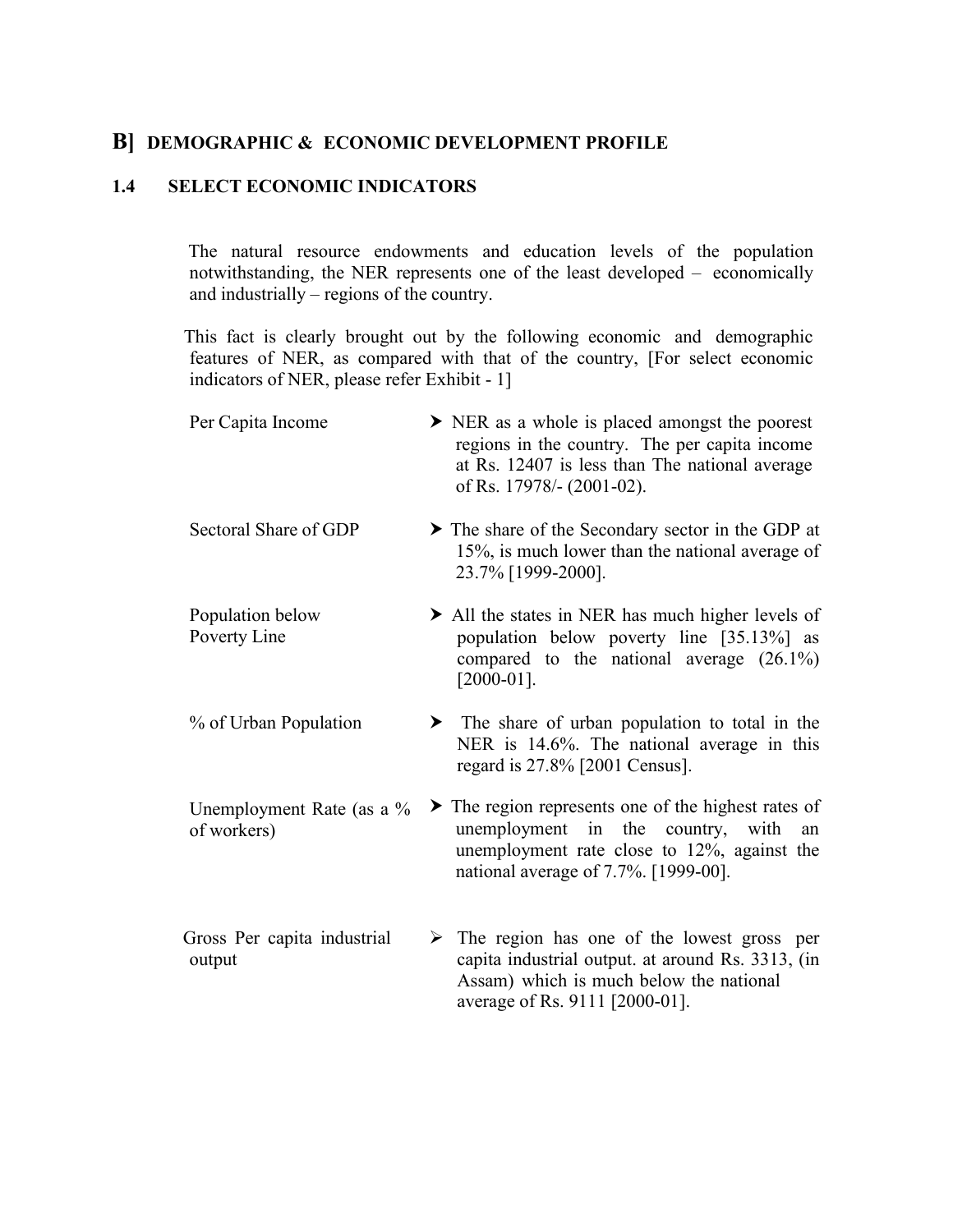|              | Domestic | Consumption, per capita | Electricity $\triangleright$ The average per capita domestic electricity<br>consumption in the NER works out to 20.4<br>kwh, against the national average of 75.2 kwh.<br>$[1999-00]$ . |
|--------------|----------|-------------------------|-----------------------------------------------------------------------------------------------------------------------------------------------------------------------------------------|
| Per<br>ratio |          |                         | capita Credit-Deposit $\triangleright$ This works out to 26.34% in the NER, against<br>the national average of $62.3\%$ [2001-02].                                                      |

The demographic and economic features reflect a highly skewed backwardness of the region. On all these measures, NER lags considerably behind the national average. This cardinal observation provides the underpinning of a strong rationale for development of a conducive policy framework that addresses this asymmetric development scenario. NEIP 1997 was a policy instrument that sought to address this cardinal concern.

## **C] INDUSTRY SECTOR FEATURES - PRE NEIP 1997**

- $\Box$  Historically, Petroleum and Tea sectors dominated the region  $\degree$ s industrial activity These sectors are in existence for over 100 years now.
- $\Box$  The important industry sectors included : Plywood, Chemical/Petrochemical/ Fertilizers, Paper and pulp, Engineering, Textiles, Jute, and others.
- $\Box$  A good number of medium and large units were established under the PSU banner. In fact major Private Investments in medium and large sectors was absent, except, perhaps in the tea & plywood sectors.
- $\Box$  Plywood, which was once the major industrial activity of the region lost its ground due to a governmental order banning cutting of trees, in late 90"s. Nearly 300 plywood units were reportedly closed as a result.
- $\Box$  Otherwise, the SME sector dominated the industrial activity, by and large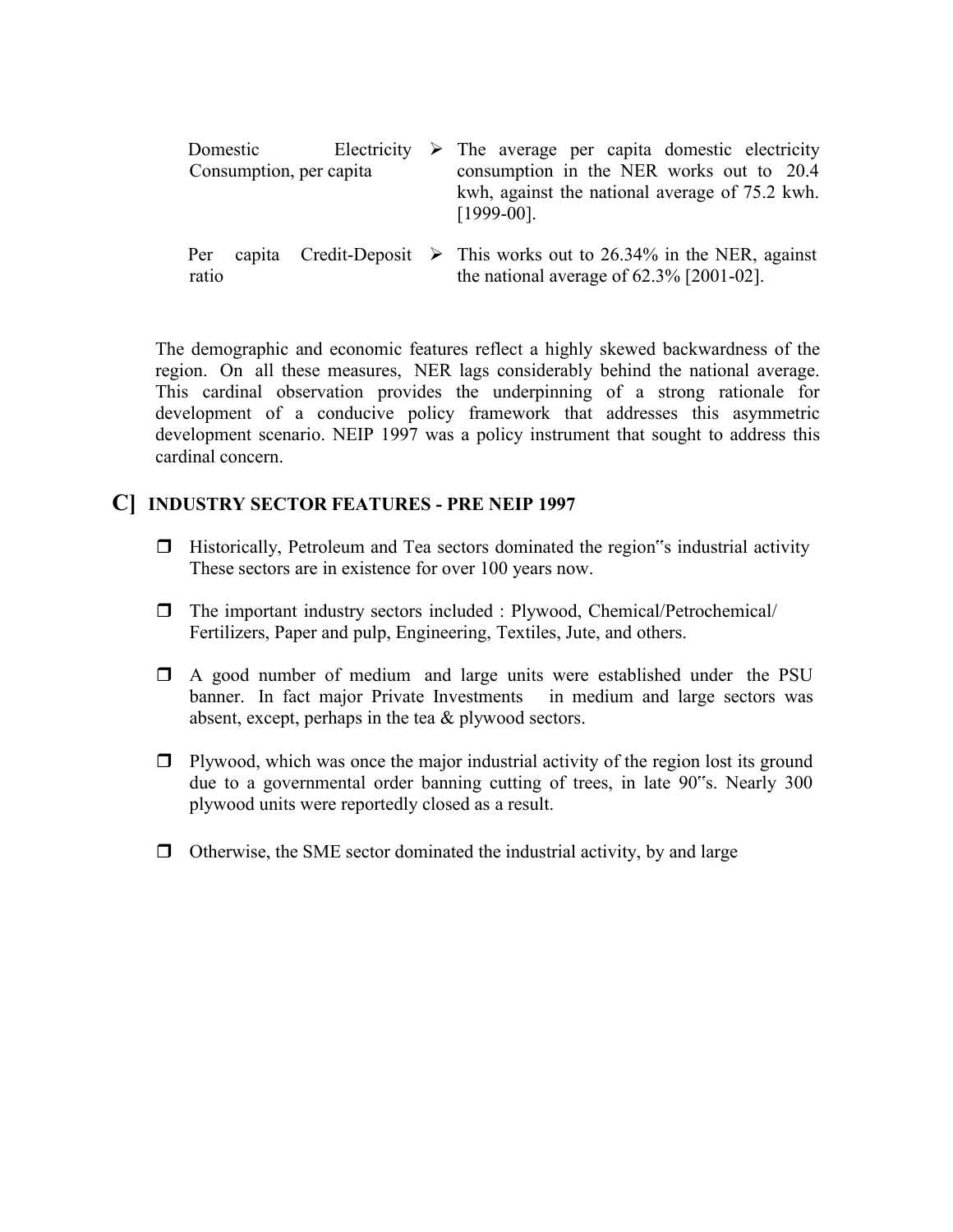### **1.5 Location & Infrastructure : Major Areas ofConcern**

- NER is, by and large, a land-locked region with a narrow corridor providing the link with the Indian mainland. Its secluded location – away from the major market centers of the country - has led to a general perception of the region being seen to be one "outside the main stream"
- $\Box$  It has been observed from a historic perspective of manufacturing development that hilly topography is generally not conducive to development of manufacturing sector.
- $\Box$  The region suffers from constant power shortages and relatively high power tariffs. The power sector in NER has one of the lowest Plant Load Factor (PLF) [of the order of 30%] and one of the highest Transmission and Distribution Losses (TDL) [of the order of 40%].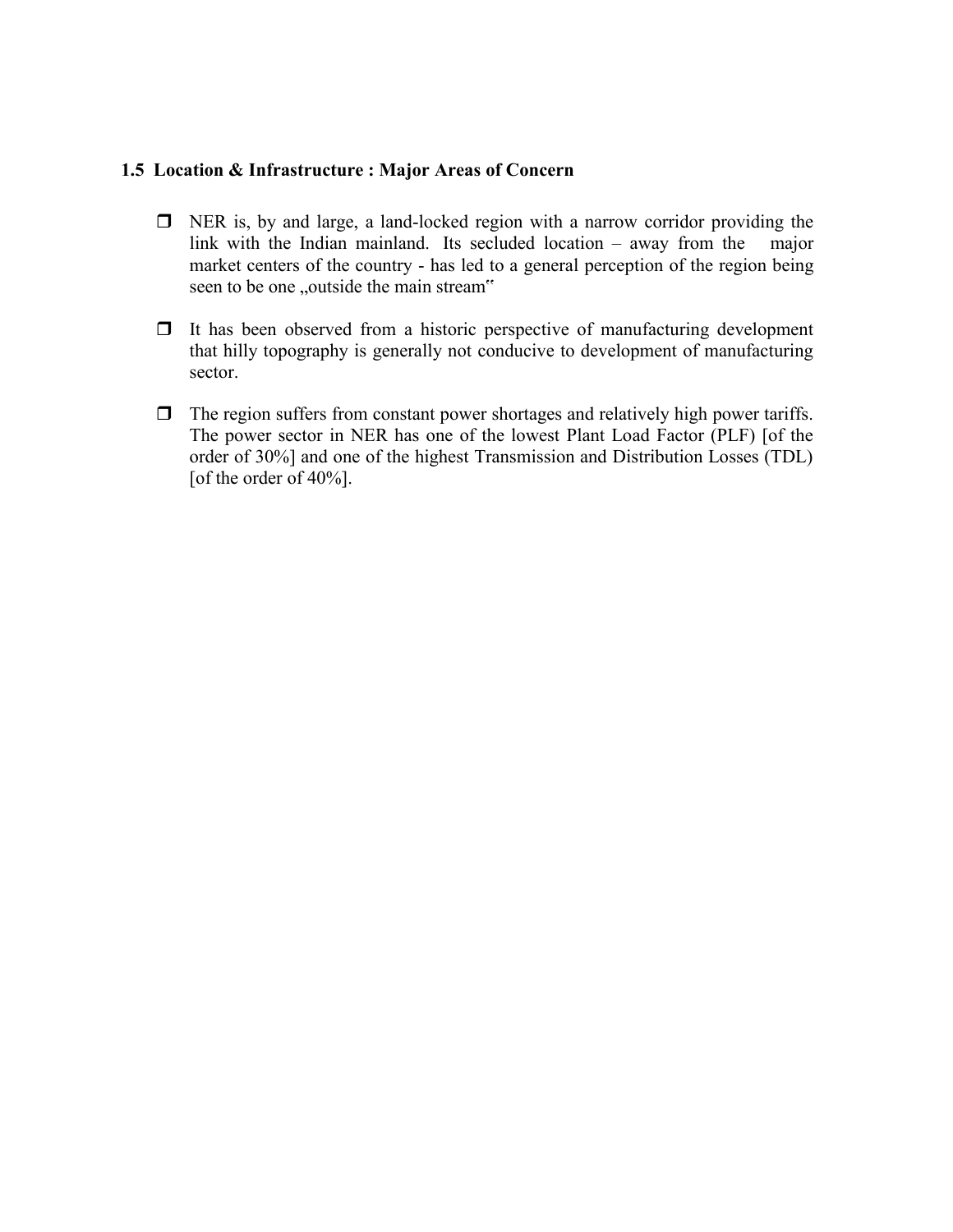## **SECTION II :: APPROACH TO INDUSTRIAL DEVELOPMENT(MEDIUM AND LARGE SECTORS)IN THE NER**

### **A] STATE LEVEL APPROACHES**

2.1 State Industrial Policies of NER – Non Starter

The constituent states of the NER pursued their development strategy through their own Industrial Policies (IPs). These IPs offered a range of incentives such as capital investment subsidy, interest subsidy, transport subsidy, sales tax exemption, subsidized power tariff, and others – for durations 3-5 years.

- However, the State IPs have failed to induce investment interest into the medium and large sectors in these states. The main reasons for this are:
	- The local entrepreneurship base in the NER is relaltively weak against the national and regional perspective. [Promotion of medium and large enterprises is critically driven by high quality entrepreneurial resources – local or otherwise].

Infrastructure weaknesses [hilly terrain poses transportation bottleneck]. The weak profile of the region"s market – in terms of size and concentration index – quite clearly acted as a deterrent to investments in Medium and large sectors

- States have limitations in committing large scale investments in setting up infrastructure facilities like modern Growth Centres, etc., on their own.
- The shorter duration of the incentives (3-5 years), did not adequatelyneutralize the negative implications of the investment deterrents.
	- The shorter duration of the incentives (3-5 years), did not adequately neutralize the negative implications of the investment deterrents.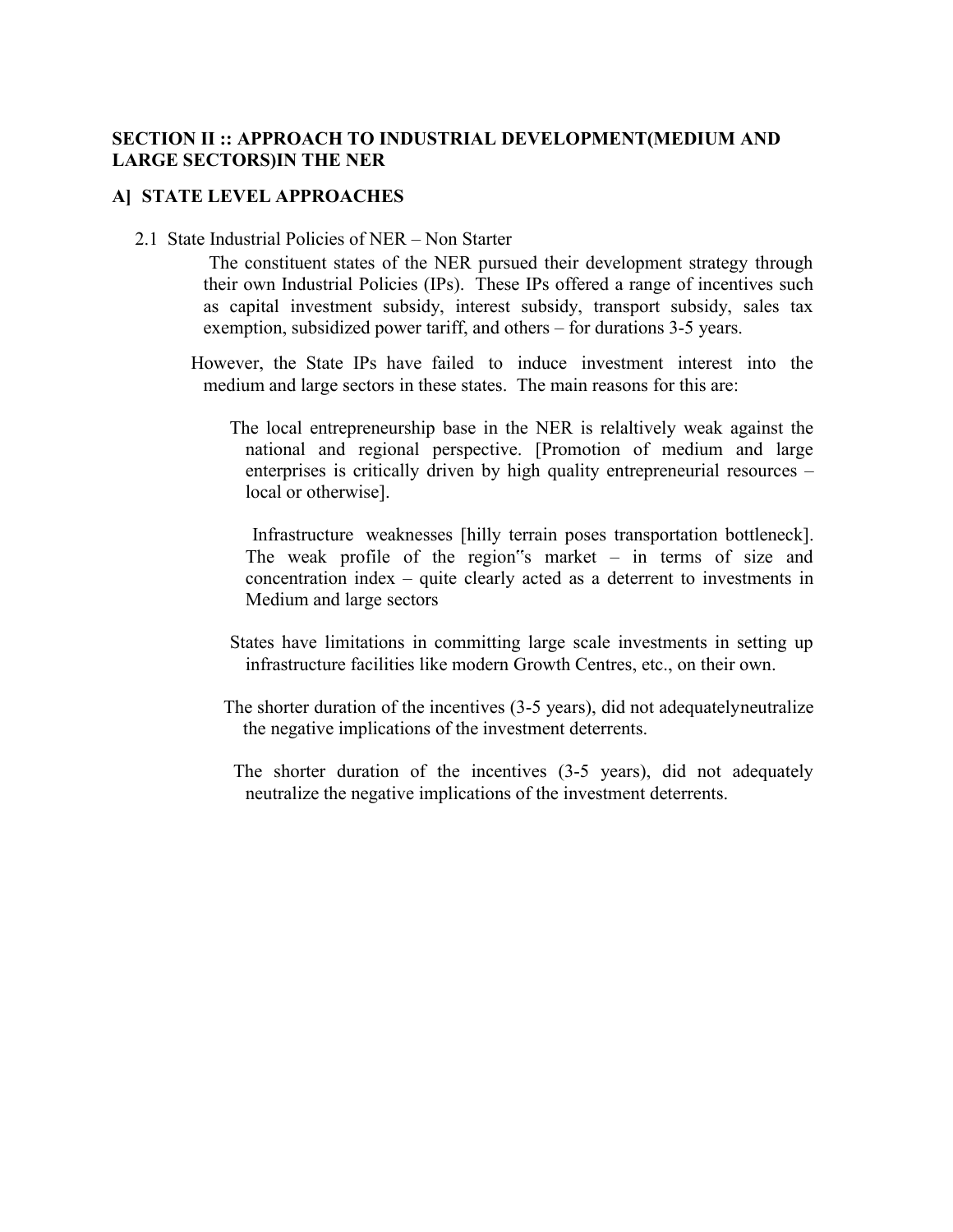### **2.2 The Need For A Broader Development Perspective & Initiative**

It was against the above backdrop, that the need was felt for evolving a broader development perspective, involving active Central Government intervention.

## **B] CENTRAL GOVERNMENT LEVEL INITIATIVES**

The announcement by the Hon. Prime Minister in Guwahati, in October 1996, set in motion the process of formulation of an appropriate Industrial Policy for the region as a whole.<br>The Ministry of Commerce & Industry, Department of Industrial Policy and

Promotion (DIPP), sought to address the Region"s concerns, and to develop an appropriate policy package for the NER.

The Policy formulation exercise involved Expert Committees, Groups and the Planning Commission.

The Cabinet approved the Policy in November 20, 1997.

### **2.3 Notification of North East Industrial Policy 1997 (NEIP 1997)**

The Ministry of Commerce  $\&$  Industry, Department of Industrial Policy and Promotion (DIPP),Government of India, New Delhi announced the "North East Industrial Policy 1997", vide its Notification dated December 24,1997.

The Policy envisages a common/uniform approach towards stepping up industrial investment in the entire NER, with a two pronged approach:

- (i) Development of Industrial Infrastructure [Growth Centres (GCs), Integrated Infrastructure Development Centres (IIDCs)];
- (ii) Range of Fiscal Subsidies/Incentives of longer duration (upto 10 years);

Encouragement to Thrust sectors (Natural Resources intensive / Employment intensive Sectors) for development, constitutes one of the primary objectives.

As a further step, Department of Development of North Eastern Region (DoNER) was created in September 2001.

DIPP is the Implementing Agency of the Policy, and NEDFi is the Nodal Agency for overseeing the implementation  $&$  disbursal of funds released by the Centre.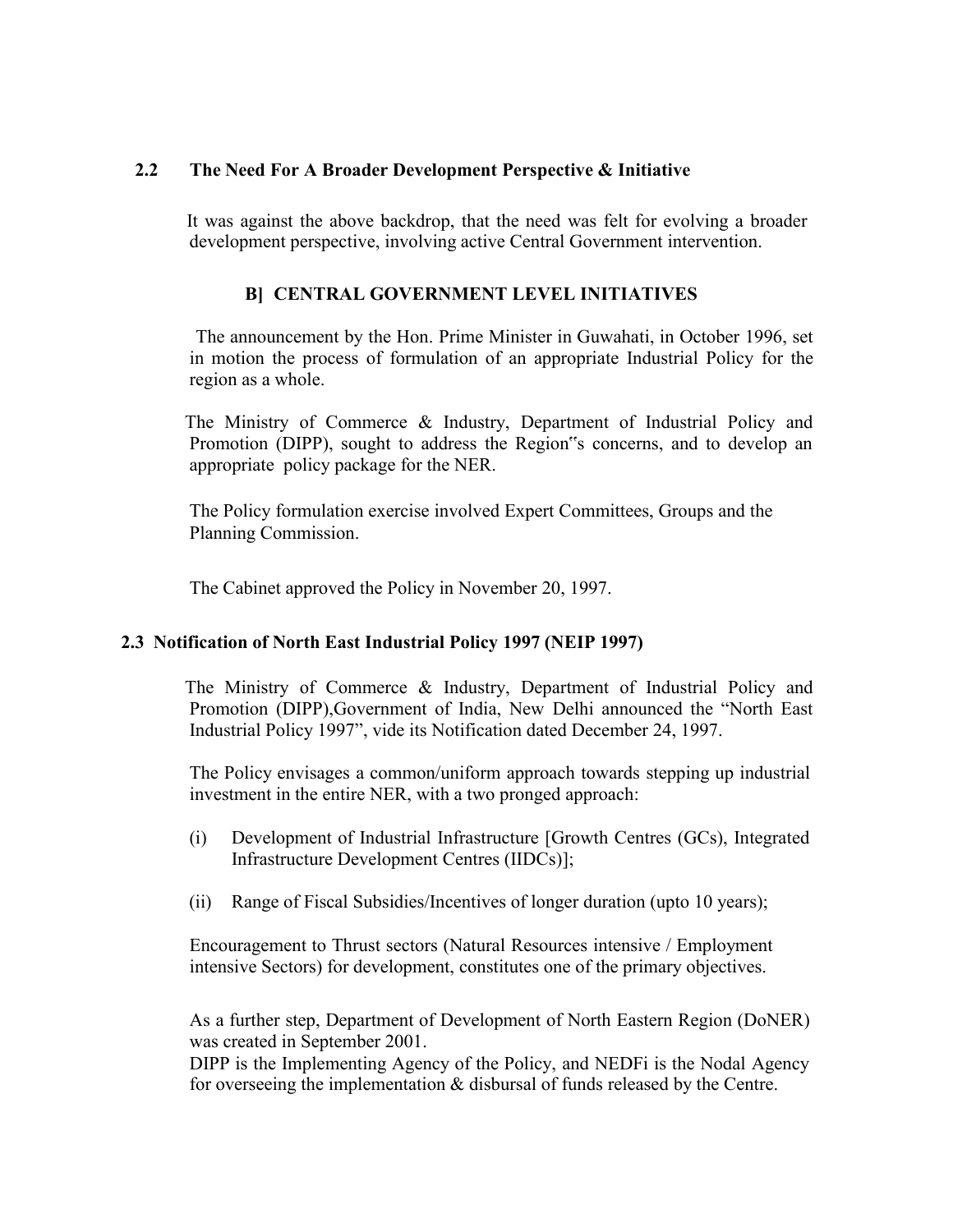#### **SECTION III :: NEIP 1997 : THE MAIN ANCHORS**

#### **I] DEVELOPMENT OF INDUSTRIAL INFRASTRUCTURE**

This relates to development of Growth Centres (GCs), and Integrated Infrastructure Development Centres (IIDCs).

Development of GCs to be financed totally by the GOI, subject to a cap of Rs. 15.00 crores per centre.

The financing of IIDCs : In the ratio of 4:1 by the GOI and SIDBI/State respectively

The above levels of financing reflect a special status accorded to NER by Central Government. The normal practice in financing GCs is with a cap of Rs. 10.00 crores and ratio of 3:2 in the financing of IIDCs.

#### **II] FISCAL SUBSIDIES / INCENTIVES**

#### **A] Transport Subsidy Scheme**

Transport Subsidy provided to the eligible units at the rate of :

90% of the cost of transport of Raw Materials from source point to the factory gate; and

50% of the cost of transport of Finished Goods from Factory to the **Destination** 

The Source/Destination Points within the NER necessarily refers to movement between points located at different states.

In other cases, Siliguri in West Bengal, is the designated Source/Destination Point The subsidy is provided for a period of 5 years from the date of commencement of production

#### **B] Central Capital Investment Subsidy Scheme [CCIS]**

CCIS provided to the eligible units  $\omega$  15% of the investment in Plant & Machinery, subject to a maximum of Rs.30.00 lakhs.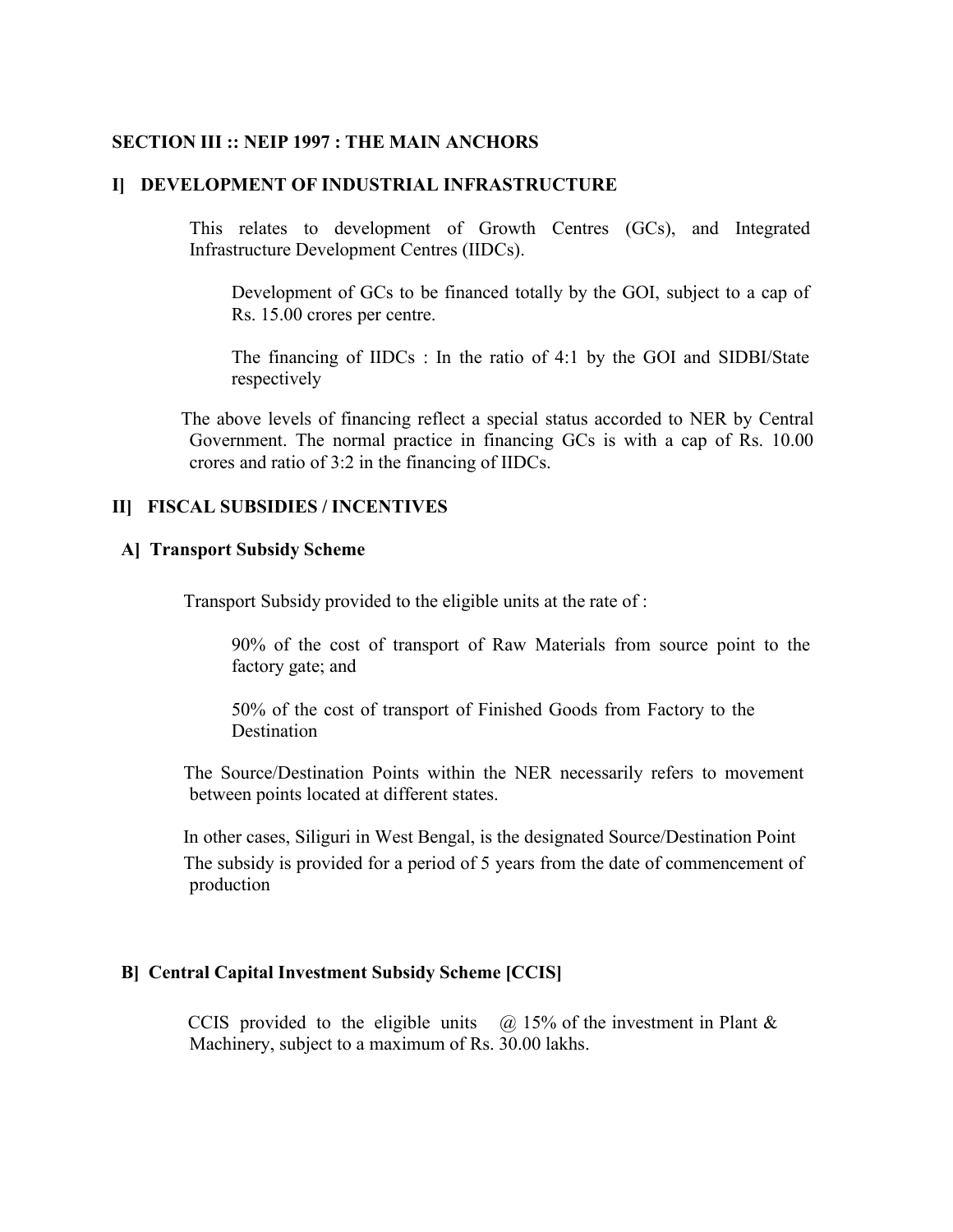#### **C] Central Interest Subsidy Scheme**

Subsidy provided to the eligible units  $\omega$  3% of the interest rate on Working Capital Loan. The scheme valid for a period of 10 years from the date of commencement of production

#### **D] Central Comprehensive Insurance Scheme**

Premiums paid by Eligible Units reimbursed through National Insurance Co. Ltd.<br>Scheme valid for a period of 10 years from the date of commencement of production.

#### **E**] **Excise Duty exemption/refunds**

Eligible units allowed 100% excise duty exemption/refunds, for a period of 10 years from the date of commencement of production.

#### **F**] **Income Tax exemption**

Eligible units allowed 100% Income Tax exemption for a period of 10 years from the date of commencement of production. Minimum Alternate Tax (MAT) is, however, applicable.

### **3.1 Eligibility Criteria for FiscalIncentives**

Units covered by the Thrust Sector [18 sectors listed by Annexure A to the NEIP 1997 Notification], set up any where in the NER eligible for fiscal incentives.

Other units set up in any "Notified Area" [GCs, IIDCs, Industrial Estates, Industrial Areas, Export Promotion Industry Parks (EPIPs), etc.] eligible for fiscal incentives.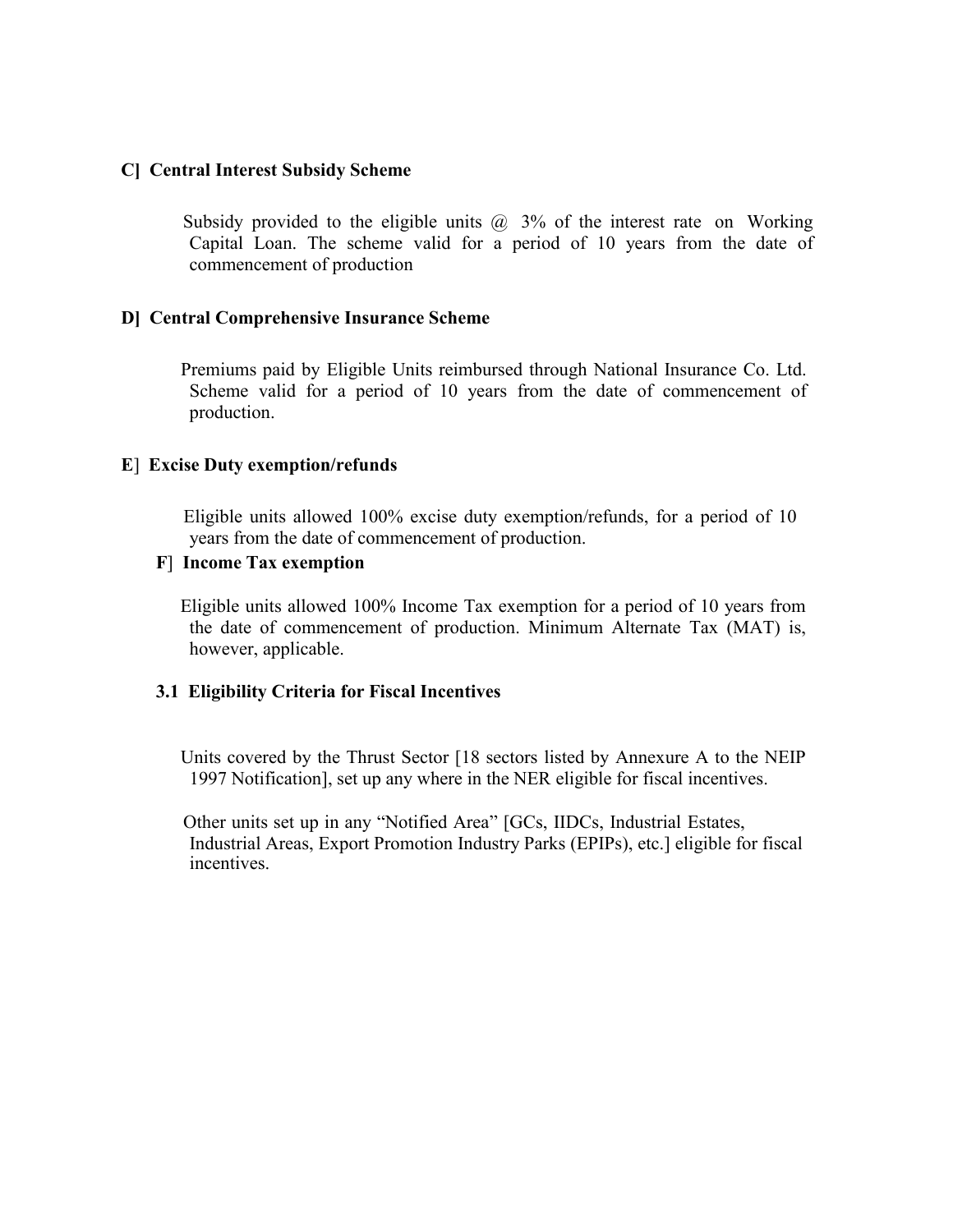New Units set up or existing units undertaking substantial expansion\*, fulfilling above eligibility criteria, eligible for incentives.

\_\_\_\_\_\_\_\_\_\_\_\_\_\_.

\* Substantial Expansion has been interpreted (in terms of capacity addition) differently by various Notifications:

Notification on Capital Investment Subsidy Scheme defines substantial expansion as capacity addition not less than 33%.

Notification on Interest Subsidy Scheme defines substantial expansion as capacity addition not less than 10%.

Notification on Central Excise Exemption defines substantial expansion as capacity addition not less than 25%.

### **3.2 Duration of NEIP 1997**

The operations of NEIP 1997 will be in force for a period of 10 years from December 24, 1997 to December 23,2007.

## **III] DEVELOPMENT OF THRUST SECTORS**

With a view to developing local resource based, and high employment intensive industrial sectors in the NER, the Central Government formulated a list of 18 sectors, attached as Annexure A to the North East Industrial Policy 1997 Notification dated December 24, 1997.

The list of 18 sectors covered by Annexure A cited above, is given in Exhibit 2.

Under the NEIP 1997, industrial units belonging to sectors covered by Annexure A, set up anywhere in the NER, or undertaking substantial expansion, are eligible for all the fiscal incentives.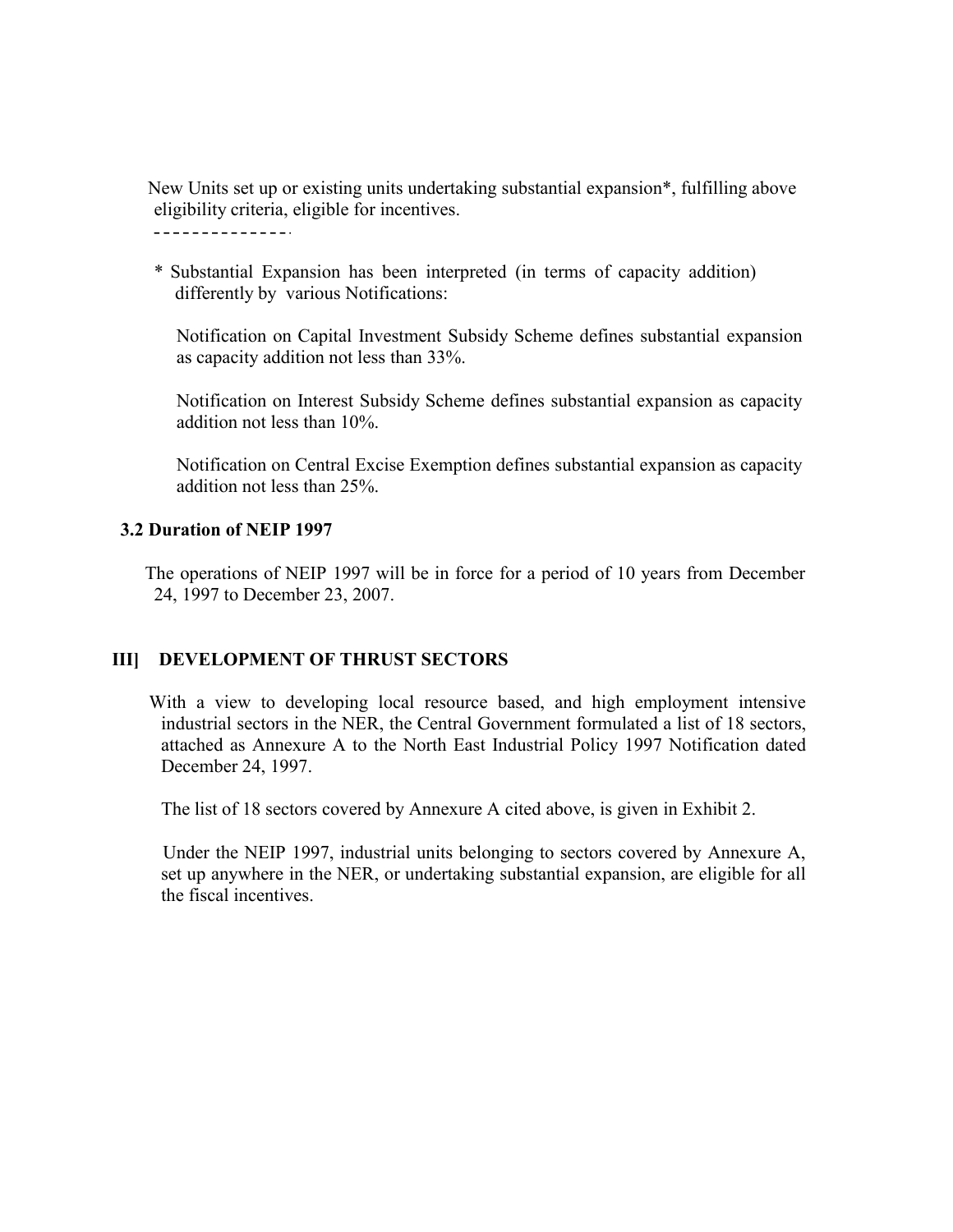## **SECTION IV :: OVER ARCHING INVESTMENT ANALYSIS & THE IMPACT**

TECS has sought to design and deploy a comprehensive framework towards review, analysis and evaluation of the Impact of the NEIP 1997. The Review and Impact Evaluation efforts in relation to the NEIP 1997 is anchored in the following elements:

## **4.1 Schedule of Notifications**

The NEIP 1997 became effective from December 24, 1997. However, Notifications giving effect to various incentive schemes were published much later, as follows:

| <b>Incentive &amp; Subsidy Scheme</b> | <b>Notification Date</b> |
|---------------------------------------|--------------------------|
| Capital Investment Subsidy            | June 1, 1998             |
| Interest Subsidy                      | February 19, 1999        |
| Excise Duty exemption/Refunds         | July 8, 1999             |
| Comprehensive Insurance               | July 14, 1999            |
| Amendmends to I.T. Act                | March 2003               |

### **A] Industrial Entrepreneurs Memorandum (IEMs) Filed**

Announcement of NEIP 1997, specially the Excise Duty Notification in July 1999, witnessed a flurry of IEMs filed for investment in the NER. 392 IEMs [106 IEMs during the previous 8 years] involving an investment of Rs. 5672 crores have been filed during the five years since the Excise duty exemption Notification. [Note: IEMs filed is not an effective indicator of industrial activity. However, it does reflect the investors" interest as a result of the Policy announcement]

### **B] Investment & Employment**

As on September 1, 2004, the following pattern of Investment has taken place in the NER, as a result of NEIP 1997:

| No. of units set up | Investment     | <b>Employment</b> |
|---------------------|----------------|-------------------|
|                     | (Rs. crores)   | (Nos.)            |
| <del>550</del>      | 75200<br>77.Z0 | 7270<br>121       |
|                     |                |                   |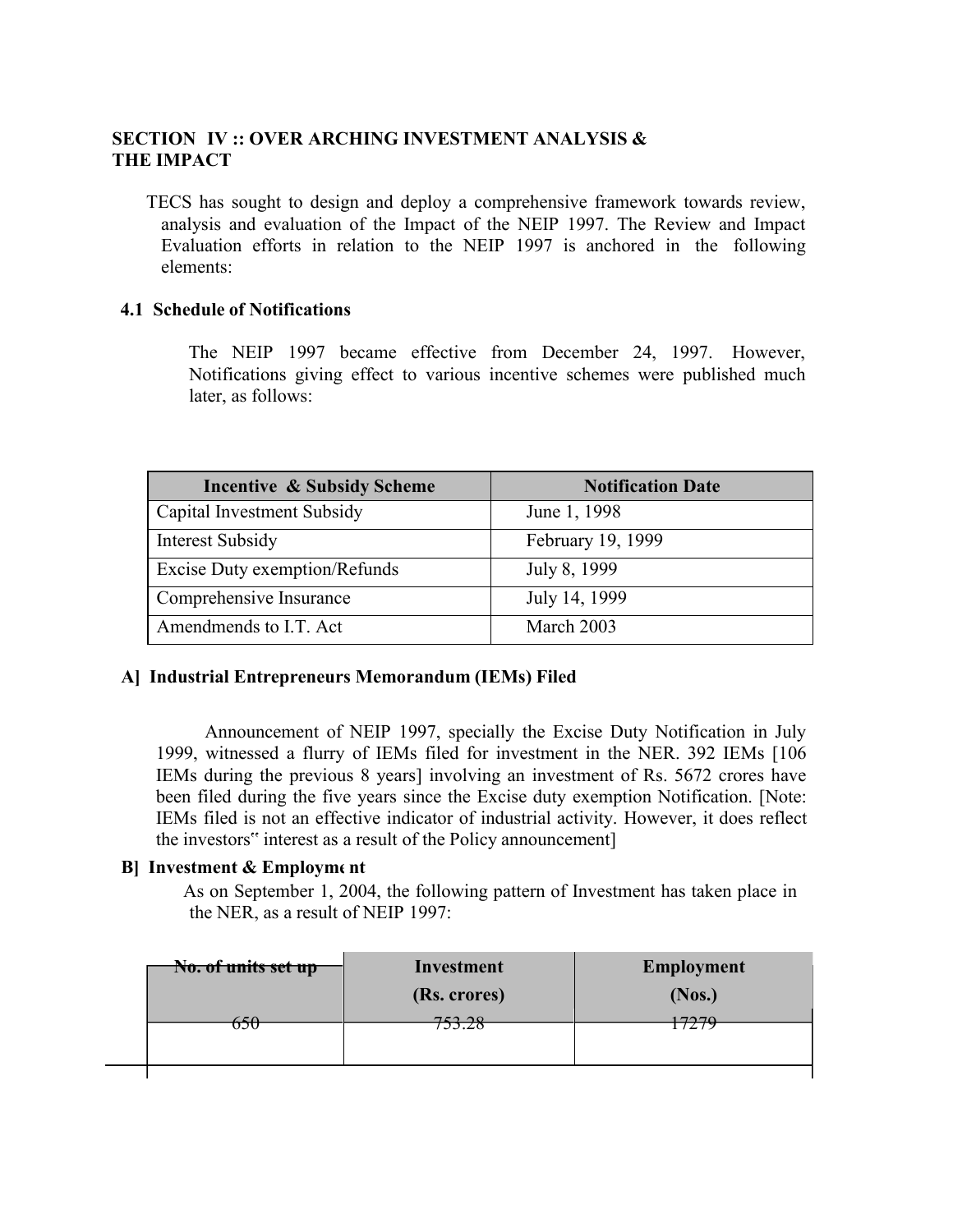The NER represents one of the highest rates of unemployment in the country. Viewed from this angle, NEIP 97 has been instrumental in addressing one of economic problem faced by the NER, to some extent. The employment generation as stated by the units works out to 17279 nos. Besides, the indirect or casual labour engaged in activities like packaging, marketing, movements of the goods etc. Is estimated to work out to atleast 50% of the above. The overall employment generation as a result of NEIP 97 is therefore placed of the order of 25,000.

#### **C] State-wise Investment & Employment Pattern**

**T**he following state-wise Investment & Employment Pattern emerges [Ref. Exhibit 3.]

Assam dominates the scene with 508 proposals and an investment of Rs. 488.19 crores, followed by Meghalaya [54 proposals and investment of Rs. 219.01 crores. These two states, together, accounted for almost 94 per cent (Rs. 707.20 crores) of the overall investment.

The states of Nagaland, Arunachal Pradesh and Tripura accounted for the balance 6 per cent [Rs. 46.08 crore].

No investment is reported from states Manipur and Mizoram, under the Policy.

Assam"s leadership position is attributable to :

- Its rich resource base [Tea, Limestone, Coal, Jute etc.] which have together attracted major share of investment [42%].
- Geographically positioned as gateway to NER. Assam has clear edge over other states in terms of infrastructure/logistics, and connectivity to the Mainland.
- Largest population [67% of NER] and therefore the largest market within NER.
- Investor interest in Meghalaya is attributable to its perceived better Power outlook – both in availability and cost terms. The state has therefore attracted most of the power intensive investment proposals – Metallurgical sector [Rs. 168.17 crores], the second largest [share of 23%], after Tea sector.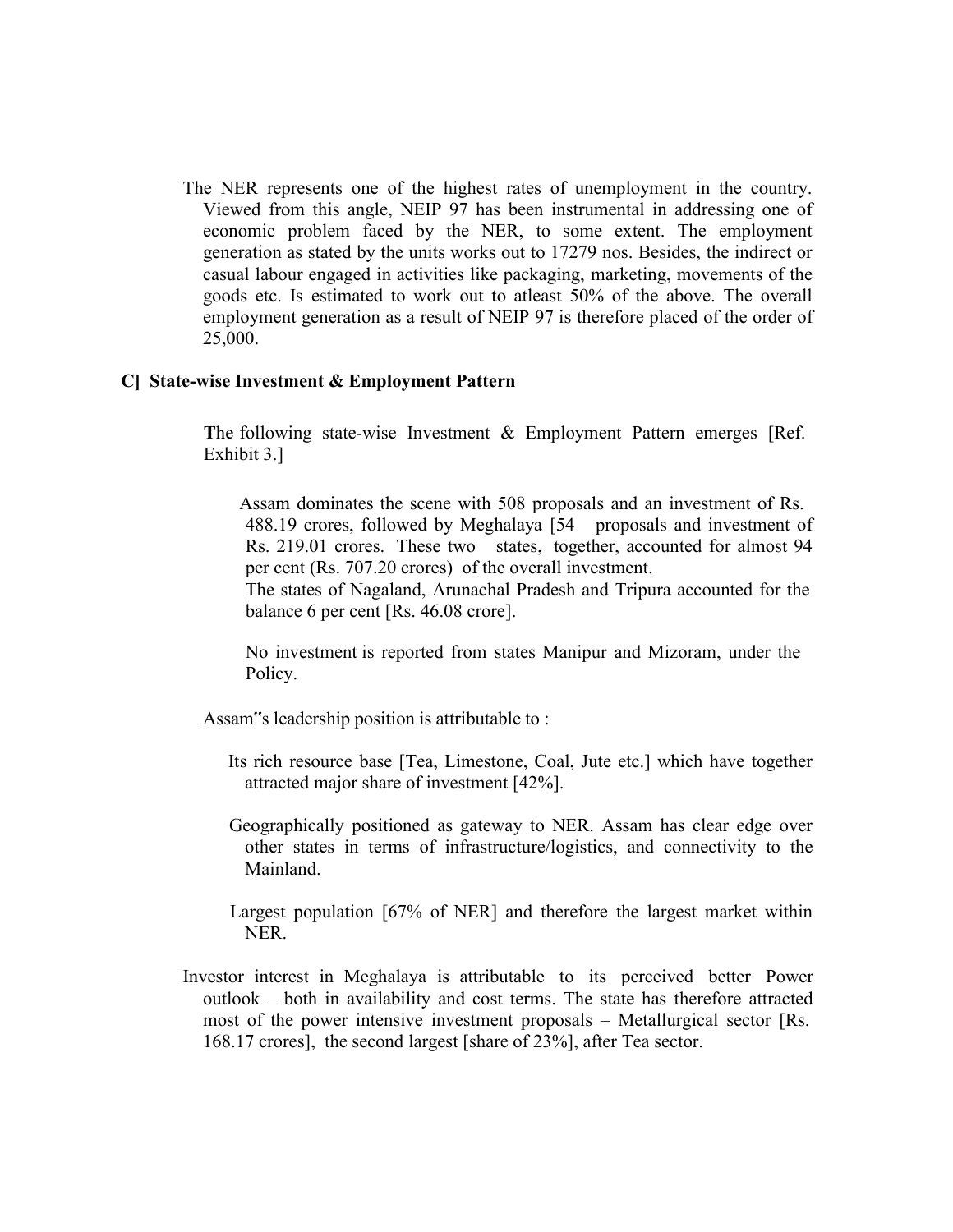Most of Meghalaya"s investments are centred around Byrnihat-Guwahati belt – to take the twin advantages of cheaper power, as well as logistics / connectivity advantages comparable to the Guwahati region of NER.

#### **D] Sector-wise Investment Pattern**

The following Sector-wise Investment Pattern emerges [Ref. Exhibit 4. ]

Tea sector accounted for the largest investment (Rs. 213.31 crores) with a share of 28.32%, mostly in Assam.

Metallurgical sector (including ferro alloys, steel fabrication) ranks next, with an investment of Rs. 172.14 crores, accounting for a share of 23%.<br>Meghalaya accounted for most of the investment.

The other important sectors are : Food  $&$  Beverages, Cement [with shares] of the order of 11% each].

Cosmetics accounted for 6.63% plastics for 2% and Pan Masala 2%. Other miscellaneous sectors accounted for the balace 16%. Several of excise intensive investments are of franchisee nature.

#### **4.2 Sector-wise Investment Pattern – A Situation Audit**

Resource based industries [tea, cement, jute, rubber and coal] accounted for a major share [42%] of investment. [Rs. 317.55 Cr.].

Metallurgical sector including ferro alloys accounted for an investment Rs. 172.15 crores or a share of 23% of overall investment.

Excise intensive sectors viz. Food  $\&$  beverages, cosmetics  $\&$  personal care products, tobacco & pan masala, mosquito repellents, together accounted for 20% [Rs. 158.0 crore].

NEIP 1997 is yet to make an impact on other resource based and high employment sectors such as Handloom, handicrafts, bamboo, agro-forestry, etc.

#### **E] Greenfield vz Brownfield units**

The following Pattern emerges [Ref. Exhibit 5.]

Greenfield (new) units accounted for an investment of Rs.542.30 crores [share of 72%] and brownfield (expansion) units accounted for an investment of Rs. 210.0 crores [28%].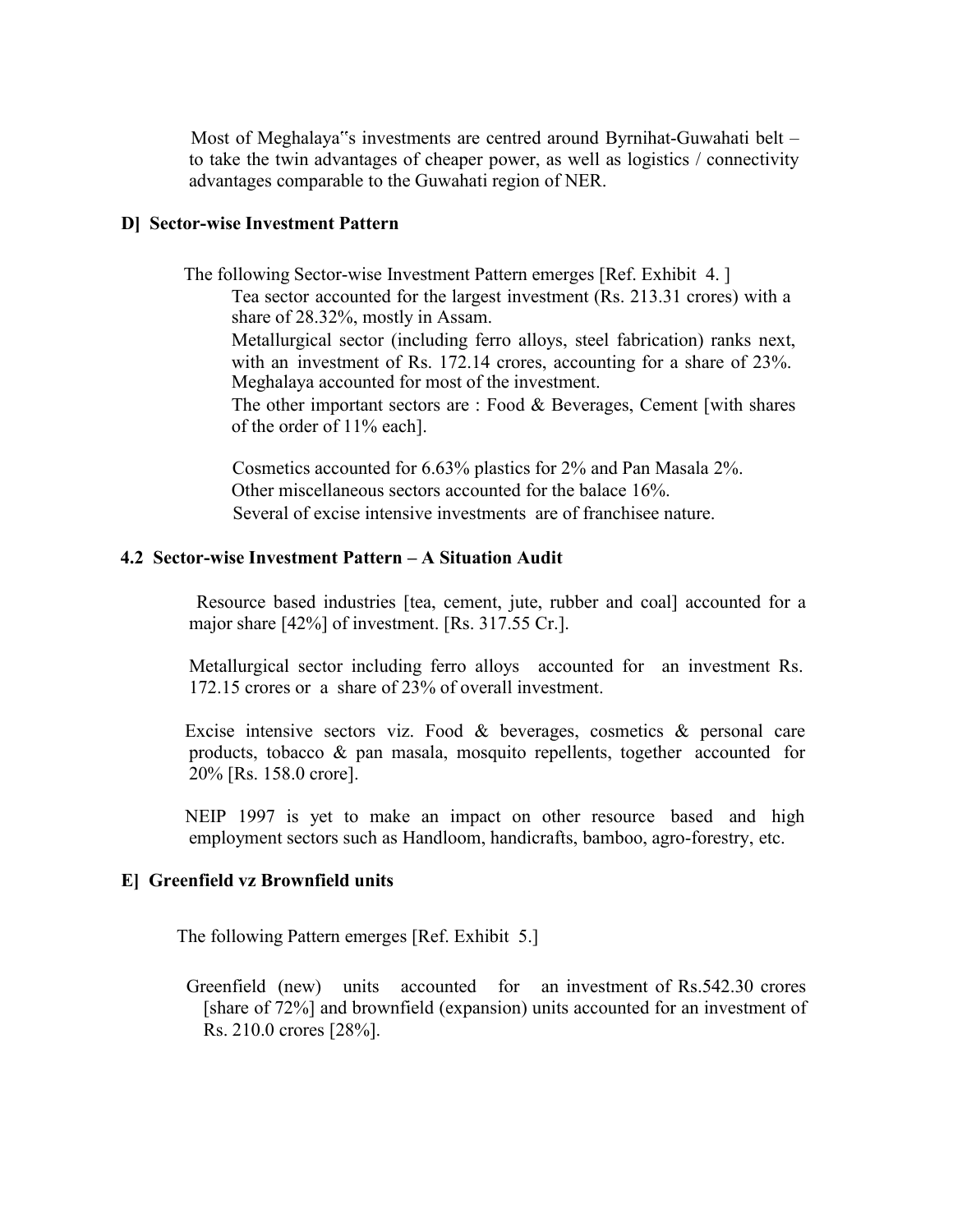#### **F] Sector-specific vs Location-specific Investment Pattern**

Sector-specific investments [i.e. sectors covered under Annexure A to the NEIP 1997 Notification] is placed in the region of 60%

Location-specific investments [i.e. in "Notified Areas"] is placed in the region of 40%.

The larger share of Sector-Specific investments is mainly on account of Tea Sector. Also, most of sector-specific investments like food and beverages, plastics, etc. have been set up in the "Notified Areas". In other words, even those units which are free to be located any where in the NER, have chosen the "Notified Areas" for siting their projects which would have other wise been occupied by "Location Specific" units.

#### **G] Investment Pattern by Size of Investment**

The following Investment Pattern emerges [Ref. Exhibit 6.]

Almost 69% of units fall in the investment range of upto Rs. 1.0 crore.

Around 26% of units fall in the investment range of Rs.  $1.0 - 5.0$  crore

Around 5% units fall in the investment range of  $\ge$ Rs. 5.0 crores

### **H] Investment Pattern : Public Sector Vs Private Sector**

The entire investments made under the NEIP 1997 are from the Private Sector

#### **I] Investment Pattern : Thrust Sectors**

Out of the 18 Thrust Sectors identified for Development, only around 6 sectors have attracted investment viz. Bread, Biscuits, etc., Non-alcoholic Beverages, Jute products, Plastics, Plantation Crops (Tea), Mineral based (Cement)

Agro/forestry, Horticulture, Floriculture & other Resource based Sectors have not attracted any investment so far

The above is mainly because the investor perception is driven by commercial/business considerations [Excise/IT benefits]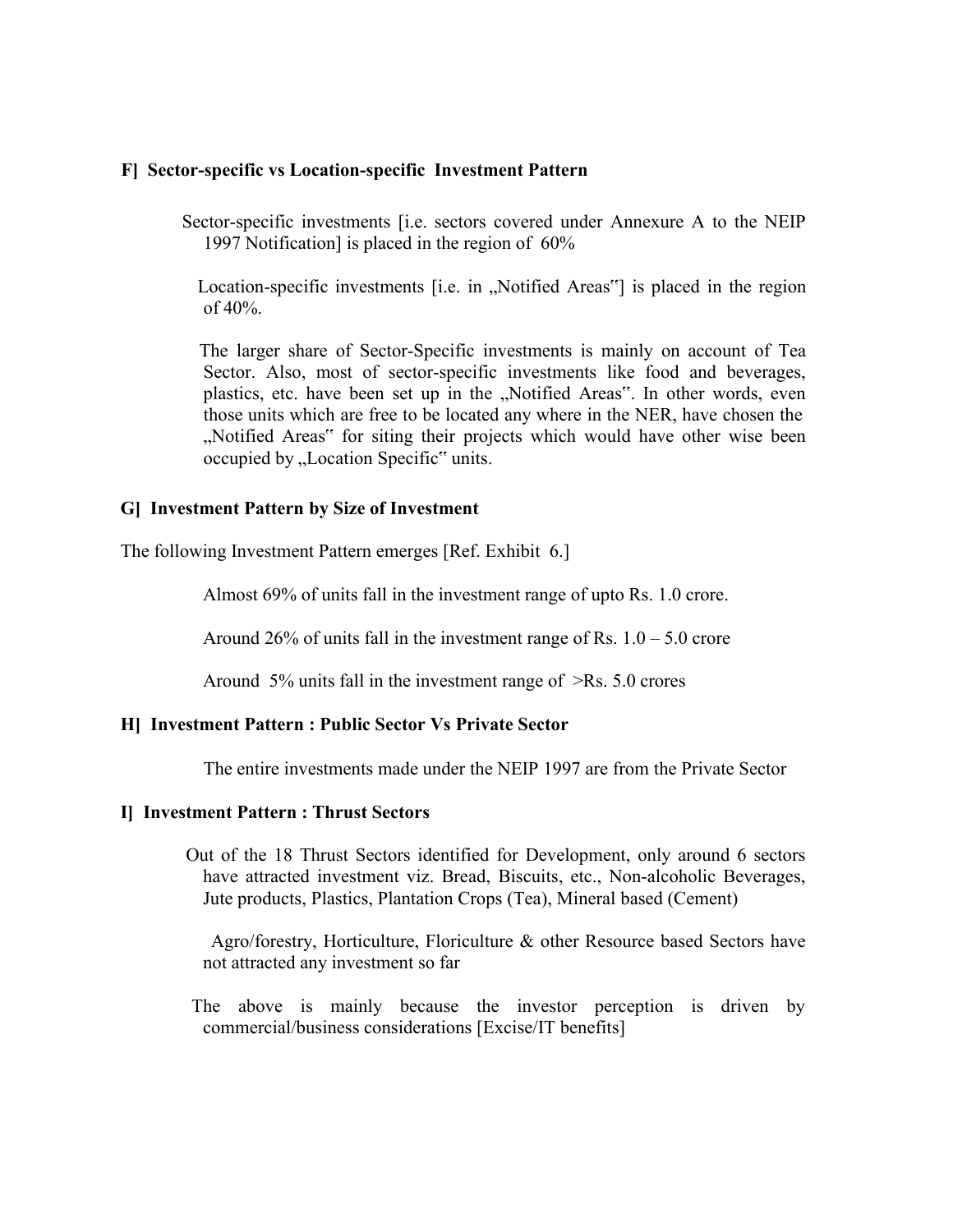### **SECTION V : NEIP 1997** -**A PERFORMANCE EVALUATION**

#### **I] INFRASTRUCTURE DEVELOPMENT SCHEMES**

#### **A] Growth Centre Scheme**

20 GCs are proposed [ref. Exhibit 7] of which 5 are in advanced stages of completion, as under:

2 GCsin Assam, viz. Balipara (cost Rs. 25.44 crores) and Matia (cost Rs. 22.44 crore) are in advanced stages of completion. The disbursals so far, have been Rs. 8.52 crores to Matia [Centre Rs. 7.0 crores, State Rs. 1.52 crores], and Rs. 10.08 crores to Balipara [Centre Rs. 8.16 crore, State 1.92 crore]

One GC in Arunachal Pradesh, viz. Niklok-Ngorlung (cost Rs. 20.20 crores) reported advanced stages of completion. Disbursals so far, has been Rs. 8.05 crores (Centre 6.68 crore, State 1.37 crore).

One GC in Nagaland viz. Ganeshnagar [cost Rs. 20.20 crores : Centre Rs. 15.00 crore, State 5.20 crore] has reported completion. 1000 acres of land has been acquired and around 23 sheds have already been developed.

One GC in Tripura viz. Bodhjangnagar [cost Rs. 15.00 crore: Centre Rs. 15.00 crore, State 0.82 crore] has reported completion. Has acquired 242 acres of land, developed 49 plots/sheds, allotted 9 plots & 1 unit established.

#### **B] Integrated Infrastructure Development Centres (IIDCs)**

In all, 11 IIDCs have been proposed in the NER [Ref. Exhibit 7] Of the above, advanced progress has been reported on only 2 IIDCs in Assam viz. Bhomoraguri and Dalagaon.

#### **I] FISCAL INCENTIVES & SUBSIDIES**

#### **Financial Approvals / Disbursals**

Since the introduction of the NEIP 1997 the total financial approvals/disbursals made so far, on account of various fiscal incentive schemes, aggregates to Rs. 1664.76 crores. [For details please refer Exhibit 8].

The disbursals towards various incentives, upto August 2004 are as follows: [in Rupees crores]

(Rs. Crore)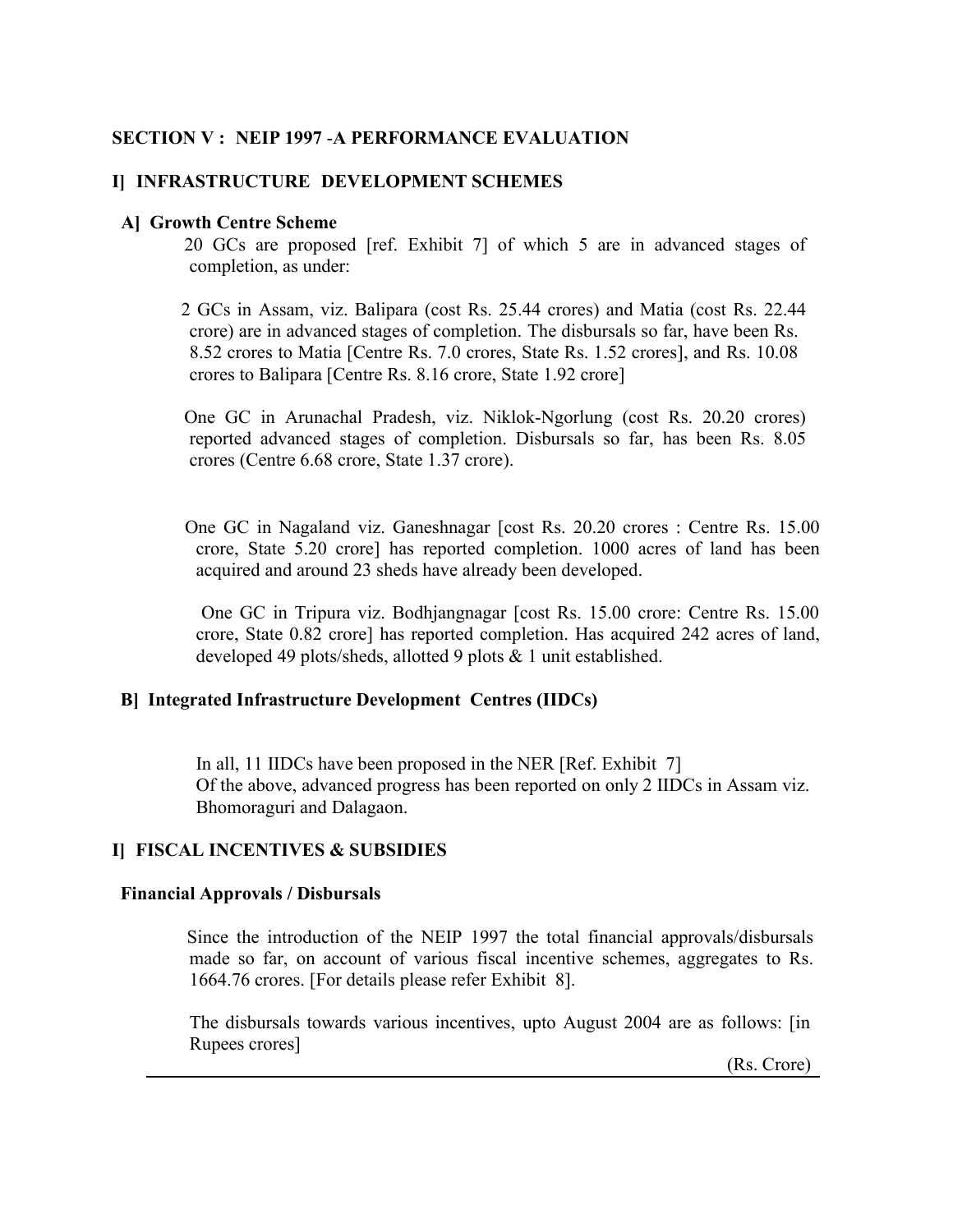| <b>Subsidy/Incentive</b>       | <b>Disbursals</b> | % to total |
|--------------------------------|-------------------|------------|
| <b>Transport Subsidy</b>       | 227.02            | 13.63      |
| <b>Investment Subsidy</b>      | 26.82             | 1.63       |
| Interest Subsidy               | 3.05              |            |
| Central Insurance Subsidy      | 0.10              |            |
| <b>Growth Centre Scheme</b>    | 22.2              | 1.35       |
| Excise duty exemption/Refunds* | 1363.02           | 81.87      |
| Income Tax waiver              |                   |            |
| Pending/Outstanding Claims     | 22.55             | 1.37       |
| <b>Total</b>                   | 1664.76           | 100        |

- \* Thisrelates to the Excise Duty Exemption/Refunds made to units set up under the Scheme. Under the Central Excise Notification dated 1<sup>st</sup> March 2002, the four petroleum refineries in the region viz. Assam Oil Digboi, BRPL, Numaligarh and Noonmati, were also brought under the purview of the excise benefits, to the tune of 50% of the normal rates applicable. The details on excise incentives provided to the petroleum sector in the NER to the extent available has been given separately
- \*\*The extent of Income Tax benefits given to NEIP 1997 units could not be quantified despite best efforts made with the Income Tax Commissionerates at Guwahati and Shillong.

## **5.2 FISCAL INCENTIVES & SUBSIDIES : - A SITUATION AUDIT**

State-wise, scheme-wise disbursal of various subsidies for each year of the Scheme period, is given in Exhibit 9.

### **A] Transport subsidy**

Transport Subsidy [the second most significant in terms of disbursals] is highly relevant to NER, considering the difficult topography and connectivity. While the subsidy is beneficial to the units, the claims / settlement management needs to be streamlined to see that only the genuine claims are covered by the benefits.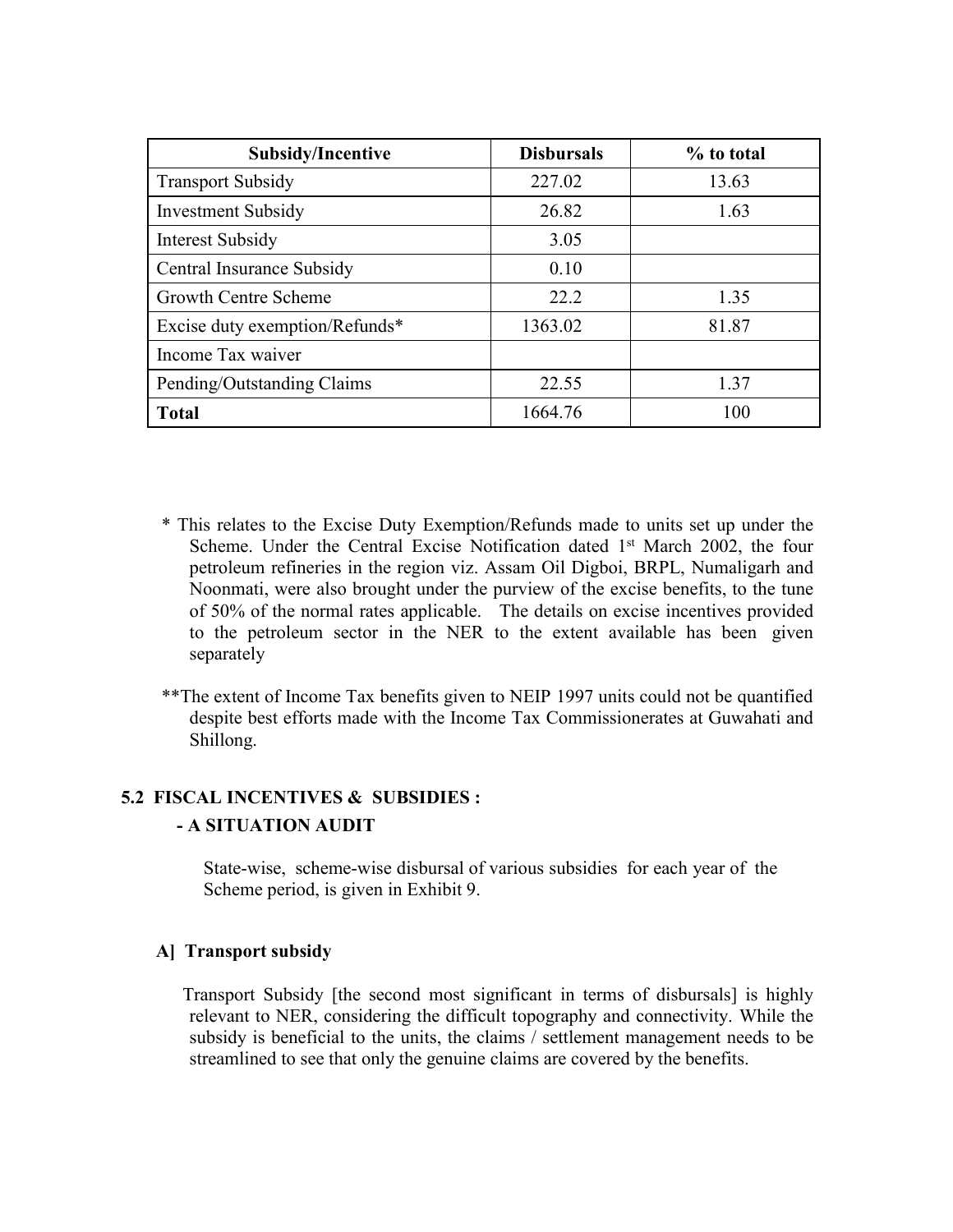#### **B] Interest Subsidy**

The NER appears to carry a high credit risk perception amongst the commercial banks, thereby leading to relatively higher rates of interest, collateral security etc., as compared to the rest of the country. The low interest regime prevalent in the country over the past few years, does not seem to have effectively percolated into the NER. The subsidy is therefore, highly relevant to the NER context. The interest subsidy covers interest on working capital loans.

### **C] Central Capital Investment Subsidy**

The disbursals under the CCIS works out to Rs. 26.82 crores, since the commencement of the Policy, upto August 2004. Considering that the Policy is in force for almost 7 years now, the disbursals can be considered as modest.

#### **D] Excise Duty Exemption / Refund**

Excise Duty Exemption/Refunds constituted the single most significant claims / disbursals made under the Policy. [For details on year-wise claims/refunds, refer Exhibit 8 and for sector-wise break-up of refunds made so far, please refer Exhibit 10].

The aforesaid Exhibit brings out the following interesting features:

- Tobacco, Pan Masala, Ghudka, Supari etc. sector, accounted for the highest receipt of the incentive  $-$  Rs. 400.35 crores or 29.38% of the overall excise duty claims/refunds made, so far.
- Excise benefits given to cigarette units have since been withdrawn, and for other tobacco based units like Pan Masala, the benefits are extended conditionally, subject to the units investing an equal amount in the NER. The units have therefore shifted (to a large extent) to production of Ghutka not containing tobacco, which accounted for excise refunds of Rs. 134.00 crores].
- Cosmetics and Personal care products accounted for excise exemption / refunds amounting to Rs. 289.91 crores or 21.27% of the overall excise duty claims/ refunds made so far.

The other significant receipients of excise duty incentives are the Metallurgical sector, Food Sector, mosquito repellents, etc.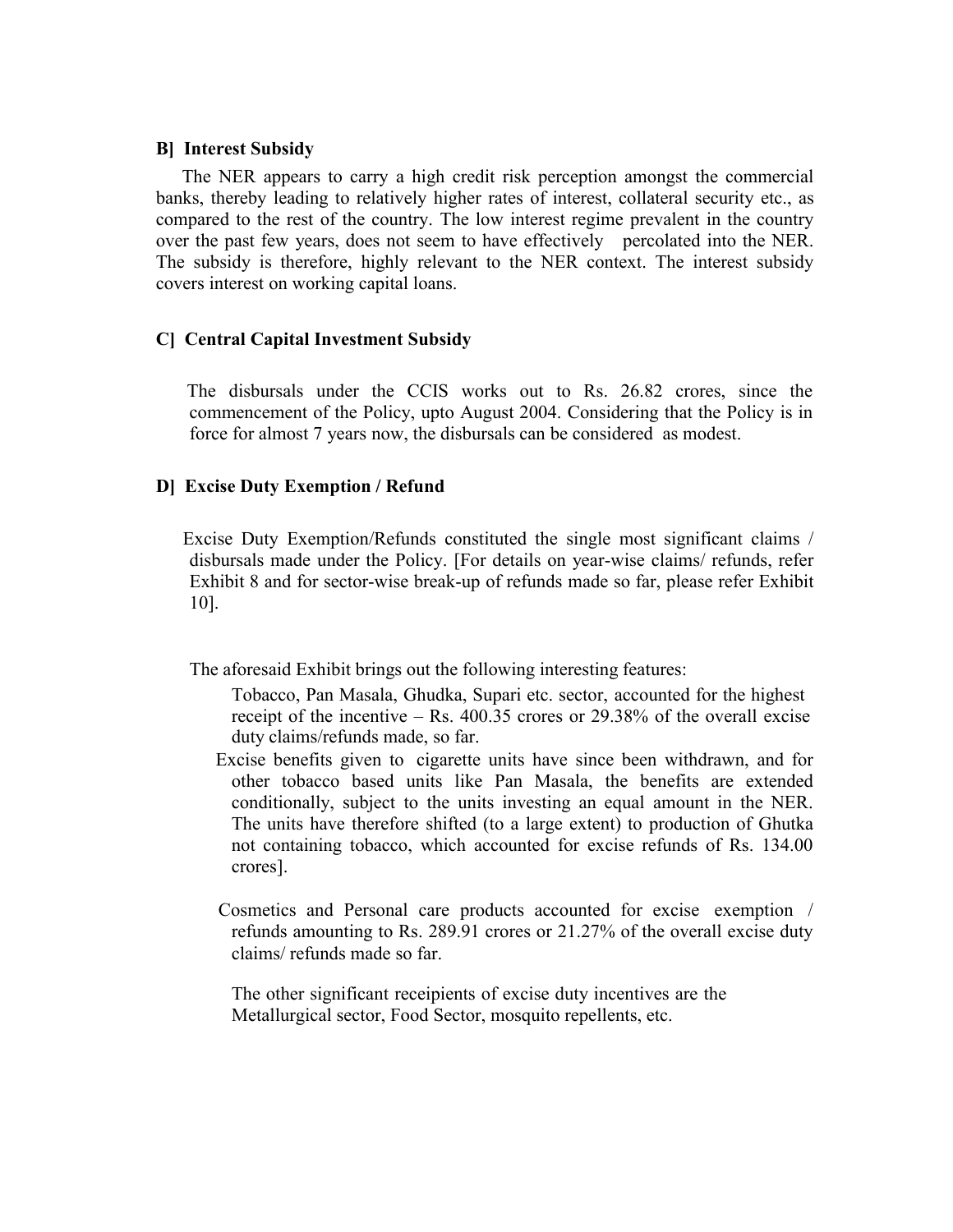An interesting feature of the excise duty claims/refunds relate to Tea & Cement Sectors which accounted for 28% and 11% of the investments made, received Rs. 65.97 crores and Rs. 35.77 crores, or a share of just 4.84% and 2.62% respectively, of the excise duty incentives. As against this, the tobacco, cosmetics  $\&$  personal care sector which accounted for investments of the order of 20%, accounted for almost 50% of the excise refunds made so far.

### **III] OTHER RELEVANT DEVELOPMENTS**

## **A] FISCAL INCENTIVES & SUBSIDIES EXTENDED TO OTHER STATES :**

During 2002 and 2003, the fiscal incentive schemes were extended to other states like Uttaranchal, Himachal Pradesh, Jammu & Kashmir,and Sikkim, through governmental Notifications. While the contours of the incentive schemes are more or less similar to that of NEIP 1997, there is an emphasis on resource based units and environmental friendly.

States like Uttaranchal and Himachal Pradesh are strategically placed closer to the main markets than, say, the North East. These states, therefore, enjoy inherent locational/ logistics advantages.

This is reflected from the fact that several of the major manufacturers of excise intensive items, viz. Hindustan Lever, Proctor and Gamble, Godrej, Colgate Palmolive and others, who have set up their units in the North East, are now in the process of establishing and/or already established new manufacturing facilities in these states.

The above development, therefore, has the potential of these states being viewed as prospective and preferred investment destinations by the FMCG and other manufacturers, in their future investment

## **B] FISCAL INCENTIVES EXTENDED TO REFINERY SECTOR :**

Though refinery sector is not covered by the Policy, a Governmental Notification dated March 1, 2002, extended 50% Excise Duty concession to the products originating from North Eastern Refineries.

The beneficiary Refineries are: Assam Oil Division, Digboi, BRPL, Numaligarh Refinery, Assam (Noonmati) Refinery.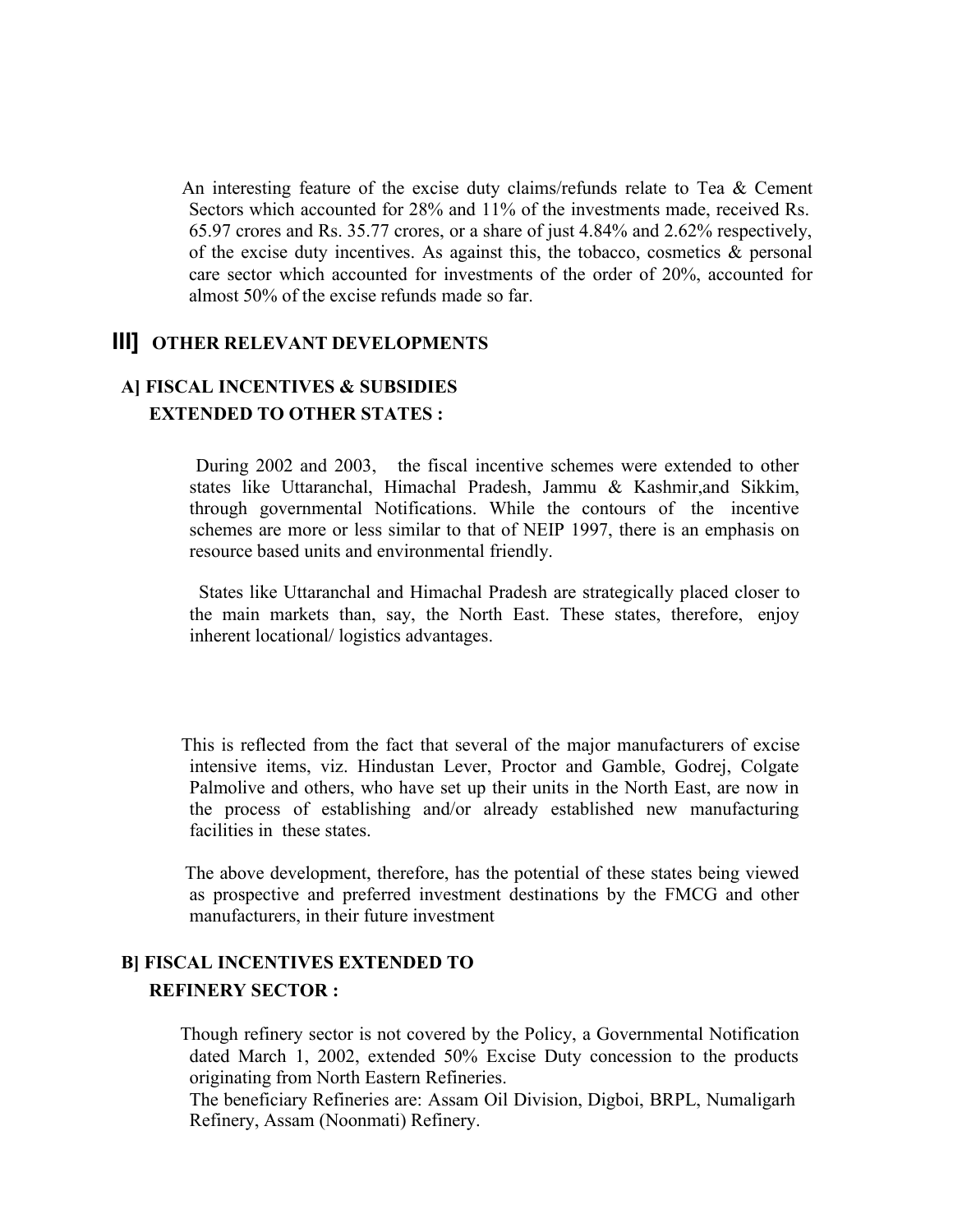The incentive was extended to these refineries, to overcome some of the inherent disadvantages they face, like sub-economic size of plants, shortage of raw materials, (crude) distant markets involving extra freight burden, etc.

The Incentive is expected to enable these Refineries to be competitive to some extent, in the deregulated market scenario.

The experience so far shows that the Excise Incentives extended to the Refineries has proved to be highly beneficial to their overall operating and financial performance.

The overall Excise refunds/benefits made to the Refinery Sector so far, works out to Rs. 252.75 \* crores [For year-wise break-up of excise refunds made to the sector, kindly Ref. Exhibit 8].

\* This refers to the refunds made by Dibrugarh Excise Commissionerate, under which the Assam Oil Dvn. Digboi falls. Details of other refineries viz. BRPL, Numaligarh and Nornmati which fall under Shillong Excise Commissionerate, are not readily available from the commissionerate.

### **SECTION VI :: SOCIO ECONOMIC IMPACT OF NEIP 1997**

### **ECONOMIC COST BENEFIT ANALYSIS**

While the previous two sections deal in brief with micro impact analysis in terms of discrete dimensions mentioned therein, it was also felt necessary to perform a macro economic cost benefit analysis to reflect the overarching impact of the policy framework on the economy. This Economic Cost Benefit Analysis (ECBA) in fact constitutes a unique value proposition of the consulting research study and the review\*. The results that have emerged appears interesting, as documented below.

The ECBA framework is based on the design and deployment of a Model anchored in the following propositions/considerations:

- ⮞ Subsidies and fiscal incentives are considered as soft investments;
- ⮞ Soft investments, together with hard investments (project investments) constitute "resources cost framework";
- ⮞ Value added constitutes "economic benefits/returns" streams.framework;
- $\blacktriangleright$  Besides, the salvage value of the hard investments at the end of the Policy tenure is also factored into the Model.

…………………………………………………………...............................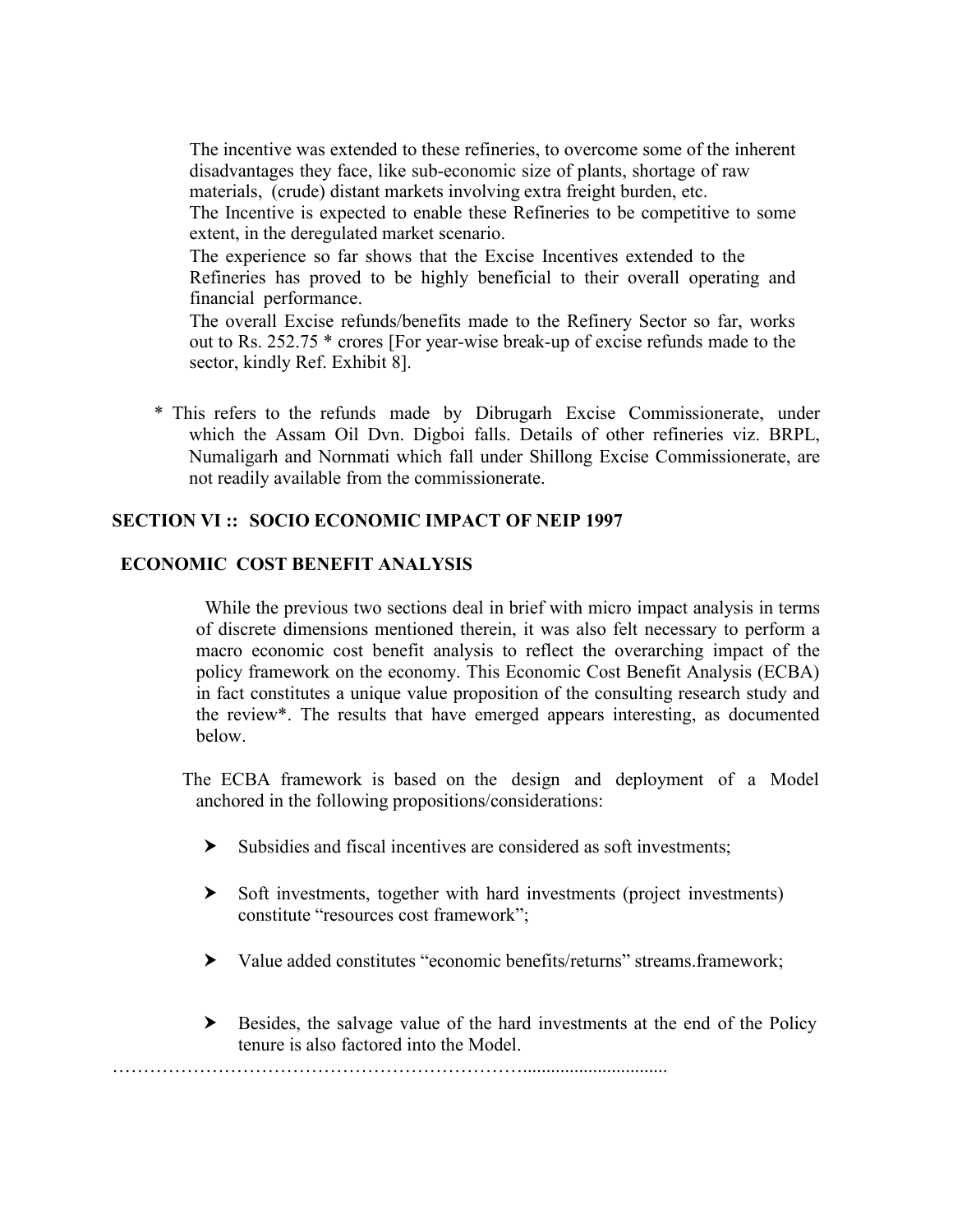- \* While the concept and framework for performing economic cost benefit analysis for public sector investments (hard performing investments) is wellestablished and practiced for public investments especially in the infrastructure sector, it is for the first time in the country that the economic cost benefit analysis model is being deployed with epistemological changes deemed appropriate for the purpose of analysis of the overall impact of the policy framework.
	- With the Model designed as above, two strategic scenarios have been worked out based on the level of value added component in the manufacturing output resulting from the investment made as a result of the NEIP 1997 policy framework. The rationale for different scenarios in relation to the value added arises from the fact that the excise refunds tends to increase the value added component depending on the exact manner in which the benefit is shared by the producer and the consumer.
	- The framework as above is internally consistent and therefore represents a verifyable and demonstratable Model even if one were to deploy this Model in 2007-08., based on the conclusion of the initial Policy period of 10 years.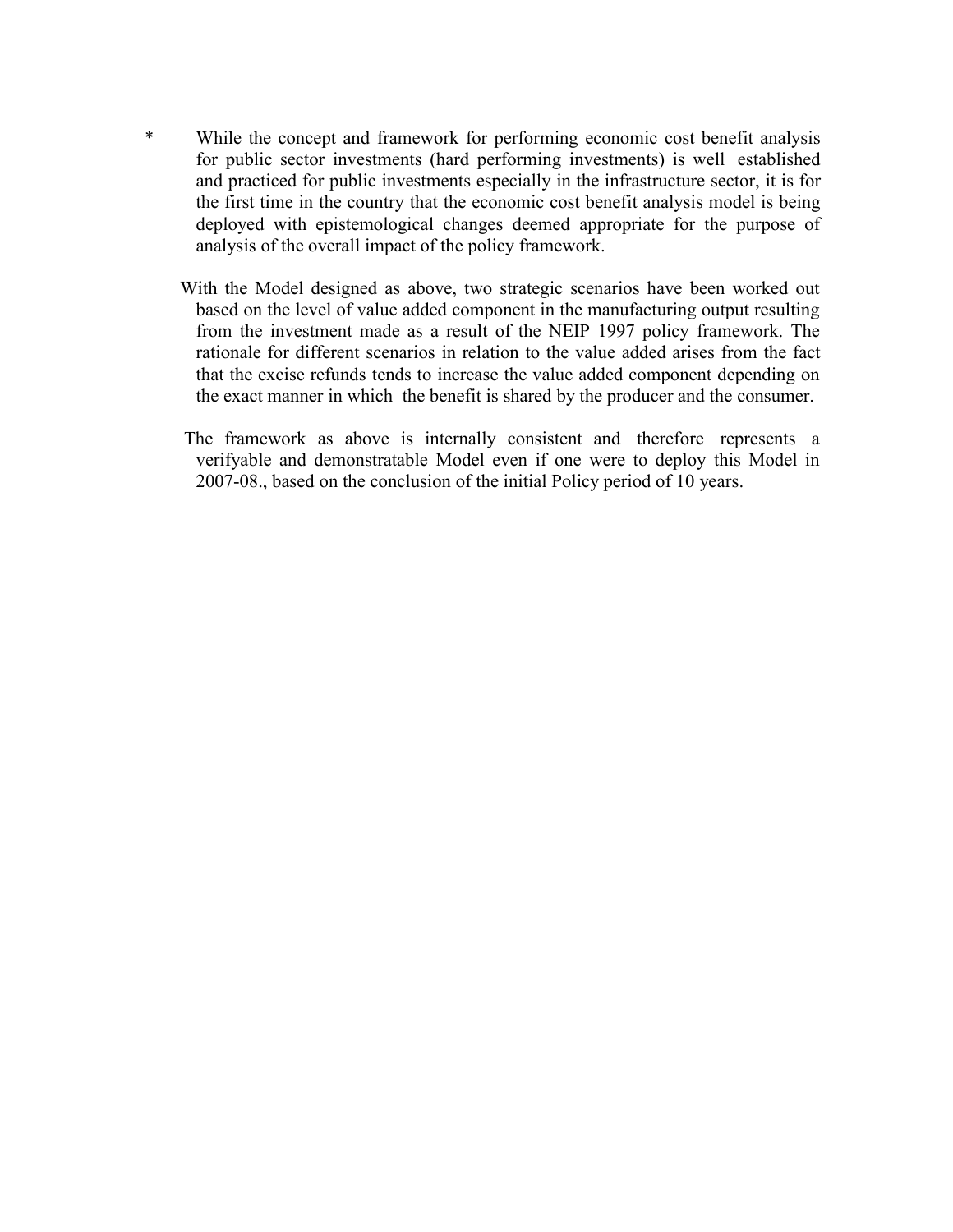#### **Results**

Based on the Model designed and deployed as above, the following results emerge:

| Value Added Component (%) | <b>Economic IRR based on Cost</b><br>Benefit Analyais (%) |
|---------------------------|-----------------------------------------------------------|
|                           | $10.97\%$                                                 |
| 20                        | 32.07%                                                    |

Exhibit 11 provides the complete computational framework and the details.

#### **Conclusion**

The Impact Analysis undertaken as above establishes that the Policy framework has served to be an instrument for producing/creating a positive impact on the economy.

### **Epilogue**

It is possible that in some cases, excise benefits has been partially passed on to the consumers. If this indeed be so, then the consumer welfare so produced defines and reflects another (additional) dimension along which the impact of the Policy can be measured.

### **SECTION VII :: MAIN CONCLUSIONS**

#### **□ Economic Development Concerns**

NEIP 1997 has addressed economic development concerns, to some extent (unemployment and investment)

NEIP 1997 has a favourable impact on the tea sector, which was passing through a lean phase of growth, to some extent.

### **Investment Pattern**

No large scale sector investment has taken place as a result of NEIP 1997.

SMEs dominate the Investment Scenario. Several excise intensive units [e.g. cosmetics, personal care, etc.] reflect only the final stages of manufacturing activity, entailing relatively low investment & employment. Most of these are in the form of franchisee outfits. These sectors, however, figure amongst the major beneficiaries of Excise Incentives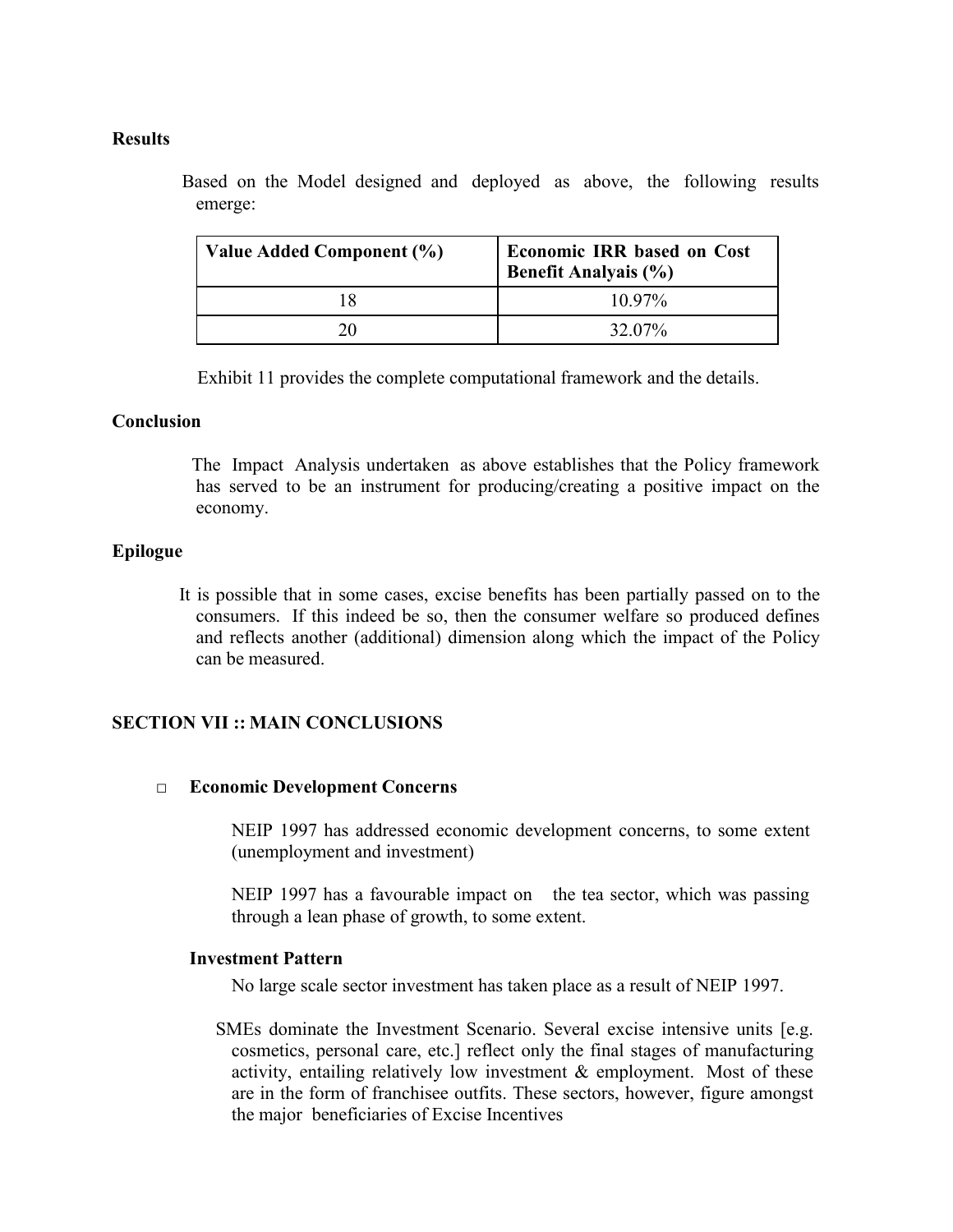Several of the higher level investments, say Rs. 5.0 crore & above, are accounted for by the Metallurgical sector, in the State of Meghalaya.

#### **□ Balanced Regional Growth**

- Developed states within the region continued to maintain their stranglehold (Assam & Meghalaya together account for 94% of the investments). Within these states, the Investors" interest is found to be centered around developed/urban areas say, Guwahati-Shillong belt, for an example.
- The states of Manipur and Mizoram have not attracted any investment proposal.

The investment scenario thus reveals a skewed development profile within the region, thereby defeating the fundamental objective of achieving balanced economic growth, across the different states of the region.

Better Connectivity (with the mainland), Quallity of Infrastructure & Logistics, Security concerns etc. In which the states of Assam and Meghalaya have clear edge over others, appear to be the main reasons for the above pattern of development.

#### **□ Thrust Sector Development**

Thrust sector development not fully realized. [Out of 18 Thrust Sectors identified for development, only around 6 or so sectors have found investors" interest]

Thrust Sectors such as Handlooms & Handicrafts, Agro-Forestry etc. are yet to see the light of the day.

#### **Special Observations**

Meghalaya, by virtue of its relatively comfortable power situation, has attracted power-intensive units (Metallurgical sector). These units being capital intensive, have contributed significantly to the State"s ranking in the overall investment pattern.

During the years 2002-2003, Incentives were are also extended to other states viz. Uttaranchal, Himachal Pradesh, etc. These states being strategically better placed, within close proximity to the major markets and therefore have a competitive edge in attracting investment.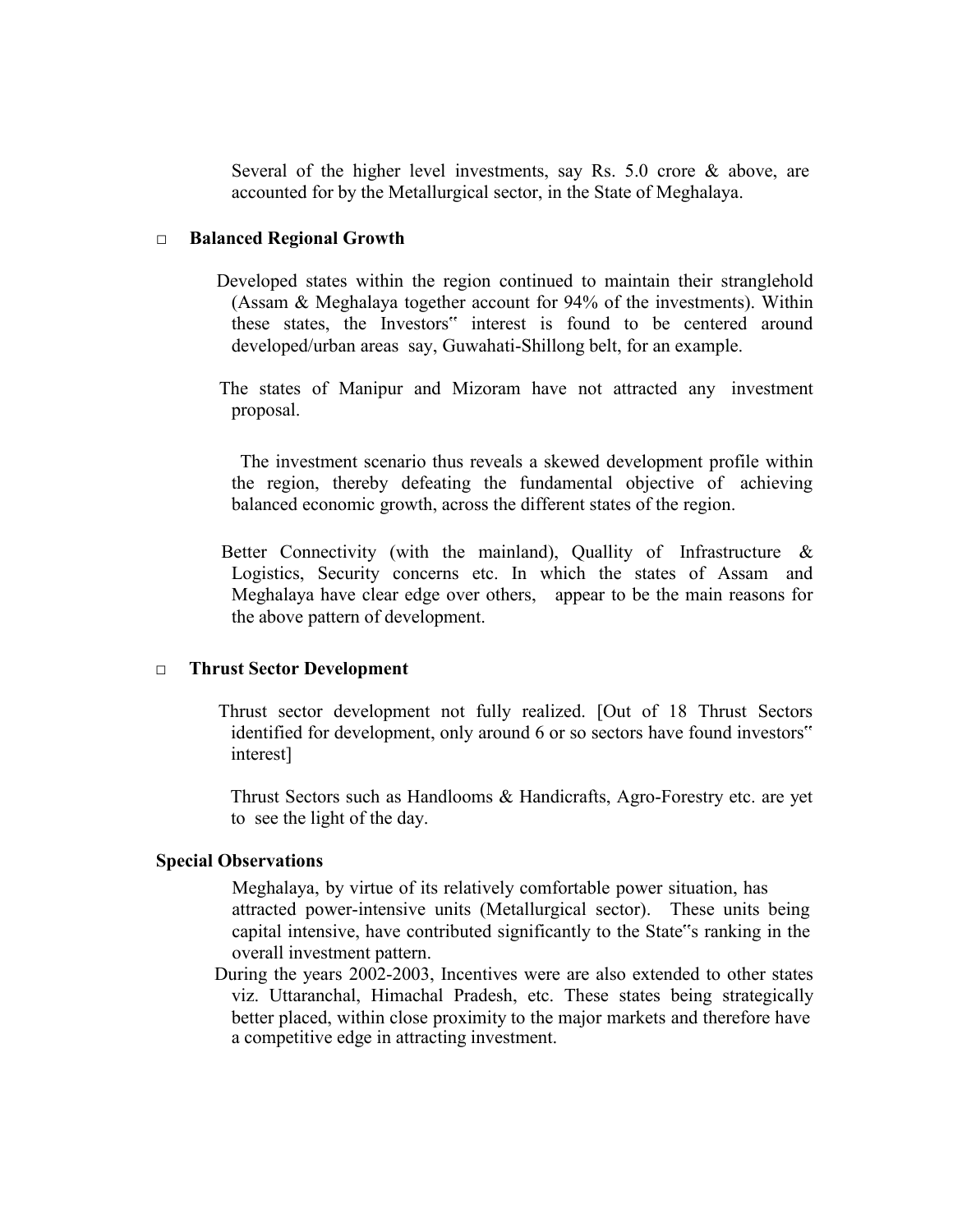### **SECTION VIII :: RECOMMENDATIONS**

Having performed the impact analysis of NEIP 1997 (in the previous sections) along with a set of key observations, the stage is set for formulation of recommendations that define the way forward. These recommendations broadly touch upon the following three cardinal concerns:

The rationale for the extension of NEIP 1997, if any

The rationale for modifications proposed for the existing features of the policy framework, should the policy framework itself be extended as recommended above;

The rationale for new **policy features** to be incorporated, if any.

### **I) Extension of the Existing Policy Framework (with modifications)**

TECS recommends extension of NEIP 1997 for a period of 5 fiscal years. The rationale for the extension (from fiscal year 2008-09 to fiscal year 2012-13\*), rests on the following anchors.

The existing policy framework of NEIP 1997 ends in the fiscal year 2007-08.

- A. The Economic Cost Benefit Analysis carried out [in Section VI) clearly establishes that the policy has had a positive impact on the economy of NER.
- B. If the NEIP 1997 is not extended as proposed above, then NER will lose out on development landscape, in relation to industrially other backward states such as Uttaranchal, Himachal Pradesh and Jammu & Kashmir, where similar policy prescriptions and inducements have been implemented in the year 2002 and 2003, with a validity framework of 10 years. Thus, if NEIP 1997 is not extended as specified above, NER will suffer a competitive disadvantage in relation to other industrially backward states referred to above.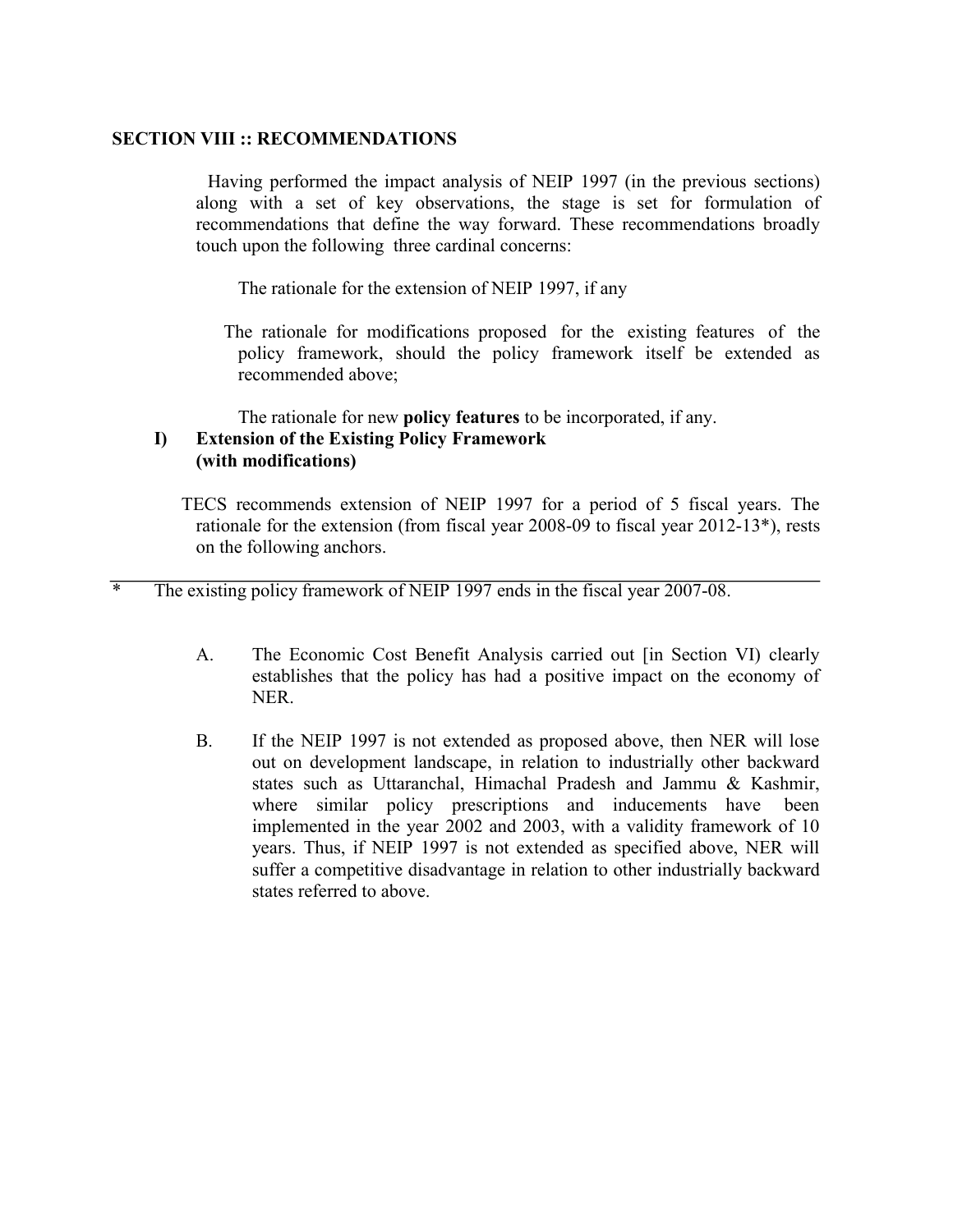### **II. Recommendations and the Rationale for Modification of NEIP 1997**

Before we set out the modifications to NEIP 1997 framework, it is important to define the overarching philosophy that drives these recommendations.

World-wide, there is a growing body of thought which strongly supports a tectonic shift away from the use of incentives and subsidies regime to a regime of inducements that help create an "enabling environment". **Both hard infrastructure and soft infrastructure (regulatory environment) have established their dominance in creating this enabling and investment inducing environment**. It would also be relevant to observe in this context that the pervasive influences and movement towards globalisation and liberalization have induced this tectonic shift. **Besides, this tectonic shift is also broadly compatible with WTO environment**.

### **RECOMMENDATION 1**

Units and/or investments made (Greenfield or brownfield) **anywhere** in the NER should qualify for securing the benefits of NEIP 1997. The rationale for this modification stems from the following considerations:

- I. The existing policy framework requires the investment to be made in "notified areas" only, if the investment proposed is in the non-thrust sector (not belonging to any of the 18 thrust sectors identified in Annexure A to the NEIP Notification dated December 24, 1997) for the investing unit to qualify for availing of the benefits under the policy framework.
- II. It is necessary to do away with this restrictive stipulation since the principal overarching concern of the policy framework is to induce investment with a view to generating income and employment. In other words, the discrimination made out in the existing policy framework between the thrust sector investment and non-thrust sector investment does not appear to be conducive to the achievement of the primary policy objectives. In any case, in a liberalized investment environment, investment should only to be established in those sectors where viability is established. The case therefore for building this discrimination appears to be "artificially" propped upon.
- III. Besides, the examination of the ground realities clearly establishes that many of the "notified areas" have reached saturation levels.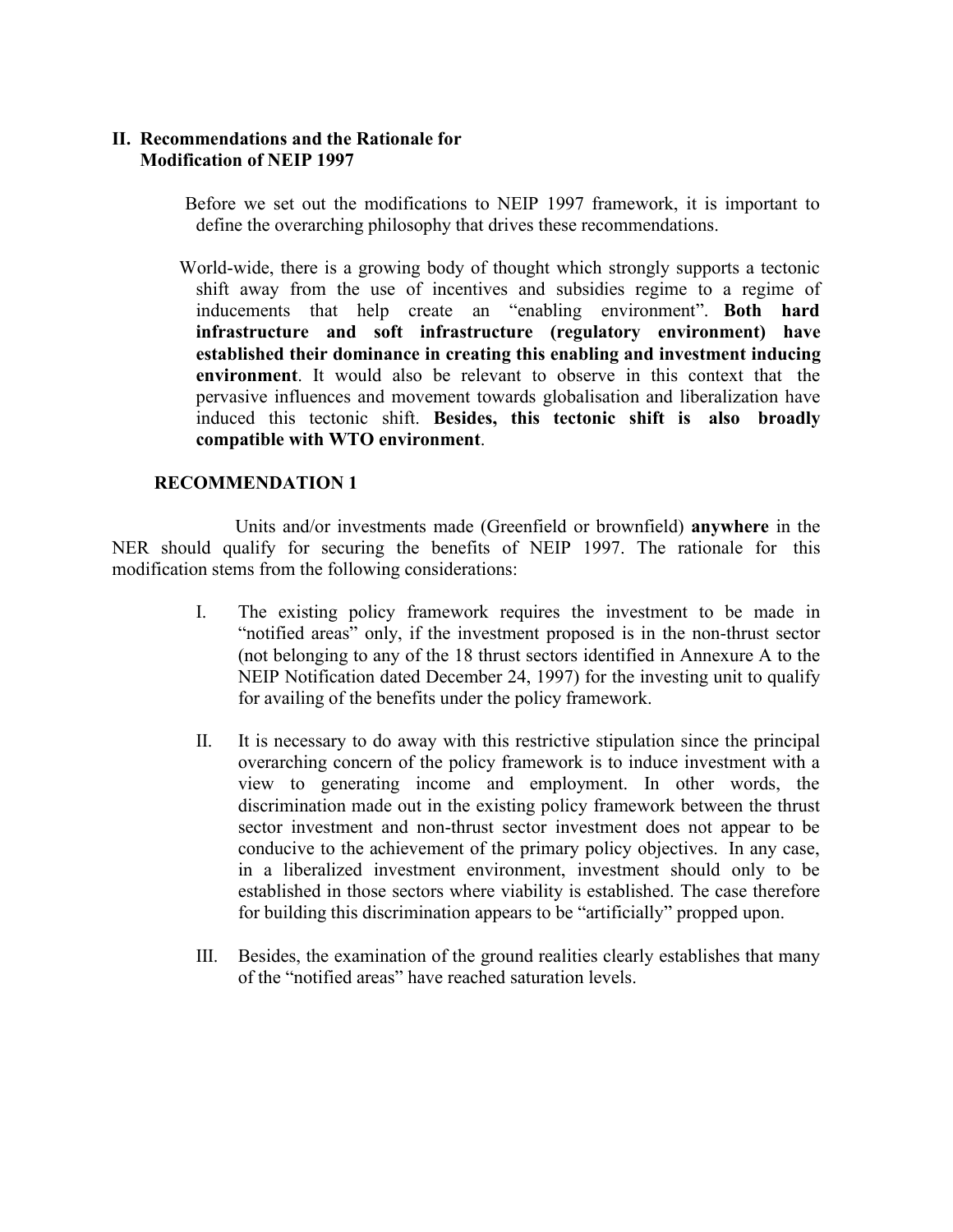#### **RECOMMENDATION 2**

TECS recommends a strategic modification to the Central Capital Investment Subsidy Scheme (CCIS scheme) to **reflect a graded structure** which will build in/factor in incentive/inducement to higher level of value addition and employment generation along with capital investment. The specifics of such a policy modification can be the outcome of a detailed deliberation process designed and deployed in this regard.

An illustrative graded structure is specified in the Annexure I attached to the report.:

### **Rationale**

- A key observation that has emerged from the Impact Evaluation Study is that NEIP policy framework has led to proliferation of low investment, low value added and low employment generating manufacturing activities. In quite a few cases, these units are contracted manufacturing entities for large national players. Besides, many of these units restrict their manufacturing to finishing processes and packaging only, and yet secure significant advantages of the policy framework principally because the principal incentive elements of the NEIP policy, notably excise duty refund is **related to the value of the output** and does not take into account the **value addition** or **employment generation**.
- **A graded structure has, therefore, been recommended to be introduced to set right this asymmetric development impact**.

### **III. NEW FEATURES/SPECIAL POLICY DISPENSATION/ RECOMMENDATIONS**

Besides proposing modifications to existing policy features as above, TECS recommends the following additional/supplementary policy dispensation instruments:

### **RECOMMENDATION 1**

The ambit and scope of the policy framework for NER should be expanded to include the following segments of the services sector (tertiary sector of the economy):

- i) IT Sector (both software development and training/education) software development to include software services/ITES/BPOs;
- ii) Construction / Real Estate
- iii) Health care
- iv) Tourism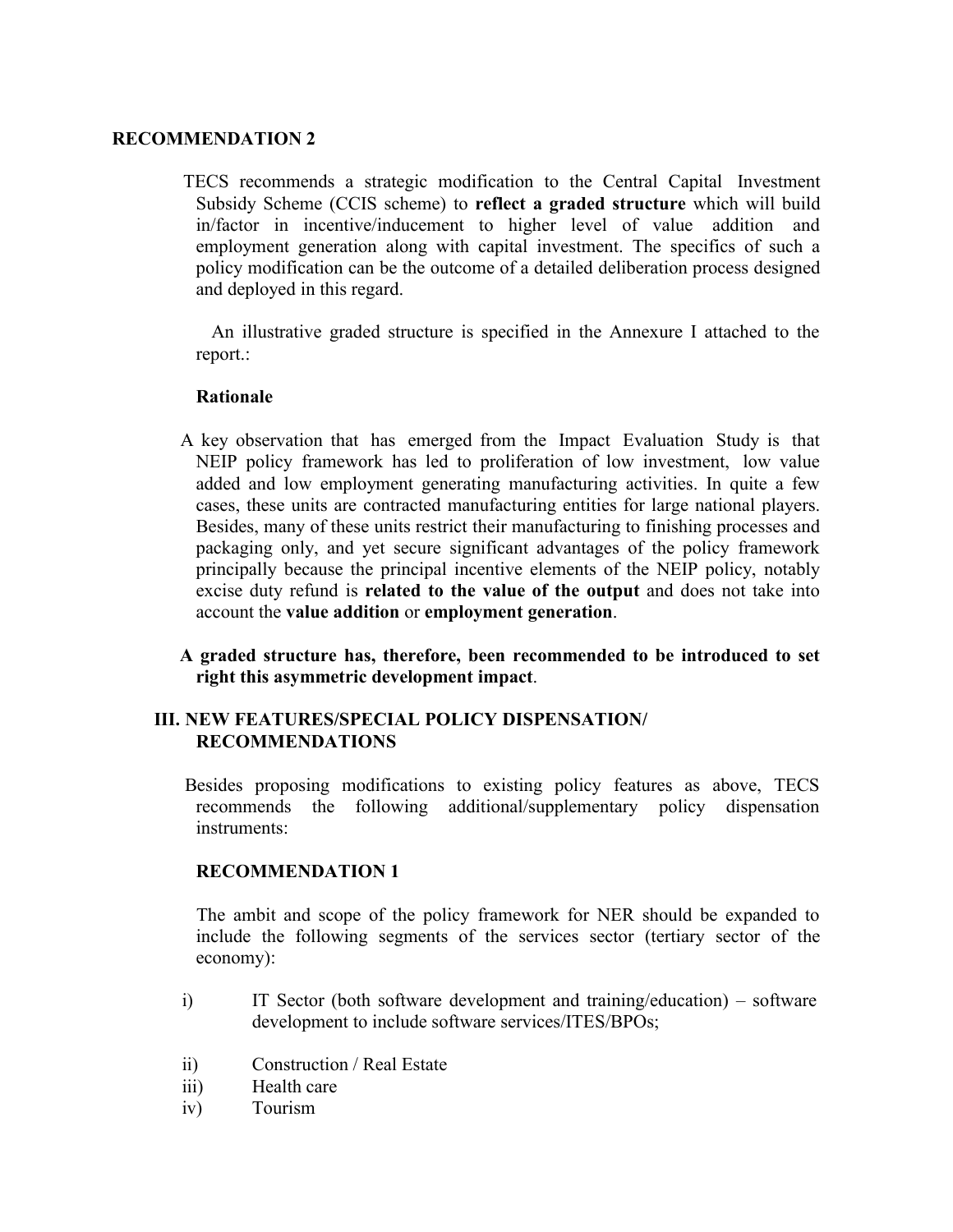All investments in the defined services sector scheme that meet the following qualifying criteria should be fully exempt from service tax, for the duration of the policy:

> Fixed capital investment to exceed Rs. 25.00 crores Employment generated to exceed 300 persons

### **Rationale**

The rationale for the above recommendation must necessarily be seen in the following factors/observations:

- □ Service sector has, in the recent years, dominated the development agenda landscape (on a macro perspective, the share of the tertiary sector in the GDP has increased from around 15 per cent in the early 70"s to around 50 per cent currently. Indian economy in the years to come would be increasingly driven as much by the services focus as by the industrial sector activities.
- □ Employment intensity of the services sector is considerably higher than that of the secondary sector.

#### **RECOMMENDATION 2 : INFRASTRUCTURE DEVELOPMENT**

□ Infrastructure development holds the key to turbo charging the pace of industrial investments as the global experience has unequivocally established. In contrast, the pace and quality of infrastructure development, both inrelation to connectivity and communications infrastructure, as well as specific industrial infrastructure, has been abysmally poor and therefore the policy intentions, especially in relation to the industrial infrastructure, have been largely unrealized.

In these circumstances, there is a strong market induced compulsion to develop and customize infrastructure development plan for the NER,that will focus both on connectivity and communications assets as well as specific industrial infrastructure creation, such as those that can be formulated under the special economic zones. Since this strategic issue has far reaching dimensions, TECS has not made any recommendations in this regard.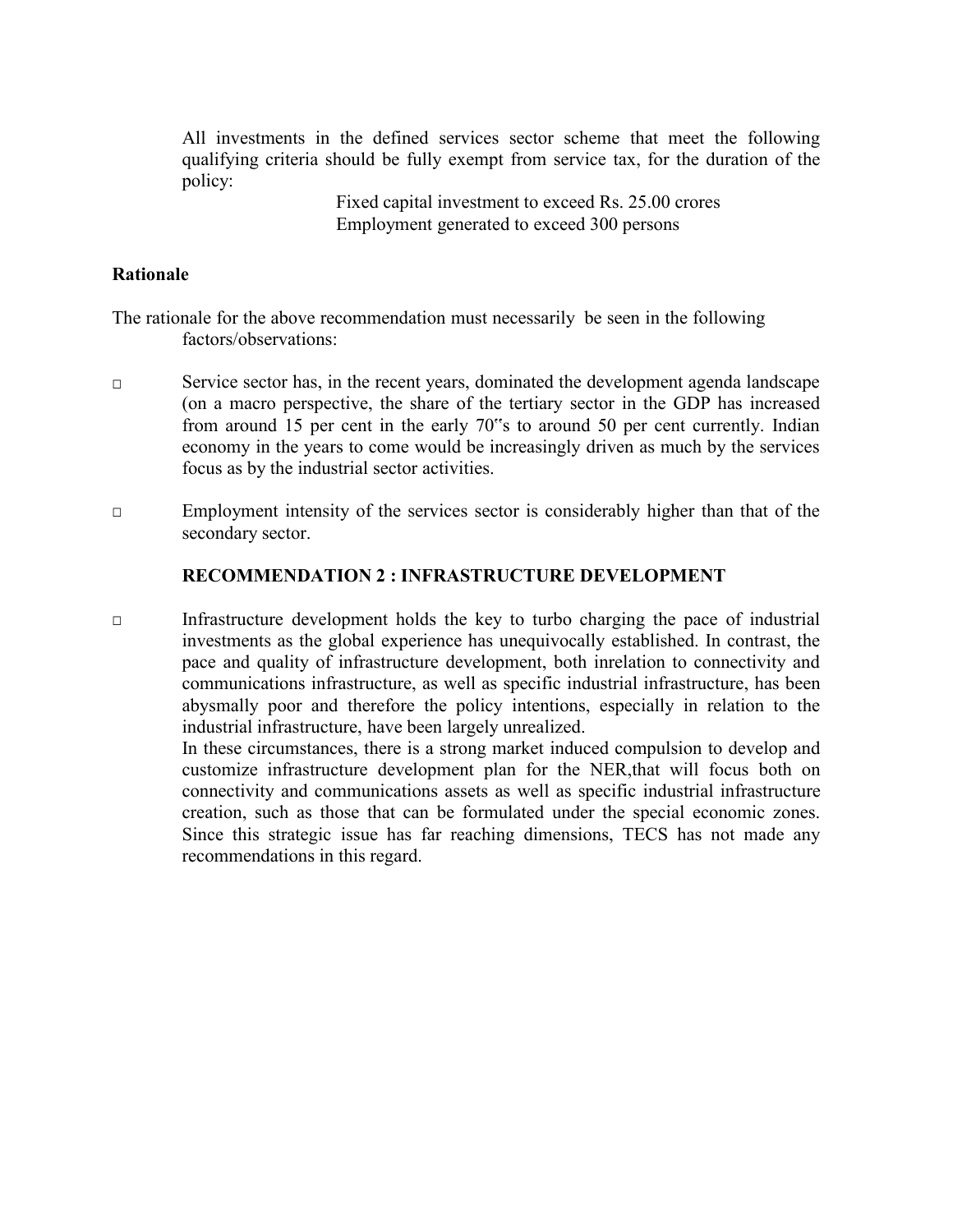| <b>State</b>                                    | Land<br>Area (sq.<br>km) | Populatio<br>n<br>2001<br>(lakh<br>nos.) | Literacy<br>Rate $(\% )$ | Per Capita<br>Income, at<br><b>Current Prices</b><br>(2001/2002)<br>(Rs.) |
|-------------------------------------------------|--------------------------|------------------------------------------|--------------------------|---------------------------------------------------------------------------|
| Arunachal Pradesh                               | 83743                    | 10.91                                    | 54.74                    | 14587                                                                     |
| Assam                                           | 78438                    | 266.3<br>8                               | 64.28                    | 11755                                                                     |
| Manipur                                         | 22327                    | 23.89                                    | 68.87                    | 13213                                                                     |
| Meghalaya                                       | 22429                    | 23.06                                    | 63.31                    | 14510                                                                     |
| Mizoram                                         | 21087                    | 8.91                                     | 88.49                    | 18491                                                                     |
| Nagaland                                        | 16579                    | 19.89                                    | 67.11                    | 12408                                                                     |
| Tripura                                         | 10486                    | 31.91                                    | 73.66                    | 10931                                                                     |
| <b>Total North East</b>                         | 25508<br>9               | 384.9<br>5                               | 68.77                    | 12407                                                                     |
| Indian<br><b>Average</b><br>[wherever relevant] |                          |                                          | 65.38                    | 17978                                                                     |

## **NORTH EASTERN REGION – SELECT ECONOMIC INDICATORS**

## **NORTH EASTERN REGION – SELECT ECONOMIC INDICATORS**

| <b>State</b>                                | $\frac{0}{0}$<br><b>Urban</b><br>Populatio<br>n | Populatio<br>nbelow<br><b>Poverty</b><br>Line<br>$(2000)(\%)$ | Per<br>capita<br>Credit/<br><b>Deposit</b><br>Ratio<br>(%)<br>2003 | <b>Gross</b><br><b>Industrial</b><br><b>Output Per</b><br>Capita<br>$(2000 -$<br>01) |
|---------------------------------------------|-------------------------------------------------|---------------------------------------------------------------|--------------------------------------------------------------------|--------------------------------------------------------------------------------------|
| Arunachal Pradesh                           | $\cdot$ .                                       | $\cdot$ .                                                     | 16.96                                                              |                                                                                      |
| Assam                                       | 12.7                                            | 36.1                                                          | 28.59                                                              | 3313                                                                                 |
| Manipur                                     | 23.9                                            | 28.5                                                          | 28.01                                                              |                                                                                      |
| Meghalaya                                   | 19.6                                            | 31.4                                                          | 28.79                                                              |                                                                                      |
| Mizoram                                     | $\cdot$ .                                       |                                                               | 26.35                                                              |                                                                                      |
| Nagaland                                    | 17.7                                            | 32.7                                                          | 13.08                                                              |                                                                                      |
| Tripura                                     | 17.0                                            | 34.4                                                          | 25.56                                                              |                                                                                      |
| <b>Total North East</b>                     | 14.61                                           | 35.13                                                         | 26.34                                                              |                                                                                      |
| <b>Indian Average</b><br>[whereverrelevant] | 27.8                                            | 26.1                                                          | 56.50                                                              | 9111                                                                                 |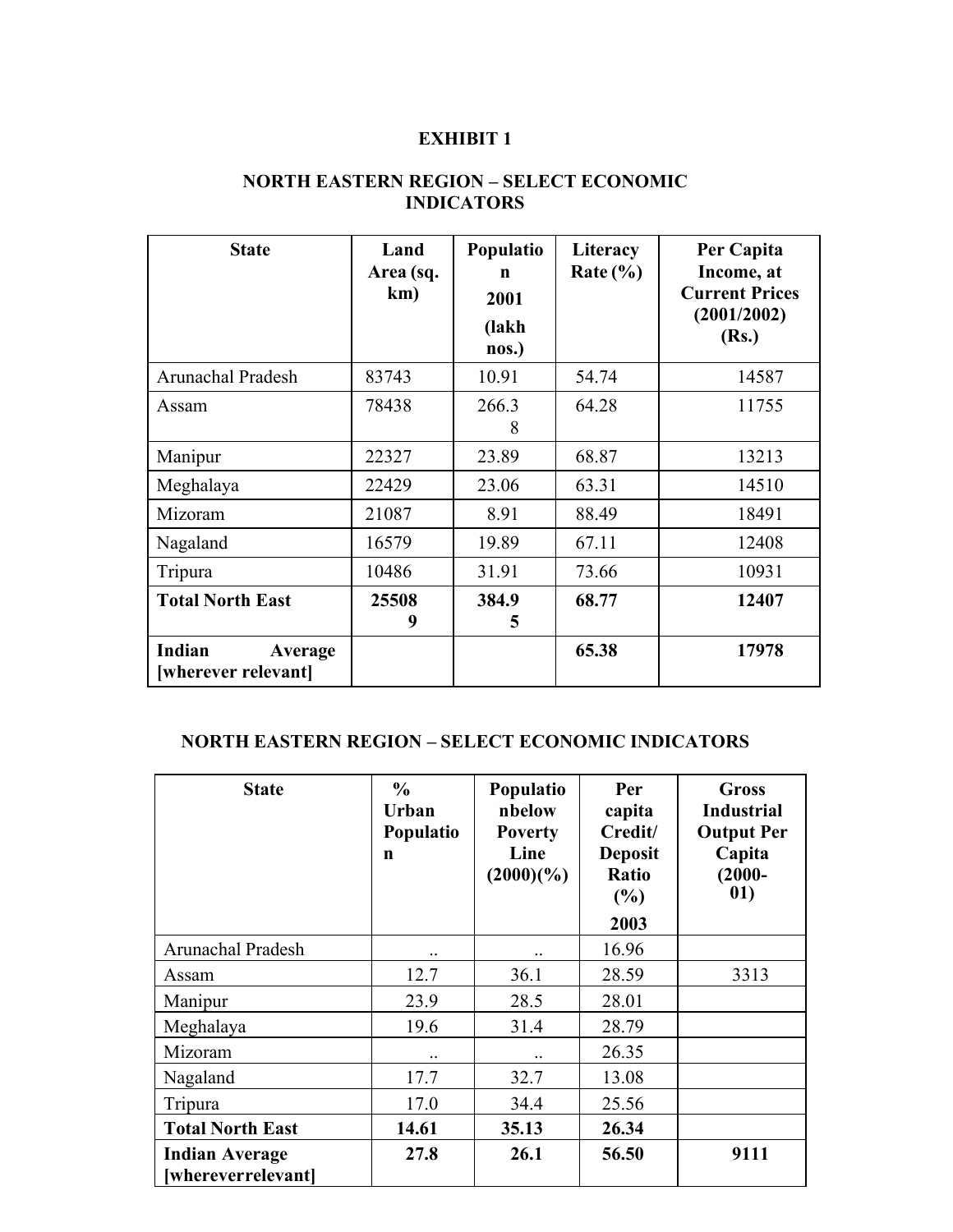| <b>State</b>                                | No. of<br><b>Bank</b><br><b>Centres</b><br>(2002) | <b>Transmissio</b><br>$\mathbf n$<br><b>&amp;Distributi</b><br>onLosses %<br>(2003) | <b>Share of</b><br><b>Secondary</b><br><b>Sector</b> in<br>theGDP<br>$(1999-$<br>2000) | Out of<br>which<br><b>Shareof</b><br>Manufac-<br>turing<br><b>Sector</b> |
|---------------------------------------------|---------------------------------------------------|-------------------------------------------------------------------------------------|----------------------------------------------------------------------------------------|--------------------------------------------------------------------------|
| Arunachal Pradesh                           | 69                                                | 51.51                                                                               | 18.48                                                                                  | 2.86                                                                     |
| Assam                                       | 813                                               | 35.00                                                                               | 16.00                                                                                  | 10.00                                                                    |
| Manipur                                     | 51                                                | 40.00                                                                               | 21.00                                                                                  | 8.43                                                                     |
| Meghalaya                                   | 130                                               | 24.00                                                                               | 12.00                                                                                  | 1.89                                                                     |
| Mizoram                                     | 66                                                | 46.00                                                                               | 8.00                                                                                   | 0.00                                                                     |
| Nagaland                                    | 42                                                | 39.00                                                                               | 15.40                                                                                  | 2.31                                                                     |
| Tripura                                     | 122                                               | 38.00                                                                               | 14.02                                                                                  | 1.80                                                                     |
| <b>Total North East</b>                     | 1293                                              | 40.00                                                                               | 15.00                                                                                  |                                                                          |
| <b>Indian Average</b><br>[whereverrelevant] |                                                   |                                                                                     | 23.7                                                                                   |                                                                          |

## **NORTH EASTERN REGION – SELECT ECONOMIC INDICATORS**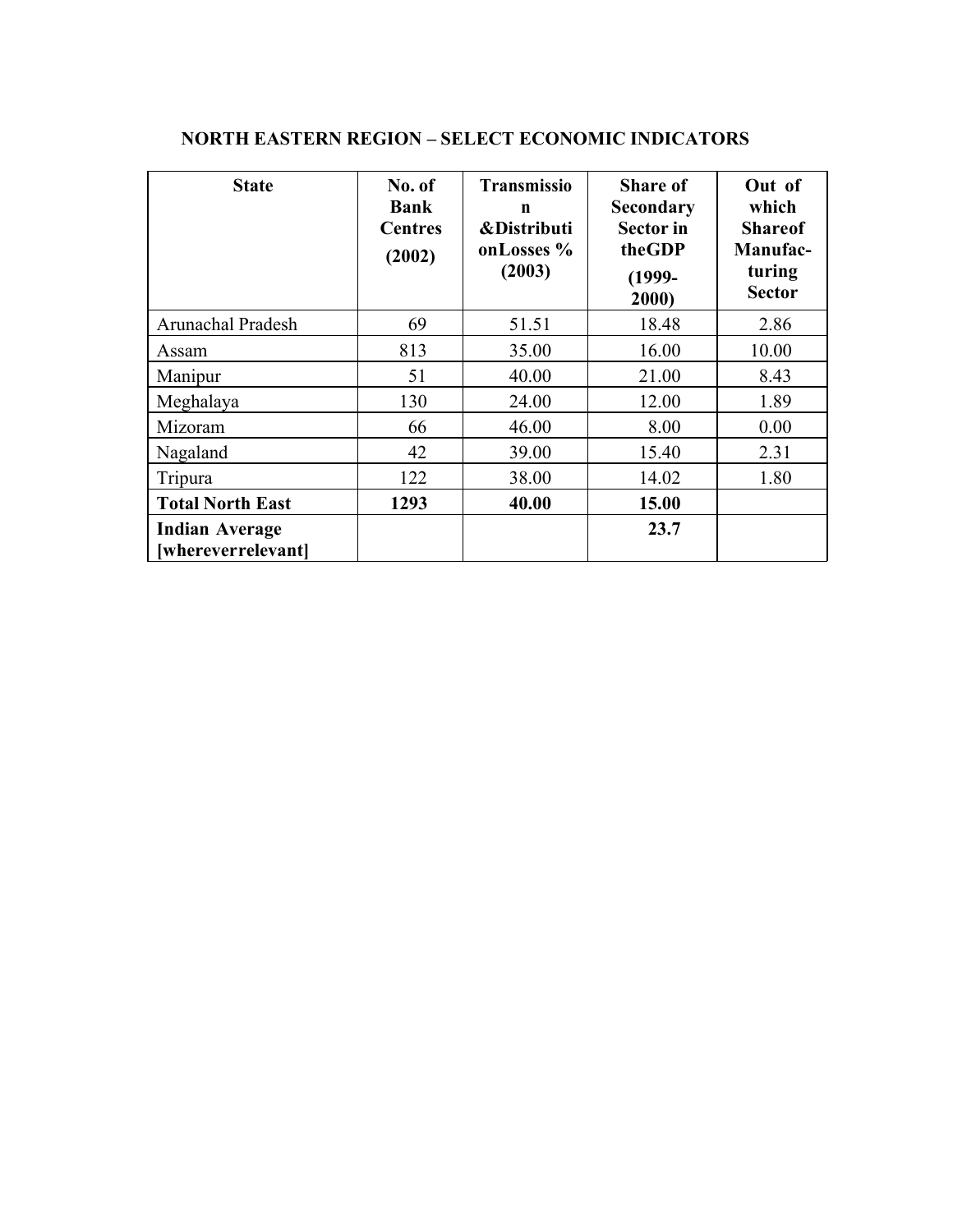|                   | POWER SCENARIO IN NER – 2001-02<br><b>NIW</b> |                    |                  |  |  |  |
|-------------------|-----------------------------------------------|--------------------|------------------|--|--|--|
| <b>State</b>      | <b>Availability</b>                           | <b>Peak Demand</b> | <b>Shortfall</b> |  |  |  |
| Arunachal Pradesh | 56.76                                         | 94.00              | 37.24            |  |  |  |
| Assam             | 618.00                                        | 688.00             | 70.00            |  |  |  |
| Manipur           | 94.00                                         | 98.00              | 4.00             |  |  |  |
| Meghalaya         | 160.00                                        | 165.00             | 5.00             |  |  |  |
| Mizoram           | 50.62                                         | 93.00              | 42.38            |  |  |  |
| Nagaland          | 58.00                                         | 70.00              | 12.00            |  |  |  |
| Tripura           | 140.00                                        | 156.00             | 16.00            |  |  |  |
| <b>Total</b>      | 1177.38                                       | 1364.00            | 186.62           |  |  |  |

# **POWER SCENARIO IN NER – 2001-02** (MW)

## **STATE-WISE ENERGY DEMAND FORECAST**

| <b>State</b>                           | <b>Energy Requirement</b><br>(MU) |                |                      | <b>Peak Demand (MW)</b> |  |
|----------------------------------------|-----------------------------------|----------------|----------------------|-------------------------|--|
|                                        | 2006-<br>07                       | $2011 -$<br>12 | 2006-<br>07          | $2011 -$<br>12          |  |
| Arunachal                              | 303                               | 423            | 97                   | 136                     |  |
| Assam                                  | 5294                              | 7604           | 991                  | 1423                    |  |
| Manipur                                | 1039                              | 1672           | 252                  | 406                     |  |
| Meghalaya                              | 955                               | 1410           | 198                  | 293                     |  |
| Mizoram                                | 525                               | 838            | 136                  | 217                     |  |
| Nagaland                               | 388                               | 555            | 98                   | 141                     |  |
| Tripura                                | 997                               | 1559           | 253                  | 396                     |  |
| <b>Total NER</b>                       | 9501                              | 14061          | 1875                 | 2789                    |  |
| <b>Current</b><br>nstalle<br>dCapacity |                                   |                | 2309.41<br><b>MW</b> |                         |  |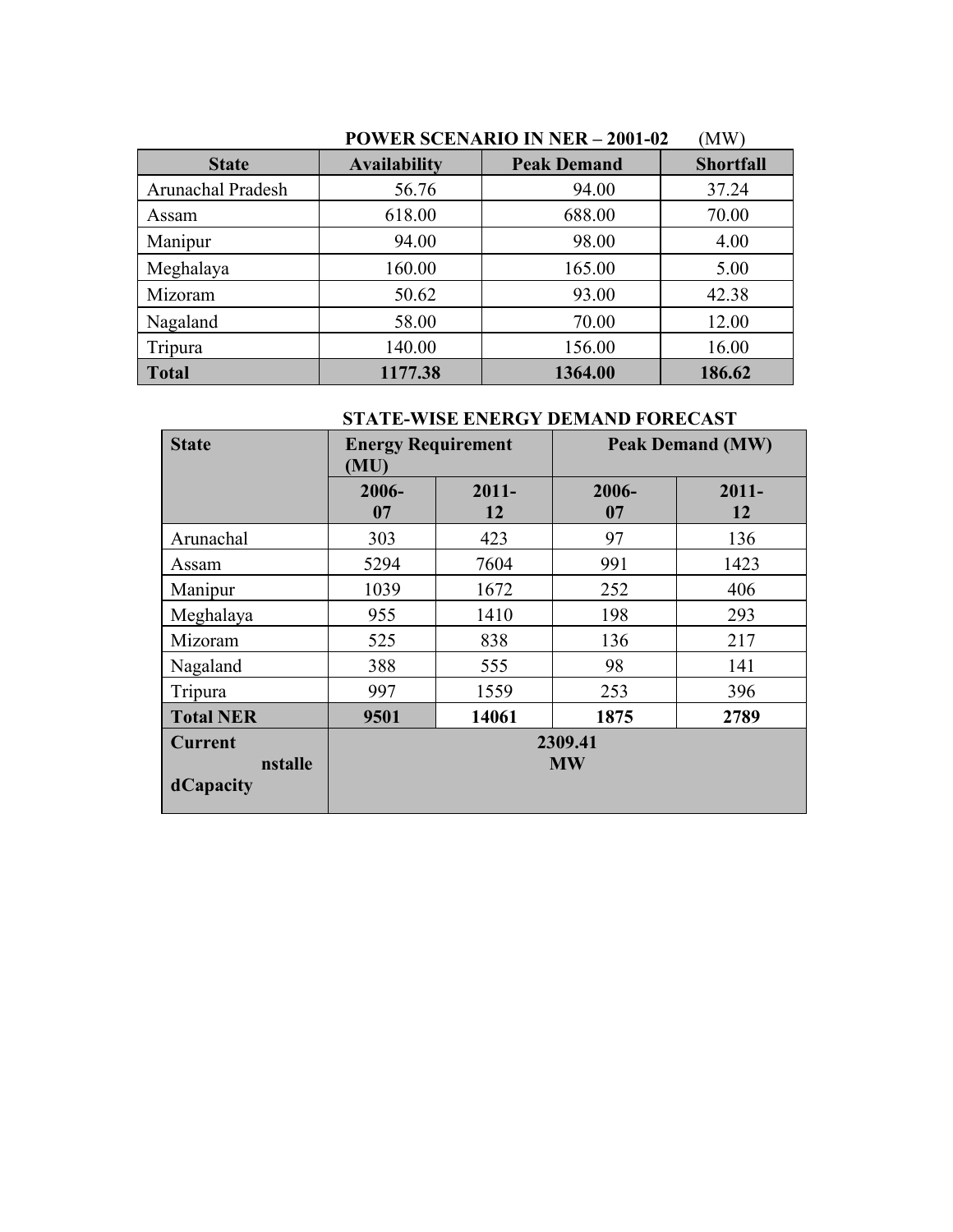## **LIST OF INDUSTRIES APPROPRIATE FOR DEVELOPMENT IN THENORTH EASTERN REGION [THRUST SECTOR]**

## **[SPECIFIED INDUSTRIES WHICH CAN BE SET UP ANYWHERE (WITHIN OR OUTSIDE**

## **THE NOTIFIED AREA) IN THE NE REGION UNDER THE NEIP 1997]**

| 1.               |                  | <b>Fruit &amp; Vegetable Processing</b>          |  |  |  |  |  |  |  |
|------------------|------------------|--------------------------------------------------|--|--|--|--|--|--|--|
|                  | $\ddot{1}$       | <b>Canned or Bottled Products</b>                |  |  |  |  |  |  |  |
|                  | $\overline{11}$  | <b>Asceptic Packaged Products</b>                |  |  |  |  |  |  |  |
|                  | iii)             | <b>Frozen Products</b>                           |  |  |  |  |  |  |  |
|                  | iv)              | <b>Dehydrated Products</b>                       |  |  |  |  |  |  |  |
|                  | V)               | Oleoresins                                       |  |  |  |  |  |  |  |
| 2.               |                  | <b>Meat and Poultry Products</b>                 |  |  |  |  |  |  |  |
|                  | $\ddot{1}$       | Meat Products (Buffalo, Sheet, Goat and Pork)    |  |  |  |  |  |  |  |
|                  | $\overline{11}$  | <b>Poultry Production</b>                        |  |  |  |  |  |  |  |
|                  | $\overline{111}$ | Egg Powder Plant                                 |  |  |  |  |  |  |  |
| 3.               |                  | <b>Cereal Based Products</b>                     |  |  |  |  |  |  |  |
|                  | $\ddot{1}$       | Maize Milling including Starch & its Derivatives |  |  |  |  |  |  |  |
|                  | $\overline{11}$  | Bread, Biscuits, Breakfast Cereals, etc.         |  |  |  |  |  |  |  |
| $\overline{4}$ . |                  | <b>Consumer Industry</b>                         |  |  |  |  |  |  |  |
|                  | $\ddot{1}$       | <b>Snacks</b>                                    |  |  |  |  |  |  |  |
|                  | $\overline{11}$  | Non-Alcoholic Beverages                          |  |  |  |  |  |  |  |
|                  | $\overline{111}$ | Confectionery including Chocolate                |  |  |  |  |  |  |  |
|                  | iv)              | Pasta Products                                   |  |  |  |  |  |  |  |
|                  | V)               | Processed Spices, etc.                           |  |  |  |  |  |  |  |
|                  | $\rm vi)$        | <b>Processed Pulses</b>                          |  |  |  |  |  |  |  |
|                  | vii)             | Tapioca Products                                 |  |  |  |  |  |  |  |
| 5.               |                  | <b>Milk and Milk based Products</b>              |  |  |  |  |  |  |  |
|                  | $\ddot{1}$       | Milk Powder                                      |  |  |  |  |  |  |  |
|                  | $\overline{11}$  | Cheese                                           |  |  |  |  |  |  |  |
|                  | $\overline{111}$ | Butter/Ghee                                      |  |  |  |  |  |  |  |
|                  | iv)              | Infant Food                                      |  |  |  |  |  |  |  |
|                  | $\mathbf{v})$    | <b>Weaning Food</b>                              |  |  |  |  |  |  |  |
|                  | vi)              | Malted Milk Food                                 |  |  |  |  |  |  |  |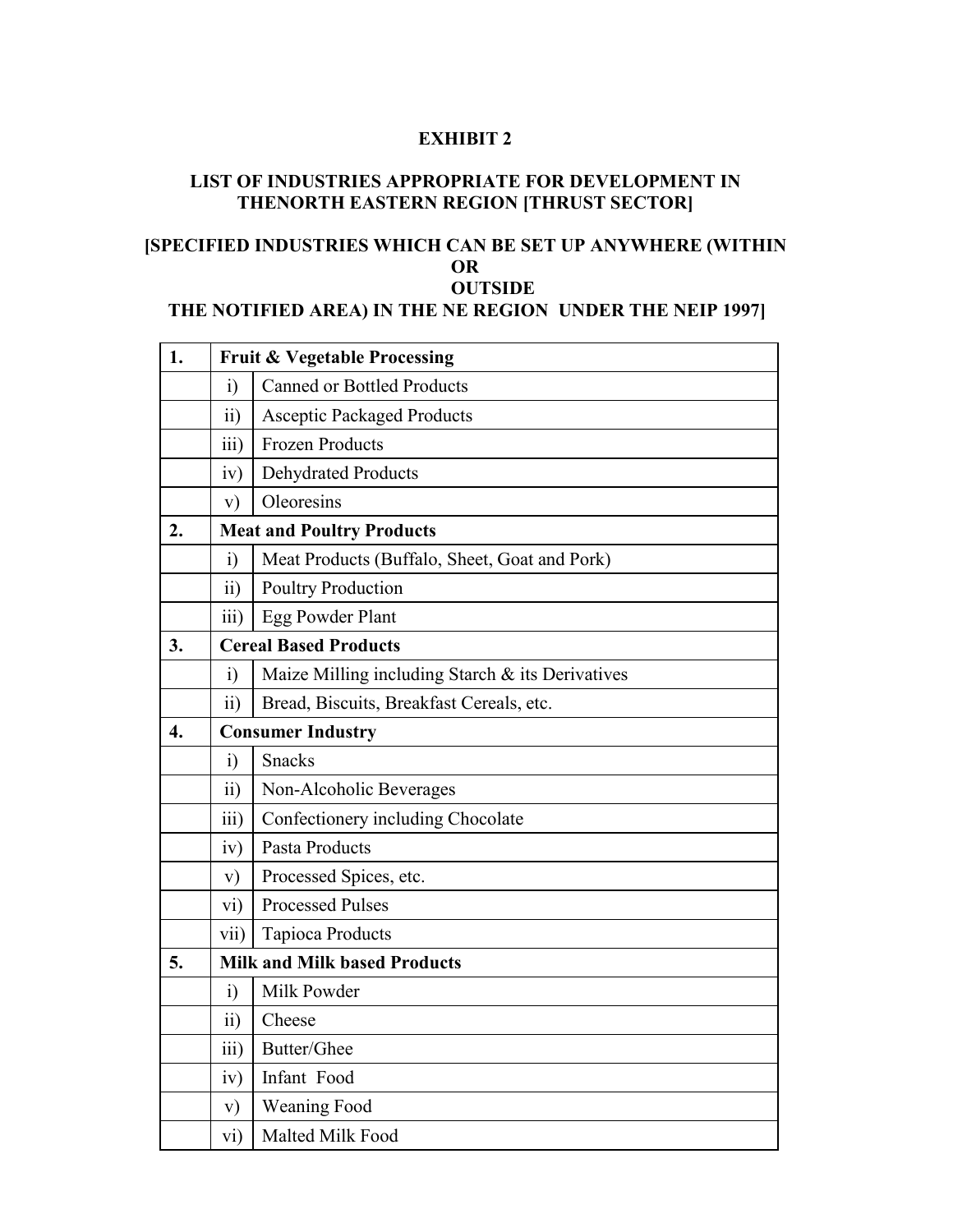| 6.                |                                                 | <b>Food Packaging</b>                                                        |  |  |  |  |  |  |  |
|-------------------|-------------------------------------------------|------------------------------------------------------------------------------|--|--|--|--|--|--|--|
| 7.                |                                                 | <b>Paper Products</b>                                                        |  |  |  |  |  |  |  |
| $\bf{8}$          |                                                 | <b>Jute and Mesta Products</b>                                               |  |  |  |  |  |  |  |
| 9.                |                                                 | <b>Cattle/Poultry/Fishery Feed Products</b>                                  |  |  |  |  |  |  |  |
| 10.               |                                                 | <b>Edible Oil Processing/Vanaspati</b>                                       |  |  |  |  |  |  |  |
| 11                |                                                 | <b>Processing of Essential Oils &amp; Fragrances</b>                         |  |  |  |  |  |  |  |
| 12                |                                                 | Processing and Raising of Plantation Crops (Tea, Coffee, Rubber,<br>Coconut) |  |  |  |  |  |  |  |
| 13                |                                                 | <b>Gas Based Intermediate Products</b>                                       |  |  |  |  |  |  |  |
|                   | $\ddot{i}$                                      | Gas Exploration and Production                                               |  |  |  |  |  |  |  |
|                   | $\overline{11}$<br>Gas Distribution & Bottling  |                                                                              |  |  |  |  |  |  |  |
|                   | iii)                                            | <b>Power Generation</b>                                                      |  |  |  |  |  |  |  |
|                   | iv)<br>Plastics                                 |                                                                              |  |  |  |  |  |  |  |
|                   | <b>Yarn Raw Materials</b><br>V)                 |                                                                              |  |  |  |  |  |  |  |
|                   | Fertilisers<br>$\overline{vi}$                  |                                                                              |  |  |  |  |  |  |  |
|                   | vii)                                            | Methanol                                                                     |  |  |  |  |  |  |  |
|                   | viii                                            | Formaldehyde & FR Resin, Melamine & MF Resin                                 |  |  |  |  |  |  |  |
|                   | ix)                                             | Methylamine,<br>Hexamethiene<br>Tetranine,<br>Ammonium<br>Bicarbonate        |  |  |  |  |  |  |  |
|                   | Nitric Acid & Ammonium Nitrate<br>$\mathbf{x})$ |                                                                              |  |  |  |  |  |  |  |
|                   | Carbon Black<br>xi)                             |                                                                              |  |  |  |  |  |  |  |
|                   | xii)                                            | Polymer Chips                                                                |  |  |  |  |  |  |  |
| 14.               |                                                 | <b>Agro Forestry</b>                                                         |  |  |  |  |  |  |  |
| 15.               |                                                 | <b>Horticulture</b>                                                          |  |  |  |  |  |  |  |
| $\overline{16}$ . |                                                 | <b>Mineral Based</b>                                                         |  |  |  |  |  |  |  |
| $\overline{17}$ . |                                                 | Floriculture                                                                 |  |  |  |  |  |  |  |
| 18.               | <b>Agro Based</b>                               |                                                                              |  |  |  |  |  |  |  |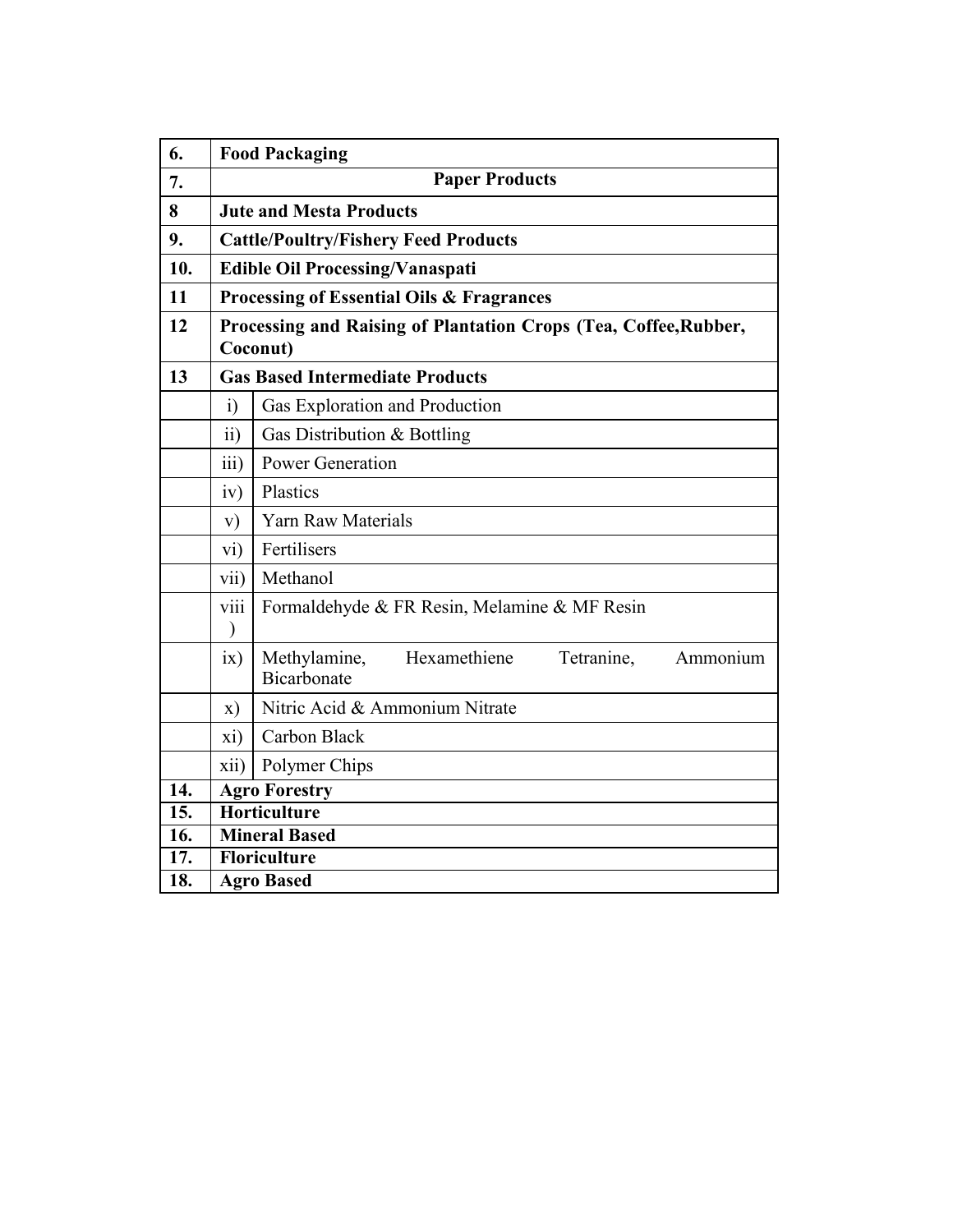| <b>State</b>      | No.of<br>units | Investment<br>(Rs. crores) | % share | Employme<br>nt (Nos.) |
|-------------------|----------------|----------------------------|---------|-----------------------|
| Assam             | 508            | 488.19                     | 64.80   | 11422                 |
| Meghalaya         | 54             | 219.01                     | 29.07   | 4756                  |
| Tripura           | 33             | 11.58                      | 1.53    | 465                   |
| Arunachal Pradesh | 9              | 14.86                      | 1.97    | 197                   |
| Nagaland          | 46             | 19.64                      | 2.60    | 439                   |
| Manipur*          |                |                            |         |                       |
| Mizoram*          |                |                            |         |                       |
| <b>Total</b>      | 650            | 753.28                     | 100     | 17279                 |

## **STATE-WISE INVESTMENT & EMPLOYMENT PATTERN**

## **EXHIBIT 3 (contd.) STATE-WISE & SECTOR-WISE INVESTMENT & EMPLOYMENT PATTERN**

| <b>State/Sector</b> | Investment  | % Share in State | <b>Employment</b> |
|---------------------|-------------|------------------|-------------------|
|                     | (Rs. lakhs) |                  | (Nos.)            |
| <b>ASSAM</b>        |             |                  |                   |
| Tea                 | 19845.08    | 40.65            | 5398              |
| Food                | 6573.15     | 13.46            | 1130              |
| Jute                | 1236.73     | 2.53             | 238               |
| Coal                | 645.46      | 1.32             | 85                |
| Plastics            | 1785.28     | 3.66             | 422               |
| Cement              | 6997.79     | 14.33            | 732               |
| Cosmetics           | 4993.21     | 10.23            | 1335              |
| Pan masala          | 1349        | 2.76             | 829               |
| Mosquito            | 965         | 1.98             | 173               |
| Paints              | 166.93      | 0.34             | 76                |
| Paper               | 665.85      | 1.36             | 235               |
| Metallurgical       | 397.9       | 0.82             | 184               |
| Miscellane          | 3197.96     | 6.55             | 585               |
| <b>TOTAL</b>        | 48819.34    | 100.00           | 11422             |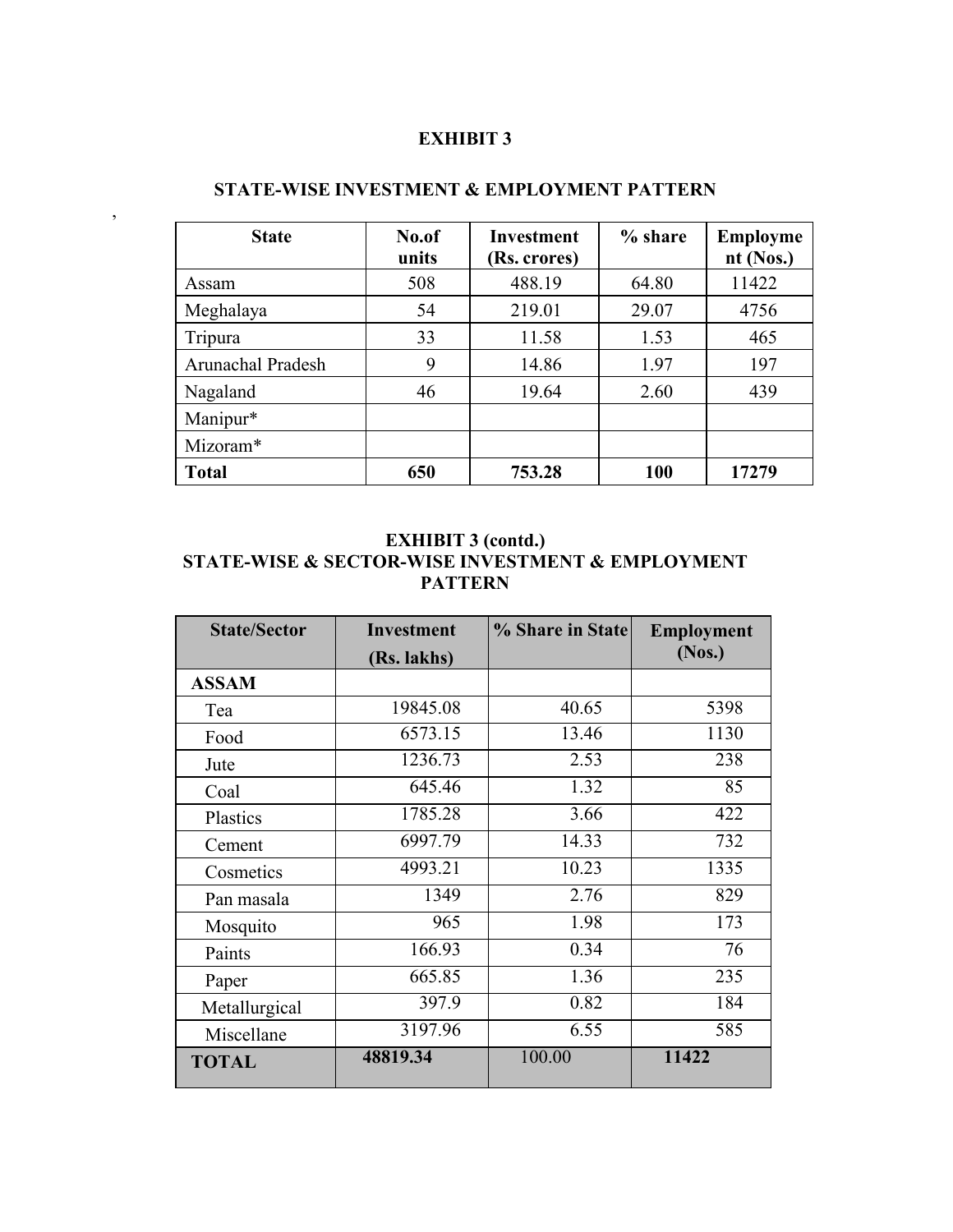| <b>State/Sector</b> | <b>Investment</b> | % Share | <b>Employment</b> |  |
|---------------------|-------------------|---------|-------------------|--|
|                     | (Rs. lakhs)       |         | (Nos.)            |  |
| <b>MEGHALAYA</b>    |                   |         |                   |  |
| Metallurgical       | 16816.85          | 76.78   | 3448              |  |
| Cement              | 1312.27           | 6.00    | 345               |  |
| Miscellaneous       | 3772.6            | 17.22   | 963               |  |
| <b>TOTAL</b>        | 21901.72          | 100     | 4756              |  |

| <b>State/Sector</b> | Investment  | % Share | <b>Employment</b> |
|---------------------|-------------|---------|-------------------|
|                     | (Rs. lakhs) |         | (Nos.)            |
| <b>NAGALAND</b>     |             |         |                   |
| Cement              | 231.66      | 11.80   | 76                |
| Food                | 907.92      | 46.24   | 159               |
| Rubber              | 480.08      | 24.45   | 107               |
| Plastic             | 24.35       | 1.24    | 12                |
| Printing            | 29.71       | 1.51    | 12                |
| Miscellaneous       | 289.85      | 14.76   | 73                |
| <b>TOTAL</b>        | 1963.57     | 100.00  | 439               |

| <b>State/Sector</b> | Investment<br>(Rs. lakhs) | % Share | <b>Employment</b><br>(Nos.) |  |
|---------------------|---------------------------|---------|-----------------------------|--|
| <b>TRIPURA</b>      |                           |         |                             |  |
| Rubber              | 41.19                     | 3.56    | 26                          |  |
| Food                | 943.11                    | 81.46   | 381                         |  |
| Miscellaneous       | 173.48                    | 14.98   | 58                          |  |
| <b>TOTAL</b>        | 1157.78                   | 100.00  | 465                         |  |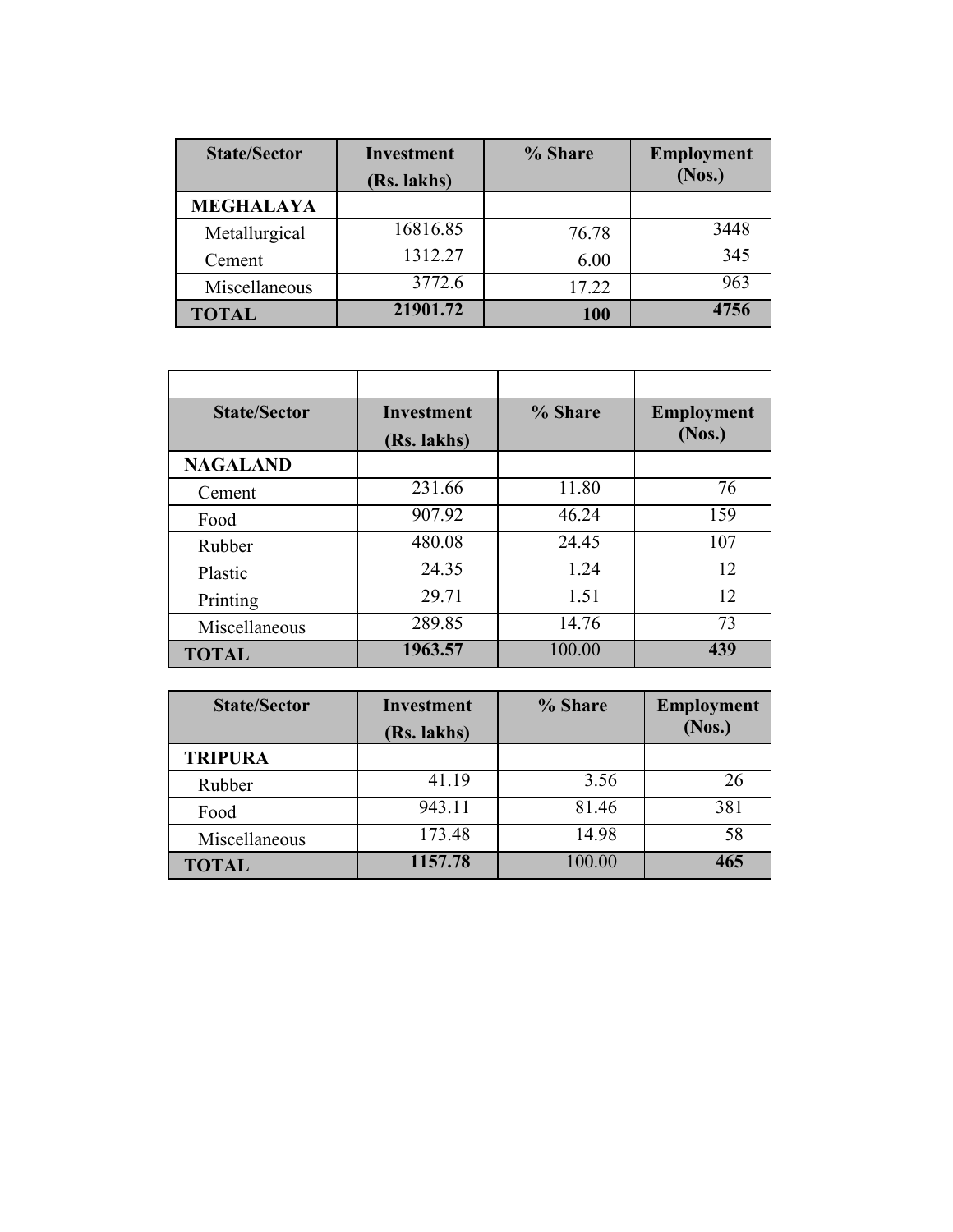| <b>Sector</b>                                                                  | No. of         | <b>Investment</b> | % Share        |
|--------------------------------------------------------------------------------|----------------|-------------------|----------------|
|                                                                                | units          | (Rs. lakhs)       | of investment  |
| Tea                                                                            | 239            | 213.31            | 28             |
| Steel fabrication                                                              | 44             | 172.14            | 23             |
| Food & Beverages                                                               | 108            | 84.24             | 11             |
| Cosmetics, toiletries,<br>pan<br>masala, ghudka, mosquito<br>coil, IMFL,, etc. | 44             | 73.07             | 11             |
| Cement                                                                         | 38             | 85.42             | 11             |
| Plastics/Polymers                                                              | 33             | 18.16             | $\overline{2}$ |
| Jute                                                                           | 8              | 12.37             |                |
| Printing, stationery                                                           | 14             | 6.66              |                |
| Coal                                                                           | $\overline{3}$ | 6.45              |                |
| Paints                                                                         | 5              | 1.67              |                |
| Others                                                                         | 114            | 79.79             | 10             |
| Total                                                                          | 650            | 753.28            | 100            |

## **SECTOR-WISE DISTRIBUTION OF INVESTMENTS**

### **EXHIBIT 5**

## **GREEN-FIELD VS BROWNFIELD INVESTMENTS**

|             | <b>Green Field (New Units)</b> | <b>Brown Field (Expansion Units)</b> |         |  |
|-------------|--------------------------------|--------------------------------------|---------|--|
| Investment  | % share                        | Investment                           | % share |  |
| (Rs. cross) |                                | (Rs. crores)                         |         |  |
| 542.38      | 72.00                          | 210.92                               | 28.00   |  |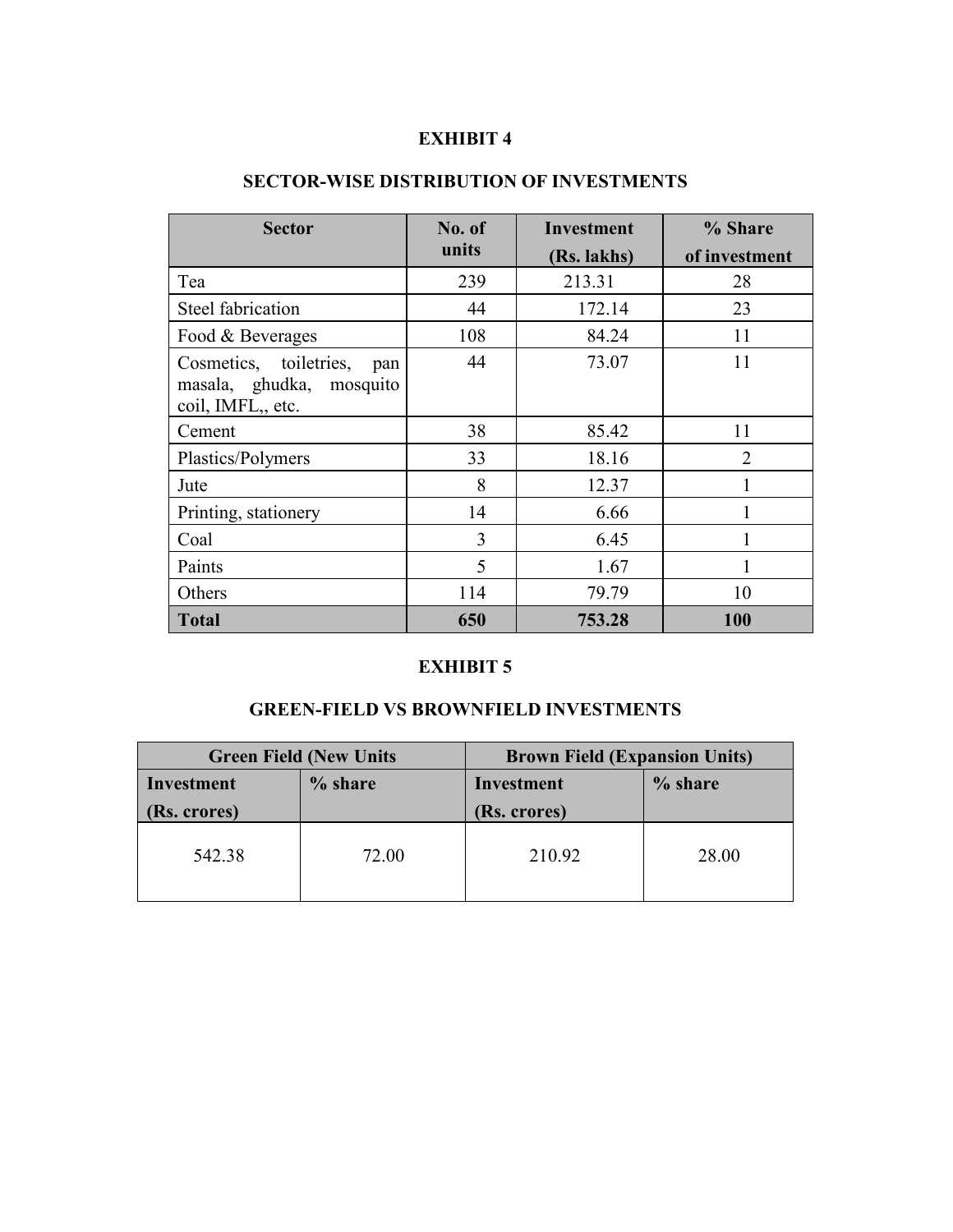## **INVESTMENT PATTERN BY NUMBER OFINVESTMENT PROPOSALS**

| <b>Investment Range</b> | No. of units | % to Total |
|-------------------------|--------------|------------|
| Upto Rs. 1.0 crore      | 355          | 69.0%      |
| Rs. $1 - 2$ crore       | 95           | 18.0%      |
| Rs. $2-3$ crore         | 23           | 4.4%       |
| Rs. $3 - 4$ crore       | 10           | $1.9\%$    |
| Rs. $4-5$ crore         | 8            | $1.5\%$    |
| Rs. $5 - 10$ crore      | 13           | $2.5\%$    |
| Rs. $10-20$ crore       |              | $1.3\%$    |
| More than Rs. 20 crore  |              | $0.5\%$    |
| <b>Total</b>            | 650          | 100%       |

## **EXHIBIT 7**

#### **STATUS ON THE DEVELOPMENT OF INFRASTRUCTURE SCHEMES**

|                   | <b>Growth Centres</b>   |                                  | <b>IIDC</b>             |                                  |  |
|-------------------|-------------------------|----------------------------------|-------------------------|----------------------------------|--|
| <b>State</b>      |                         |                                  | S                       |                                  |  |
|                   | Nos.<br><b>Proposed</b> | <b>Active</b><br><b>Progress</b> | Nos.<br><b>Proposed</b> | <b>Active</b><br><b>Progress</b> |  |
| Assam             | 11                      | 2                                | 3                       | 2                                |  |
| Arunachal Pradesh |                         |                                  | 8                       |                                  |  |
| Meghalaya         |                         | $\overline{\phantom{a}}$         |                         |                                  |  |
| Manipur           |                         | $\overline{\phantom{a}}$         |                         |                                  |  |
| Mizoram           |                         | $\overline{\phantom{a}}$         |                         |                                  |  |
| Nagaland*         | $\overline{4}$          |                                  |                         |                                  |  |
| Tripura**         |                         |                                  |                         |                                  |  |
| Total             | 20                      | 5                                | 11                      | $\overline{2}$                   |  |

\*Construction work is complete. Sheds ready for allocation.

\*\*7 sheds already allotted and 1 unit has been set up.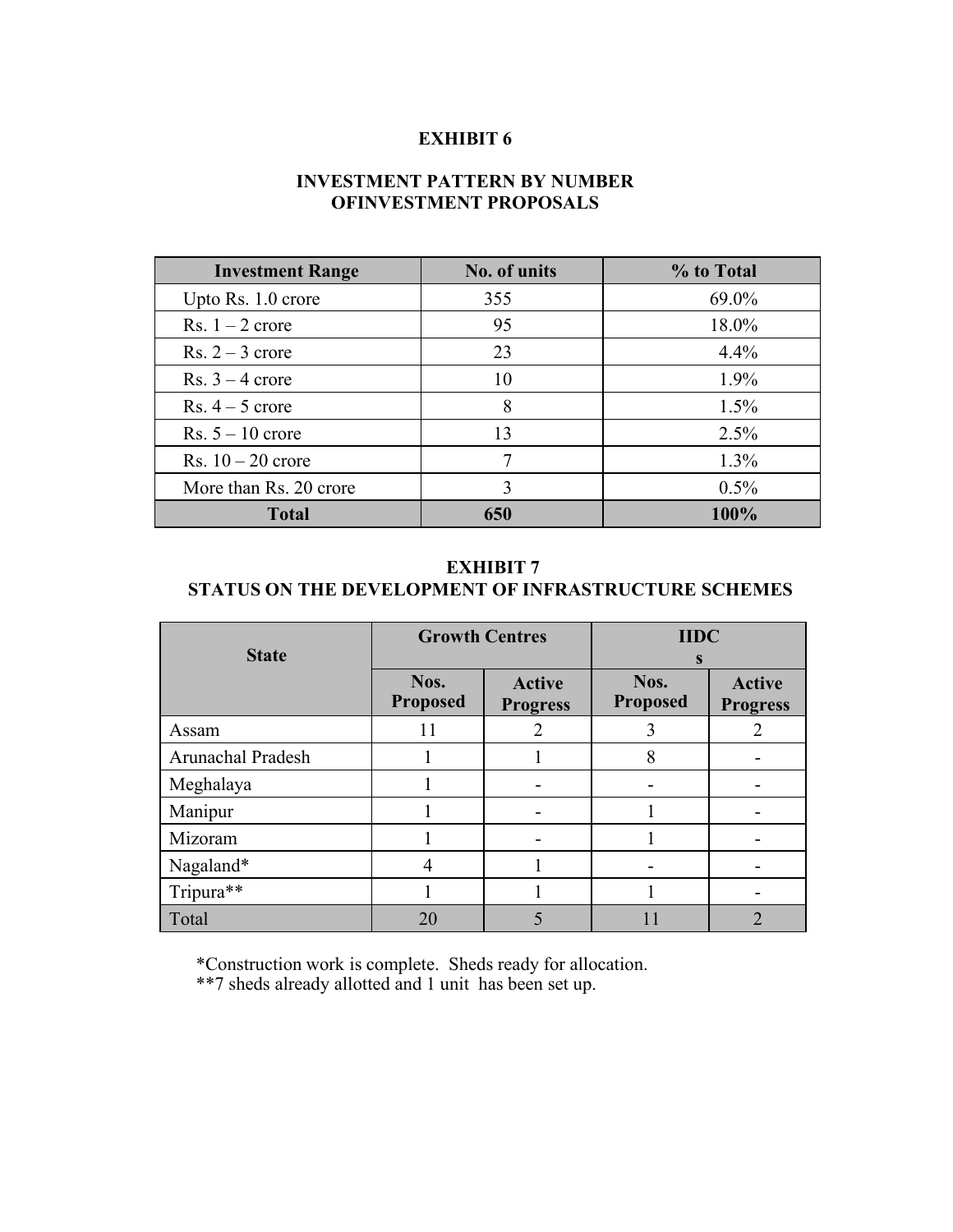### **EXHIBIT 8 DISBURSALS TOWARDS VARIOUS INCENTIVE SCHEMES : SUMMARY**

| Incentive                                | <b>Fiscal Incentives : Disbursals/Refunds (Rs. crores)</b> |                    |                    |                          |           |                    |             |  |
|------------------------------------------|------------------------------------------------------------|--------------------|--------------------|--------------------------|-----------|--------------------|-------------|--|
| <b>Scheme</b>                            | 98-99                                                      | 99-00              | $00 - 01$          | $01 - 02$                | $02 - 03$ | $03 - 04$          | $04 - 05 +$ |  |
| <b>EXCISE DUTY:</b>                      |                                                            |                    |                    |                          |           |                    |             |  |
| Petroleum : Dibrugarh                    |                                                            | $\overline{a}$     |                    | $\overline{\phantom{a}}$ | 66.77     | 130.0<br>1         | 55.97       |  |
| Petroleum : Shillong                     |                                                            |                    |                    |                          | N.A.      | N.A.               | N.A.        |  |
| <b>Petroleum Total</b>                   |                                                            |                    |                    |                          |           |                    |             |  |
| <b>Other Sectors:</b>                    |                                                            |                    |                    |                          |           |                    |             |  |
| Dibrugarh Commiss.                       |                                                            | 2.82               | 43.28              | 116.75                   | 153.42    | 157.1<br>1         | 31.18       |  |
| Dibrugarh: Outstandg                     |                                                            |                    |                    |                          |           |                    | 24.70       |  |
| Shillong Commiss.                        |                                                            | 13.61              | 242.03             | 103.80                   | 202.30    | 200.2              | 61.49       |  |
| Shillong: Outstandg                      |                                                            |                    |                    |                          |           |                    | 10.06       |  |
| <b>Other Sectors Total</b>               |                                                            | 16.43              | 285.31             | 220.55                   | 355.72    | 357.3<br>1         | 127.43      |  |
| <b>Excise Refunds Total</b>              |                                                            |                    |                    |                          |           |                    |             |  |
| <b>OTHER INCENTIVES</b>                  |                                                            |                    |                    |                          |           |                    |             |  |
| <b>Transport Subsidy</b>                 |                                                            | 35.34              | $\overline{20.00}$ | 40.27                    | 54.39     | $\overline{53.02}$ | 24.00       |  |
| Capital Investment                       |                                                            |                    | 0.26               | 3.91                     | 10.34     | 7.57               | 4.74        |  |
| <b>Central Interest</b>                  |                                                            |                    |                    | 0.25                     | 1.17      | 1.57               | 0.06        |  |
| Comp. Insurance                          |                                                            |                    | 0.05               |                          |           |                    | 0.05        |  |
| <b>Growth Centre</b>                     |                                                            | $\overline{5.00}$  | 9.95               | $\overline{5.25}$        |           | 2.00               |             |  |
| <b>Total</b>                             |                                                            | 40.34              | 30.26              | 49.68                    | 65.9      | 62.16              | 30.85       |  |
| <b>Grand Total</b>                       |                                                            | $\overline{56.77}$ | 315.57             | 270.23                   | 421.62    | 419.4              | 158.28      |  |
| (Excl. Refinery Sector)                  |                                                            |                    |                    |                          |           | $\overline{7}$     |             |  |
| <b>Grand Total</b>                       |                                                            |                    |                    |                          |           |                    |             |  |
| (Incl. Refinery<br>$Sector$ <sup>*</sup> |                                                            |                    |                    |                          |           |                    |             |  |

+April-August.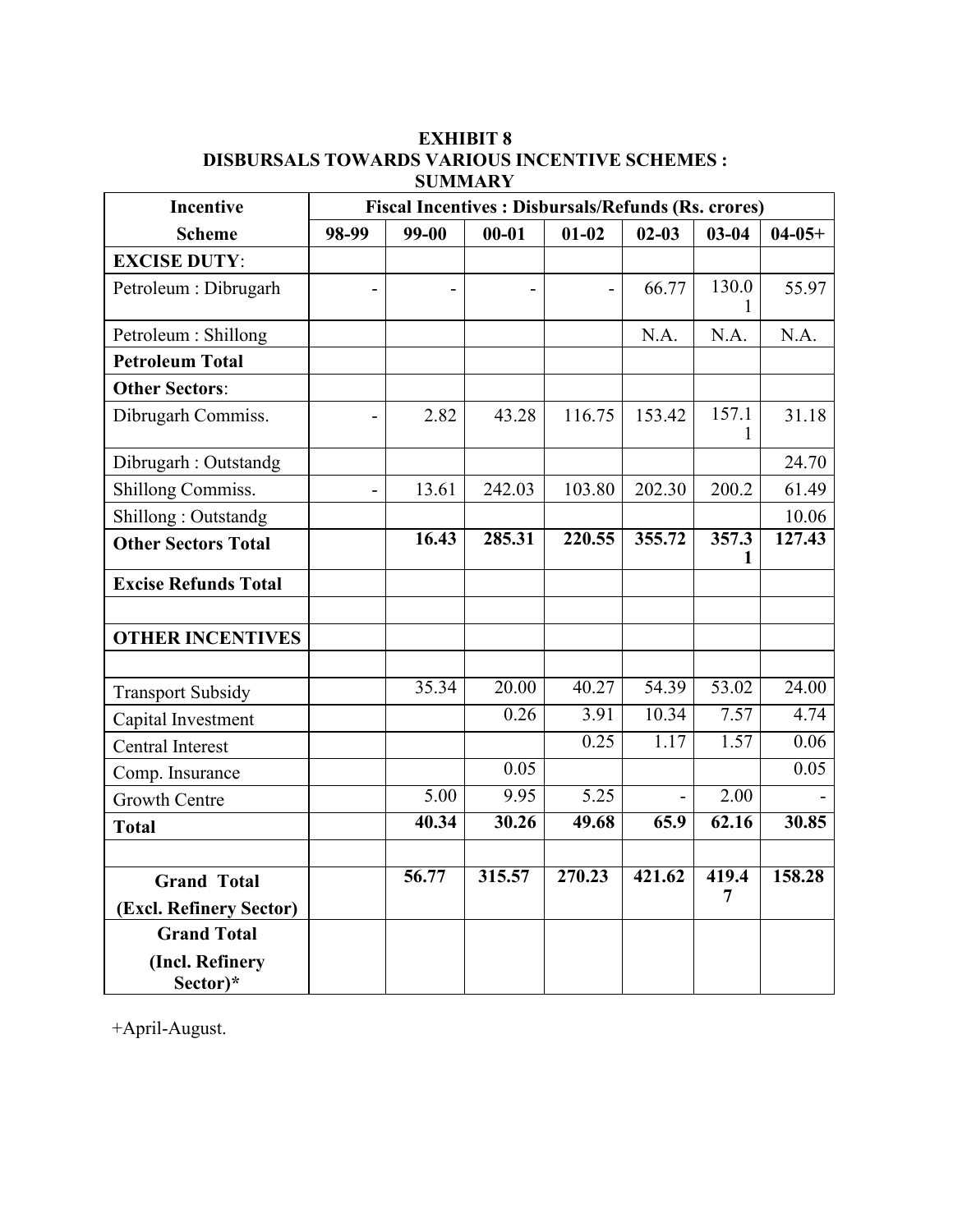\* Based on Feedback from : Chief Excise Commissionerate, Shillong,

| Aggregate of Excise Duty exemption/refunds | Rs. 1363.02 |
|--------------------------------------------|-------------|
| (excluding Refinery Sector)                |             |
| Aggregate of Other Subsidies Disbursed     | Rs301.74    |
| Overall Claims Disbursals/Refunds          | Rs. 1664.76 |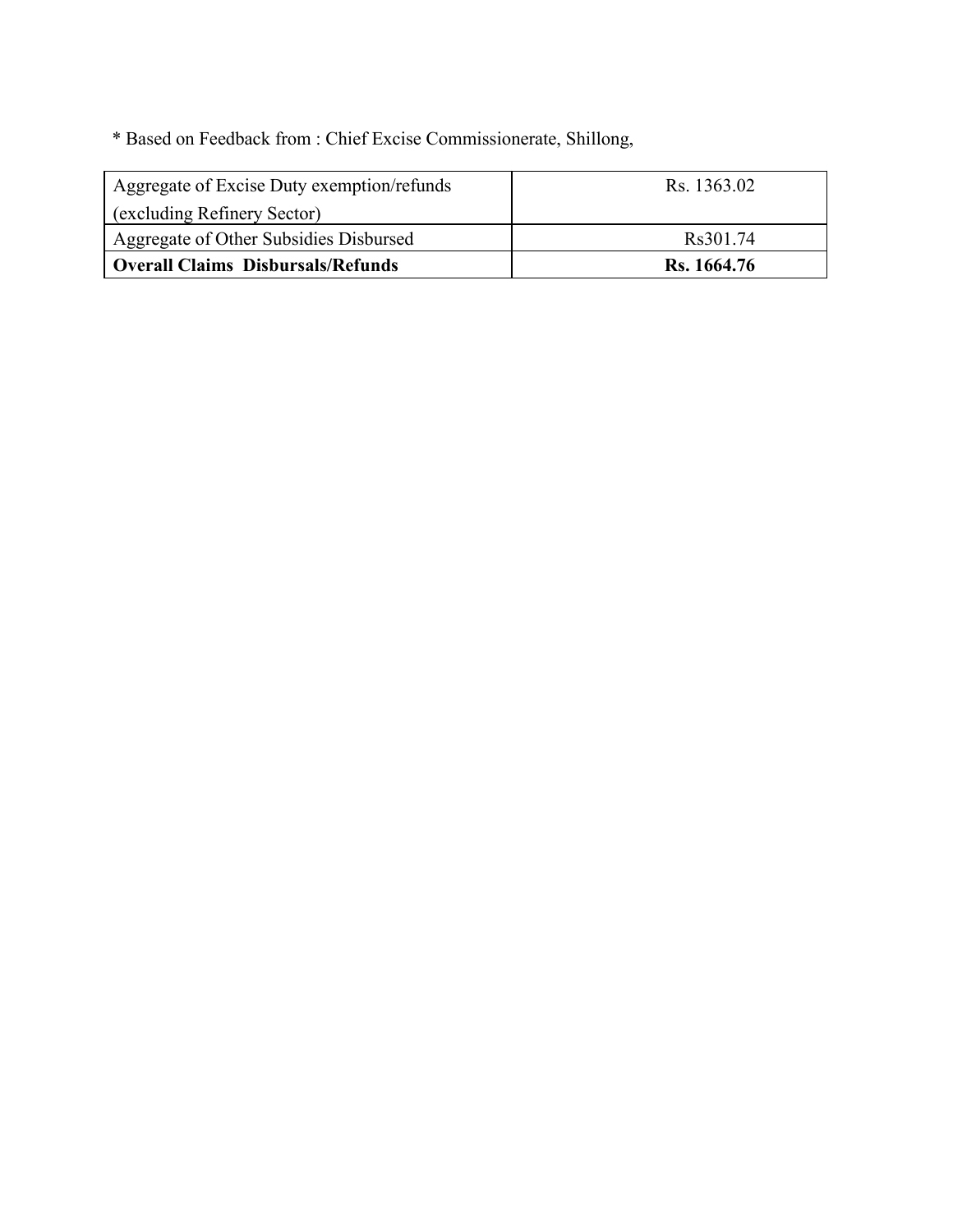## **DETAILS OF AMOUNTS SANCTIONED/DISBURSED UNDER VARIOUS INCENTIVE**

| <b>State/Scheme</b>                         |                              | <b>Amount</b><br><b>Sanctioned/Disbursed</b> |                              | (Rs.crores)                  |           |                          |  |  |
|---------------------------------------------|------------------------------|----------------------------------------------|------------------------------|------------------------------|-----------|--------------------------|--|--|
|                                             | 1999-<br>2000                | 2000-<br>01                                  | $2001 -$<br>02               | $02 - 03$                    | $03 - 04$ | $04-05+$                 |  |  |
| <b>ARUNACHAL PRADESH</b>                    |                              |                                              |                              |                              |           |                          |  |  |
| <b>Transport Subsidy Scheme</b>             | 6.09                         | $\overline{\phantom{a}}$                     | 1.98                         | 2.52                         | 3.02      | 1.87                     |  |  |
| Capital<br>Investment<br>Subsidy<br>Scheme  |                              | $\overline{a}$                               |                              |                              |           |                          |  |  |
| Central Interest Subsidy Scheme             | $\overline{\phantom{a}}$     | $\overline{\phantom{a}}$                     | $\overline{\phantom{m}}$     | $\overline{\phantom{a}}$     | -         | $\overline{a}$           |  |  |
| Comprehensive Insurance Scheme              | $\overline{\phantom{a}}$     | $\overline{\phantom{a}}$                     | $\qquad \qquad \blacksquare$ | $\overline{\phantom{a}}$     | -         |                          |  |  |
| Growth Centre<br>Scheme<br>(NiklokNgorlung) | 0.50                         | $\overline{\phantom{a}}$                     | $\qquad \qquad \blacksquare$ |                              |           |                          |  |  |
| Excise duty exemption claimed               |                              |                                              |                              |                              |           |                          |  |  |
| <b>ASSAM</b>                                |                              |                                              |                              |                              |           |                          |  |  |
| <b>Transport Subsidy Scheme</b>             | 11.95                        | 16.69                                        | 17.97                        | 18.30                        | 21.40     | 22.11                    |  |  |
| Subsidy<br>Capital<br>Investment<br>Scheme  |                              | $\overline{a}$                               | 3.89                         | 5.92                         | 5.60      | 2.92                     |  |  |
| <b>Central Interest Subsidy Scheme</b>      | $\overline{\phantom{a}}$     | $\overline{\phantom{0}}$                     | 0.05                         | 0.93                         | 1.34      | 0.06                     |  |  |
| Comprehensive Insurance Scheme              |                              |                                              | 0.04                         |                              |           |                          |  |  |
| Growth Centre Scheme: Chariduar             | 1.50                         | 1.00                                         |                              |                              |           |                          |  |  |
| Matia                                       | 1.00                         | 1.00                                         | -                            |                              |           |                          |  |  |
| Excise duty exemption claimed               |                              |                                              |                              |                              |           |                          |  |  |
| <b>MANIPUR</b>                              |                              |                                              |                              |                              |           |                          |  |  |
| <b>Transport Subsidy Scheme</b>             | 0.04                         | $\overline{\phantom{a}}$                     | $\overline{\phantom{m}}$     | $\blacksquare$               | -         |                          |  |  |
| Subsidy<br>Capital<br>Investment<br>Scheme  |                              | $\overline{\phantom{a}}$                     | $\overline{a}$               | $\qquad \qquad \blacksquare$ | -         |                          |  |  |
| Central Interest Subsidy Scheme             | $\overline{\phantom{a}}$     | $\overline{\phantom{a}}$                     | $\qquad \qquad \blacksquare$ | $\blacksquare$               |           | $\blacksquare$           |  |  |
| Comprehensive Insurance Scheme              | $\overline{\phantom{a}}$     | $\overline{a}$                               | $\overline{\phantom{0}}$     | $\overline{\phantom{a}}$     | -         |                          |  |  |
| Growth Centre Scheme<br>(Lamlai             | $\overline{\phantom{a}}$     | 1.00                                         | -                            |                              |           |                          |  |  |
| -Napat)                                     |                              |                                              |                              |                              |           |                          |  |  |
| <b>MEGHALAYA</b>                            |                              |                                              |                              |                              |           |                          |  |  |
| <b>Transport Subsidy Scheme</b>             | 7.04                         | 2.62                                         | 10.13                        | 19.78                        | 28.42     |                          |  |  |
| Subsidy<br>Capital<br>Investment<br>Scheme  | $\overline{a}$               | $\qquad \qquad \blacksquare$                 | $\overline{\phantom{0}}$     | 3.87                         | 1.8       | 1.64                     |  |  |
| <b>Central Interest Subsidy Scheme</b>      | $\overline{\phantom{a}}$     | $\blacksquare$                               | 0.20                         | 0.24                         | 0.21      | $\overline{\phantom{a}}$ |  |  |
| Comprehensive Insurance Scheme              | $\qquad \qquad \blacksquare$ | $\blacksquare$                               | 0.01                         |                              |           |                          |  |  |

## **SCHEMES OF NEIP 1997**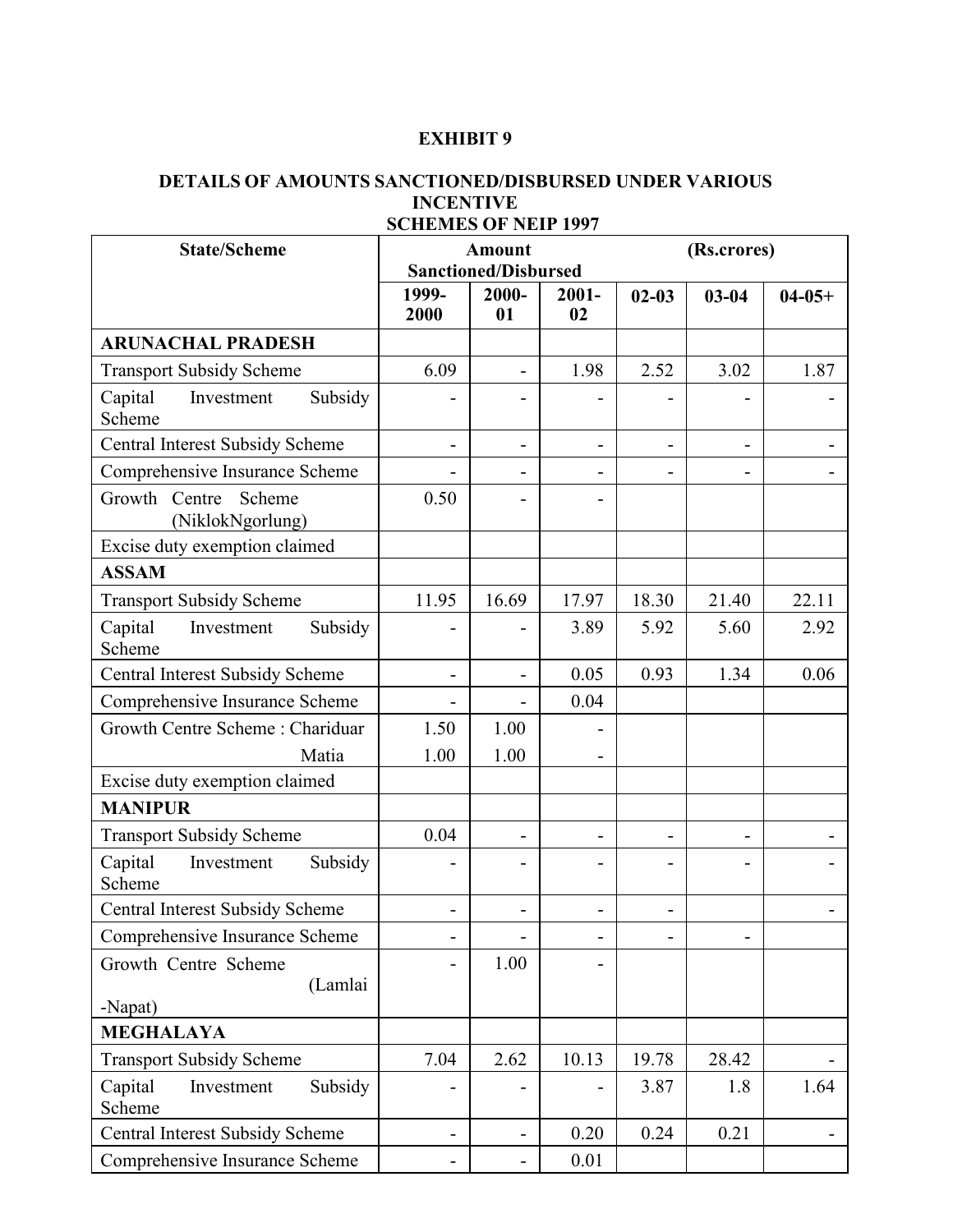| <b>State/Scheme</b>                           |                              | <b>Amount</b><br><b>Sanctioned/Disbursed</b> |                              | (Rs.crores)                  |                              |          |  |  |
|-----------------------------------------------|------------------------------|----------------------------------------------|------------------------------|------------------------------|------------------------------|----------|--|--|
|                                               | 1999-<br>2000                | 2000-<br>01                                  | $2001 -$<br>02               | $02 - 03$                    | $03 - 04$                    | $04-05+$ |  |  |
| Growth<br>Centre<br>Scheme<br>(Mendipathar)   |                              |                                              |                              |                              |                              |          |  |  |
| Excise duty exemption claimed                 |                              |                                              |                              |                              |                              |          |  |  |
| <b>State/Scheme</b>                           |                              | <b>Amount</b><br><b>Sanctioned/Disbursed</b> |                              | (Rs.crores)                  |                              |          |  |  |
|                                               | 1999-<br>2000                | 2000-<br>01                                  | $2001 -$<br>02               | $02 - 03$                    | $03 - 04$                    | $04-05+$ |  |  |
| <b>MIZORAM</b>                                |                              |                                              |                              |                              |                              |          |  |  |
| <b>Transport Subsidy Scheme</b>               | 3.47                         | $\overline{\phantom{a}}$                     | 4.35                         | 6.70                         | $\qquad \qquad \blacksquare$ |          |  |  |
| Capital<br>Investment<br>Subsidy<br>Scheme    |                              |                                              |                              | -                            | $\overline{\phantom{a}}$     |          |  |  |
| <b>Central Interest Subsidy Scheme</b>        | $\overline{\phantom{0}}$     | $\overline{\phantom{a}}$                     | $\qquad \qquad \blacksquare$ | $\qquad \qquad \blacksquare$ | $\overline{\phantom{a}}$     |          |  |  |
| Comprehensive Insurance Scheme                |                              | $\overline{\phantom{0}}$                     | $\overline{a}$               | $\qquad \qquad \blacksquare$ |                              |          |  |  |
| Growth<br>Scheme<br>Centre<br>(Luangmual)     |                              | 2.50                                         | $\overline{a}$               |                              |                              |          |  |  |
| Excise duty exemption claimed                 |                              |                                              |                              |                              |                              |          |  |  |
| <b>NAGALAND</b>                               |                              |                                              |                              |                              |                              |          |  |  |
| <b>Transport Subsidy Scheme</b>               | 6.49                         | $\overline{\phantom{a}}$                     | 5.65                         | 6.00                         | 0.02                         |          |  |  |
| Capital<br>Subsidy<br>Investment<br>Scheme    |                              | $\overline{\phantom{a}}$                     |                              | ۰                            | -                            |          |  |  |
| <b>Central Interest Subsidy Scheme</b>        | $\qquad \qquad \blacksquare$ | $\overline{\phantom{a}}$                     | $\overline{\phantom{a}}$     | $\blacksquare$               | $\overline{\phantom{0}}$     |          |  |  |
| Comprehensive Insurance Scheme                |                              | $\qquad \qquad$                              |                              |                              |                              |          |  |  |
| Growth<br>Centre<br>Scheme<br>(Ganeshnagar)   | 5.00                         | 1.95                                         | 2.55                         |                              |                              |          |  |  |
| Excise duty exemption claimed                 |                              |                                              |                              |                              |                              |          |  |  |
| <b>TRIPURA</b>                                |                              |                                              |                              |                              |                              |          |  |  |
| <b>Transport Subsidy Scheme</b>               | 0.26                         | 0.69                                         | 0.19                         | 1.09                         | 0.16                         | 0.02     |  |  |
| Investment<br>Subsidy<br>Capital<br>Scheme    |                              | 0.26                                         | 0.02                         | 0.55                         | 0.17                         | 0.18     |  |  |
| sCentral Interest Subsidy Scheme              | $\overline{a}$               | $\overline{\phantom{a}}$                     |                              | $\overline{\phantom{0}}$     | 0.02                         |          |  |  |
| Comprehensive Insurance Scheme                |                              |                                              |                              |                              |                              |          |  |  |
| Growth<br>Centre<br>Scheme<br>(Bodhjungnagar) |                              | 2.50                                         | 2.70                         |                              |                              |          |  |  |
| Excise duty exemption claimed                 |                              |                                              |                              |                              |                              |          |  |  |
| <b>TOTAL</b>                                  | 43.31                        | 30.21                                        | 50.42                        |                              |                              |          |  |  |

+ April-August. :: Source : DIPP, NEDFi.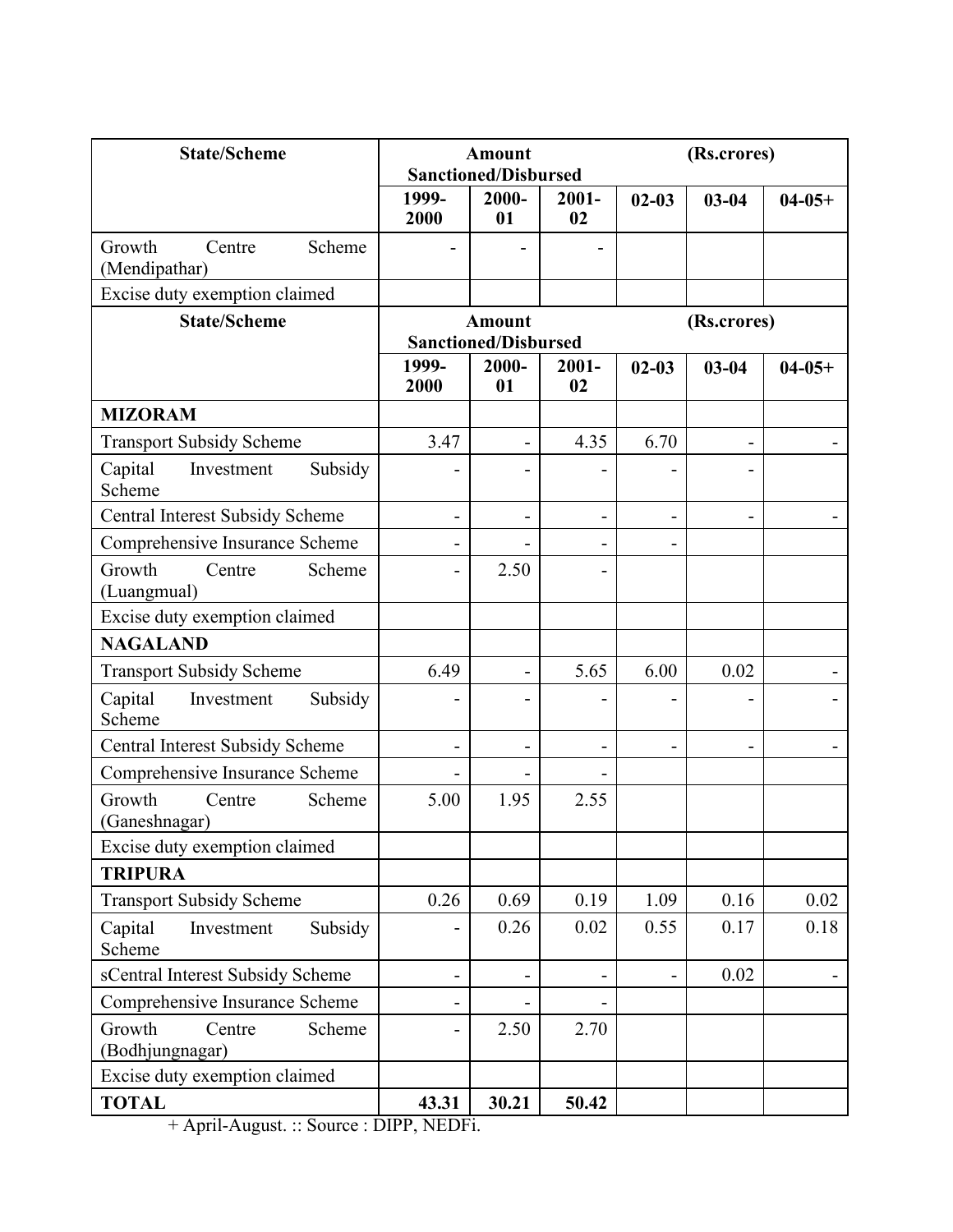## **EXCISE DUTY REFUNDS – SECTOR- WISEDISBURSAL PATTERN [1998-99 TO 2004-05 (Apr-August)]**

| <b>Sector</b>                        | <b>Disbursals</b> | % to Total |  |  |
|--------------------------------------|-------------------|------------|--|--|
|                                      | (Rs. Crores)      |            |  |  |
| Tobacco, cigarettes, ghudka, etc.    | 400.39            | 29.38      |  |  |
| Cosmetics, toiletries, personal care | 289.91            | 21.27      |  |  |
| Metallurgical Sector                 | 119.00            | 8.73       |  |  |
| <b>Food Products</b>                 | 101.69            | 7.46       |  |  |
| Tea                                  | 65.97             | 4.84       |  |  |
| Mosquito Repellent                   | 54.16             | 3.97       |  |  |
| Cement                               | 35.77             | 2.62       |  |  |
| Others                               | 296.13            | 21.73      |  |  |
| <b>Total [Excluding Refinery]</b>    | 1363.02           | 100.00     |  |  |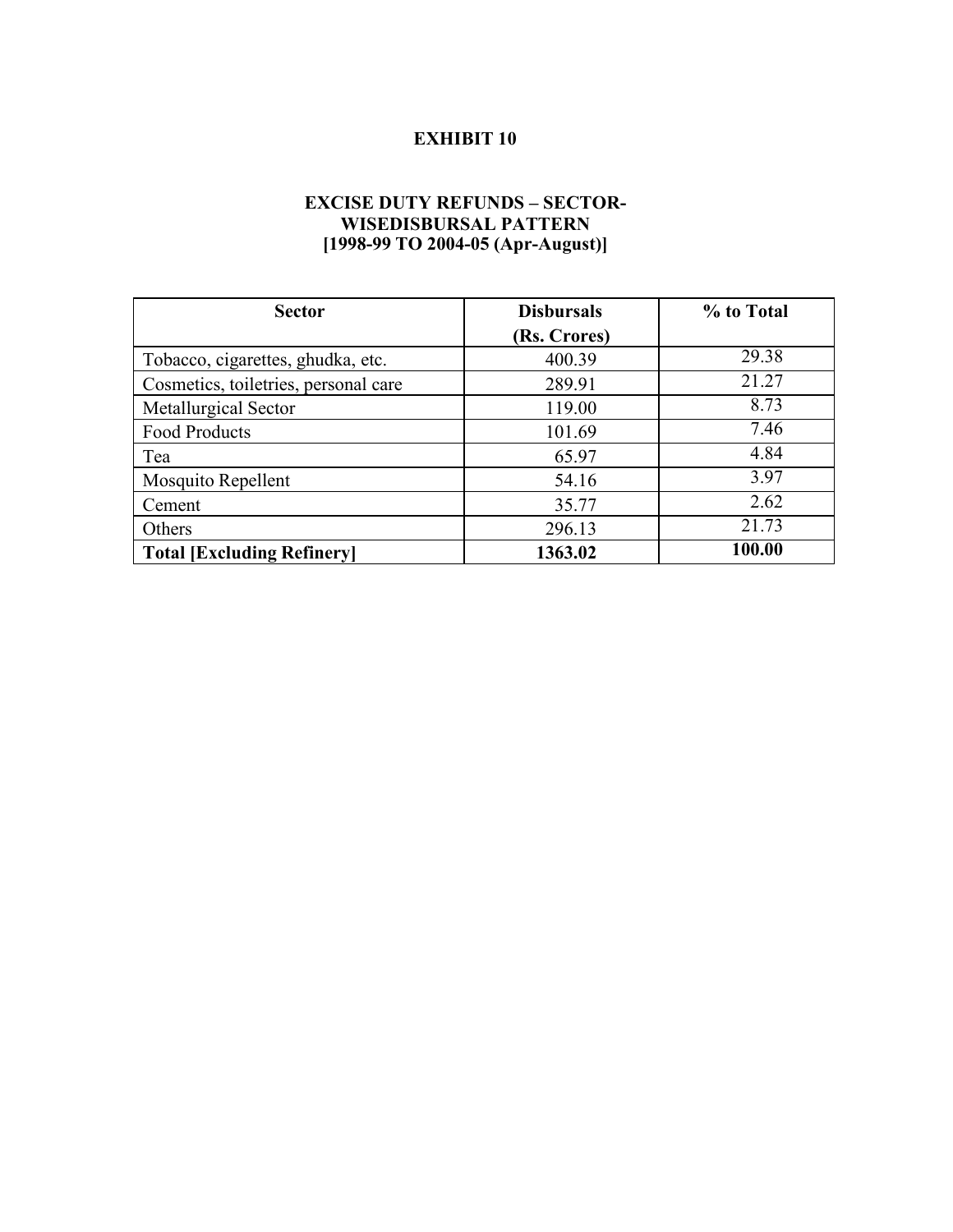|                                          |                   |                |                 |                                                                                                            | <b>EXHIBIT 11</b> |                 |                 |                   |                   |                       |                          |
|------------------------------------------|-------------------|----------------|-----------------|------------------------------------------------------------------------------------------------------------|-------------------|-----------------|-----------------|-------------------|-------------------|-----------------------|--------------------------|
|                                          |                   |                |                 | <b>SCENARIO I: ECONOMIC COST BENFIT</b>                                                                    | <b>ANALYSIS</b>   |                 |                 |                   |                   |                       |                          |
| HEA<br>D                                 |                   |                |                 | <u> 1998-99   1999-00  2000-01  2001-02  2002-03  2003-04  2004-05  2005-06  2006-07  2007-08   TOTA  </u> |                   |                 |                 |                   |                   |                       |                          |
| <b>OUTFLOW</b>                           | <b>37.00</b>      | 132.17         | 428.57          | 420.89                                                                                                     | 587.34            | 630.39          | 432.05          | 482.92            |                   | 497.15 512.33 4160.81 |                          |
| <b>Hard Investment</b><br>(H)            |                   |                |                 |                                                                                                            |                   |                 |                 |                   |                   |                       |                          |
| Investment                               | 37.00             | 75.40          | 113.00          | 150.66                                                                                                     | 165.72            | 210.921         |                 |                   |                   |                       | $1 - 752.70$             |
| Soft Investment<br>(S)                   |                   |                |                 |                                                                                                            |                   |                 |                 |                   |                   |                       |                          |
| <b>Excise Refund</b><br><b>Subsidies</b> |                   | 16.43<br>40.34 | 285.31<br>30.26 | 220.55<br>49.68                                                                                            | 355.72<br>65.90   | 357.31<br>62.16 | 368.03<br>64.02 | 379.07<br>65.95   | 390.07<br>67.92   | 69.96                 | 402.15 2774.64<br>516.19 |
| Income Tax                               |                   |                |                 |                                                                                                            |                   |                 |                 | 37.90             | 39.16             | 40.22                 | 117.28                   |
| <b>INFLOW</b>                            | 12.33             | 24.66          | 427.86          | 330.66                                                                                                     | 533.52            | 536.58          | 551.94          | 568.61            | 585.66            |                       | 603.23 4175.05           |
| Value Added<br>(VA)                      | 12.33             | 24.66          | 427.86          | 330.66                                                                                                     | 533.52            | 536.58          | 551.94          | 568.61            | 585.66            | 603.23                | 4175.05                  |
| Year                                     |                   | $\mathbf{2}$   | 3               |                                                                                                            |                   | 6               | 7.              | 8                 | $\overline{9}$    | $\overline{10}$       |                          |
| $NPV$ $(H+S)$                            | 33.34             | 107.33         | 313.60          | 277.53                                                                                                     | 349.00            | 337.54          | 208.47          | 209.98            | 194.79            | 180.89                | 2212.47                  |
| NPV (VA)                                 | 11.11             | 20.02          | 313.08          | 218.04                                                                                                     | 317.02            | 287.31          | 266.32          | 247.23            | 229.47            |                       | 212.98 2122.59           |
| Salvage Value                            | $\overline{1.31}$ | 3.99           | 7.98            | 15.96                                                                                                      | 23.40             | 37.24           | 0.00            | $\overline{0.00}$ | $\overline{0.00}$ | $\overline{0.00}$     | 89.88                    |
| <b>Internal Rate</b><br>ofReturn (IRR)   | 10.972%           |                |                 |                                                                                                            |                   |                 |                 |                   |                   |                       |                          |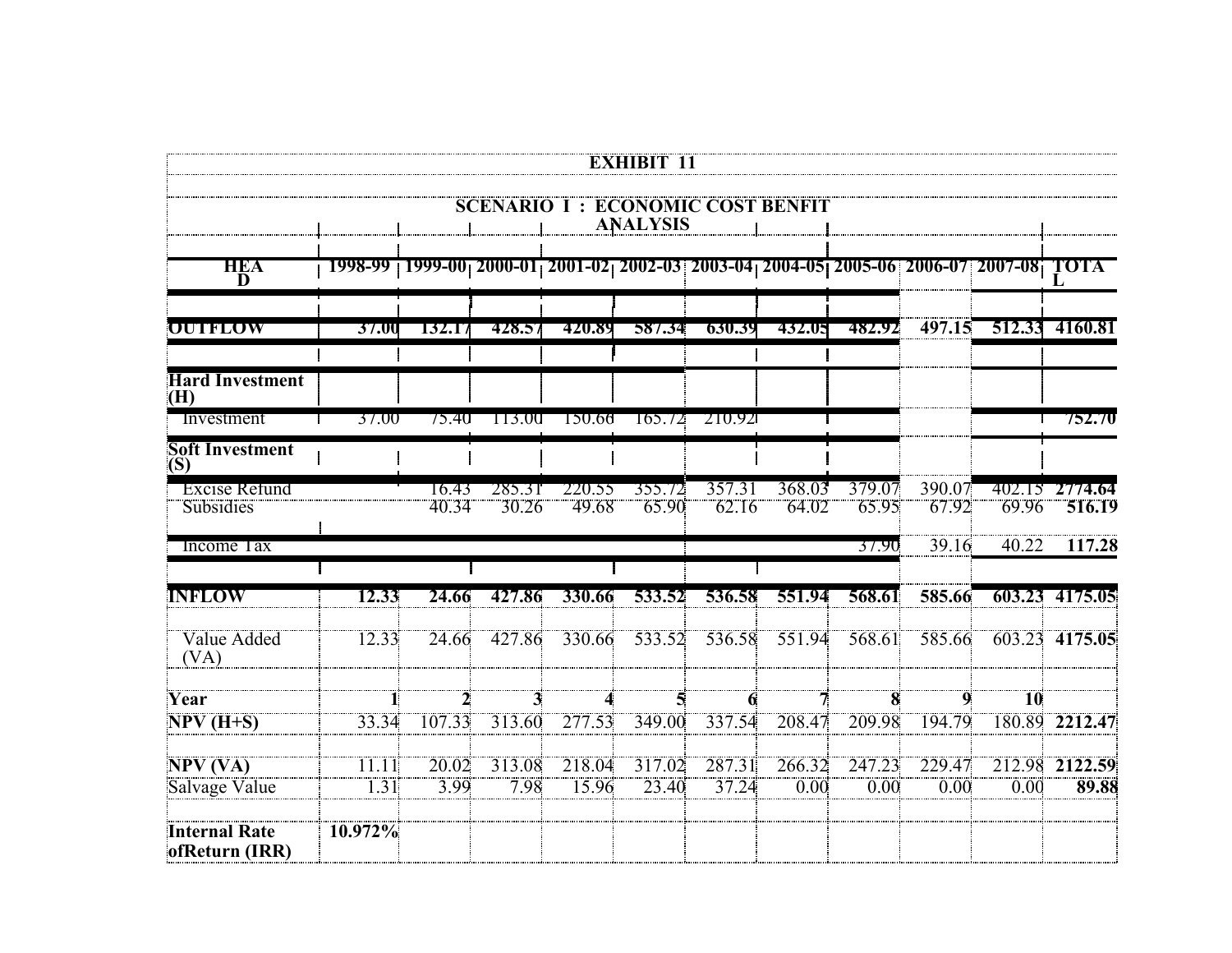|                                                   |         |                       |        |        | <b>EXHIBIT 11 (Contd.)</b>                                                            |        |        |        |        |                 |                |
|---------------------------------------------------|---------|-----------------------|--------|--------|---------------------------------------------------------------------------------------|--------|--------|--------|--------|-----------------|----------------|
| <b>SCENARIO II: ECONOMIC COST BENFIT ANALYSIS</b> |         |                       |        |        |                                                                                       |        |        |        |        |                 |                |
| <b>HEA</b><br>D                                   |         |                       |        |        | 1998-99 1999-00 2000-01 2001-02 2002-03 2003-04 2004-05 2005-06 2006-07 2007-08 TOTAL |        |        |        |        |                 |                |
| <b>OUTFLOW</b>                                    | 37.00   | 132.17                | 428.57 | 420.89 | 587.34                                                                                | 630.39 | 432.05 | 482.92 | 497.15 |                 | 512.33 4160.81 |
| <b>Hard Investment</b><br>(H)                     |         |                       |        |        |                                                                                       |        |        |        |        |                 |                |
| Investment                                        | 37.00   | 75.40                 | 113.00 | 150.66 | 165.72                                                                                | 210.92 |        |        |        |                 | 752.70         |
| <b>Soft Investment</b><br>(S)                     |         |                       |        |        |                                                                                       |        |        |        |        |                 |                |
| <b>Excise Refund</b>                              |         | 16.43                 | 285.31 | 220.55 | 355.72                                                                                | 357.31 | 368.03 | 379.07 | 390.07 |                 | 402.15 2774.64 |
| Subsidies                                         |         | 40.34                 | 30.26  | 49.68  | 65.90                                                                                 | 62.16  | 64.02  | 65.95  | 67.92  | 69.96           | 516.19         |
| <b>Income Tax</b>                                 |         |                       |        |        |                                                                                       |        |        | 37.90  | 39.16  | 40.22           | 117.28         |
| <b>INFLOW</b>                                     | 13.70   | 27.40                 | 475.40 | 367.40 | 592.80                                                                                | 596.20 | 613.26 | 631.75 | 650.73 |                 | 670.25 4638.89 |
| Value Added<br>(VA)                               | 13.70   | 27.40                 | 475.40 | 367.40 | 592.80                                                                                | 596.20 | 613.26 | 631.75 | 650.73 |                 | 670.25 4638.89 |
| Year                                              |         | $\boldsymbol{\gamma}$ | 3      |        | 5                                                                                     |        |        |        | 9      | $\overline{10}$ |                |
| $NPV$ (H+S)                                       | 28.02   | 75.77                 | 186.04 | 138.34 | 146.17                                                                                | 118.79 | 61.65  | 52.17  | 40.67  | 31.73           | 879.36         |
| NPV(VA)                                           | 10.37   | 15.71                 | 206.37 | 120.76 | 147.53                                                                                | 112.35 | 87.50  | 68.25  | 53.23  | 41.51           | 863.59         |
| Salvage Value                                     | 0.23    | 0.70                  | 1.40   | 2.80   | 4.11                                                                                  | 6.53   | 0.00   | 0.00   | 0.00   | 0.00            | 15.77          |
| <b>Internal Rate</b><br>ofReturn (IRR)            | 32.070% |                       |        |        |                                                                                       |        |        |        |        |                 |                |